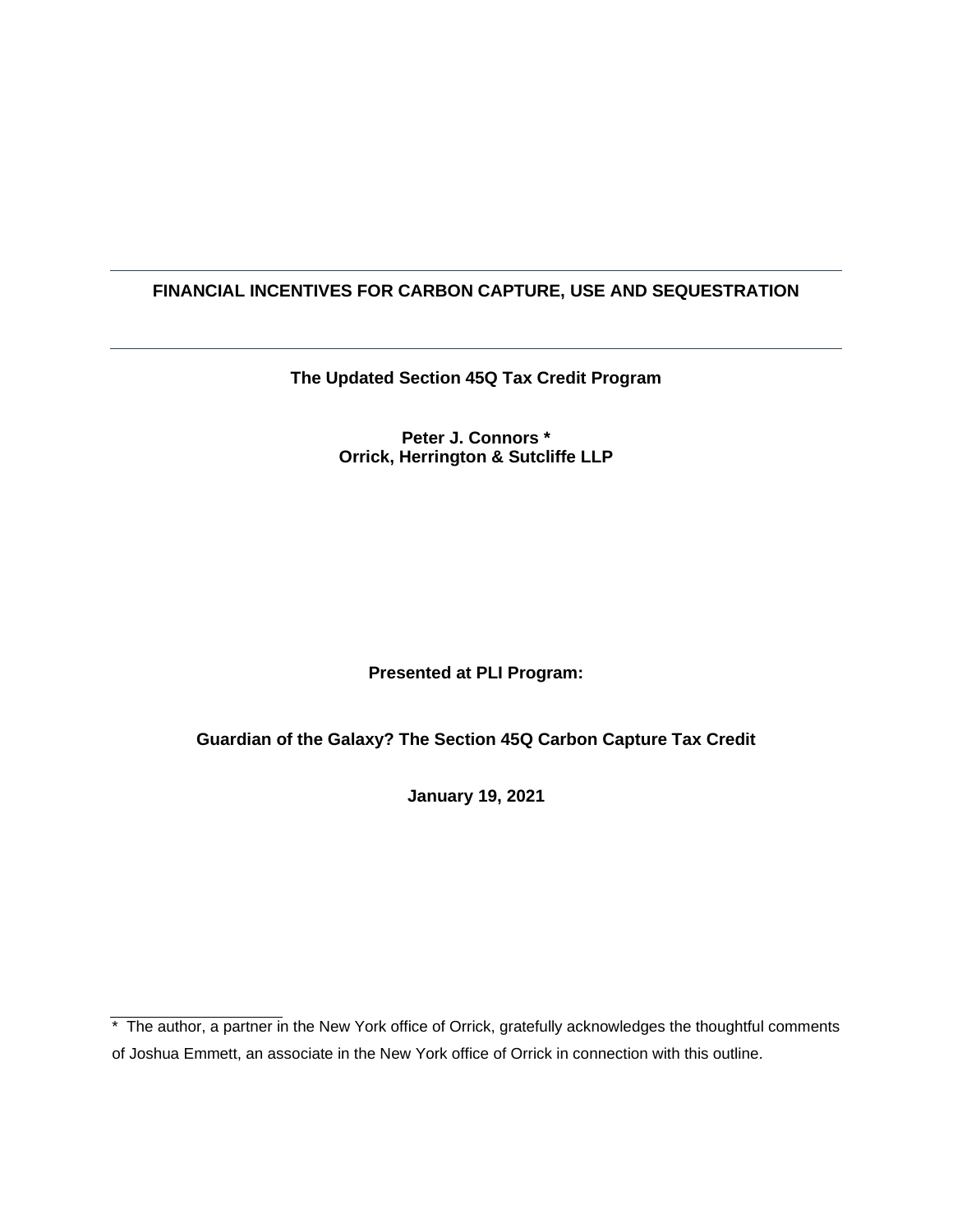| $\mathsf{L}$ |                                                                       |
|--------------|-----------------------------------------------------------------------|
| ΙΙ.          |                                                                       |
| Ш.           |                                                                       |
| IV.          | Carbon Capture Equipment Placed in Service Before February 9, 2018 16 |
| V.           | Carbon Capture Equipment Placed on or After February 9, 2018.  17     |
| VI.          |                                                                       |
| VII.         |                                                                       |
| VIII.        |                                                                       |
| IX.          |                                                                       |
| Х.           |                                                                       |
| XI.          |                                                                       |
| XII.         |                                                                       |
| XIII.        |                                                                       |
| XIV.         |                                                                       |
| XV.          |                                                                       |
| XVI.         |                                                                       |
| XVII.        |                                                                       |
|              |                                                                       |
| XIX.         |                                                                       |
| XX.          |                                                                       |
| XXI.         |                                                                       |
| XXII.        |                                                                       |
|              |                                                                       |
|              |                                                                       |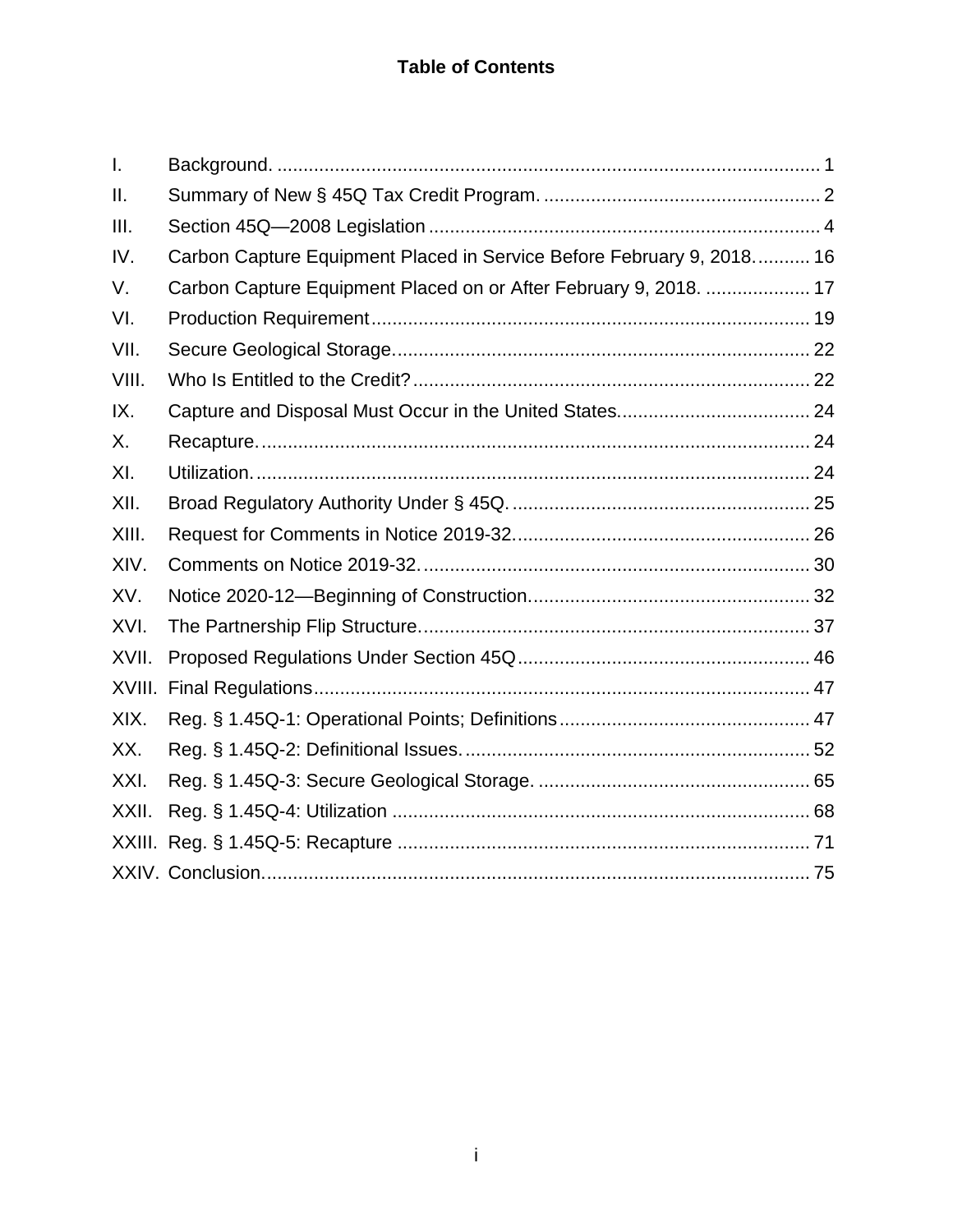### <span id="page-2-0"></span>**FINANCIAL INCENTIVES FOR CARBON CAPTURE AND SEQUESTRATION**

I. Background.

While the fossil fuel industry continues to enjoy a number of tax incentives, a new generation of tax incentives were enacted in the early 2000s to promote the use of renewable energy. These include the expansion of the investment tax credit to include construction of solar energy generating facilities and enactment of the so-called production tax credit, which encourages the use of wind to generate energy.

Another provision that was first enacted in 2008 is Section 45Q (or "§ 45Q"), which provides a credit for facilities that capture carbon, use it in a number of favored ways and then dispose of it in a secured geological site. As first enacted, § 45Q had a number of drawbacks, the most significant of which was that the number of tons of captured carbon dioxide that benefit from the credit was capped. This limited the willingness of investors to embrace the technology. Instead, investors were willing to embrace other green, tax-favored investments, particularly solar and wind projects.

The situation changed in 2018 when the § 45Q program was dramatically expanded. In fact, with the diminution of both the solar energy tax credit and the production tax credit in the coming years, § 45Q will likely attract the investment dollars in Carbon Capture, Use and Sequestration ("CCUS") projects that have historically focused on these two areas.

CCUS has enjoyed significant legislative support. In 2019 to 2020, there were numerous legislative proposals that would have enhanced the credit and would have provided other incentives. The

1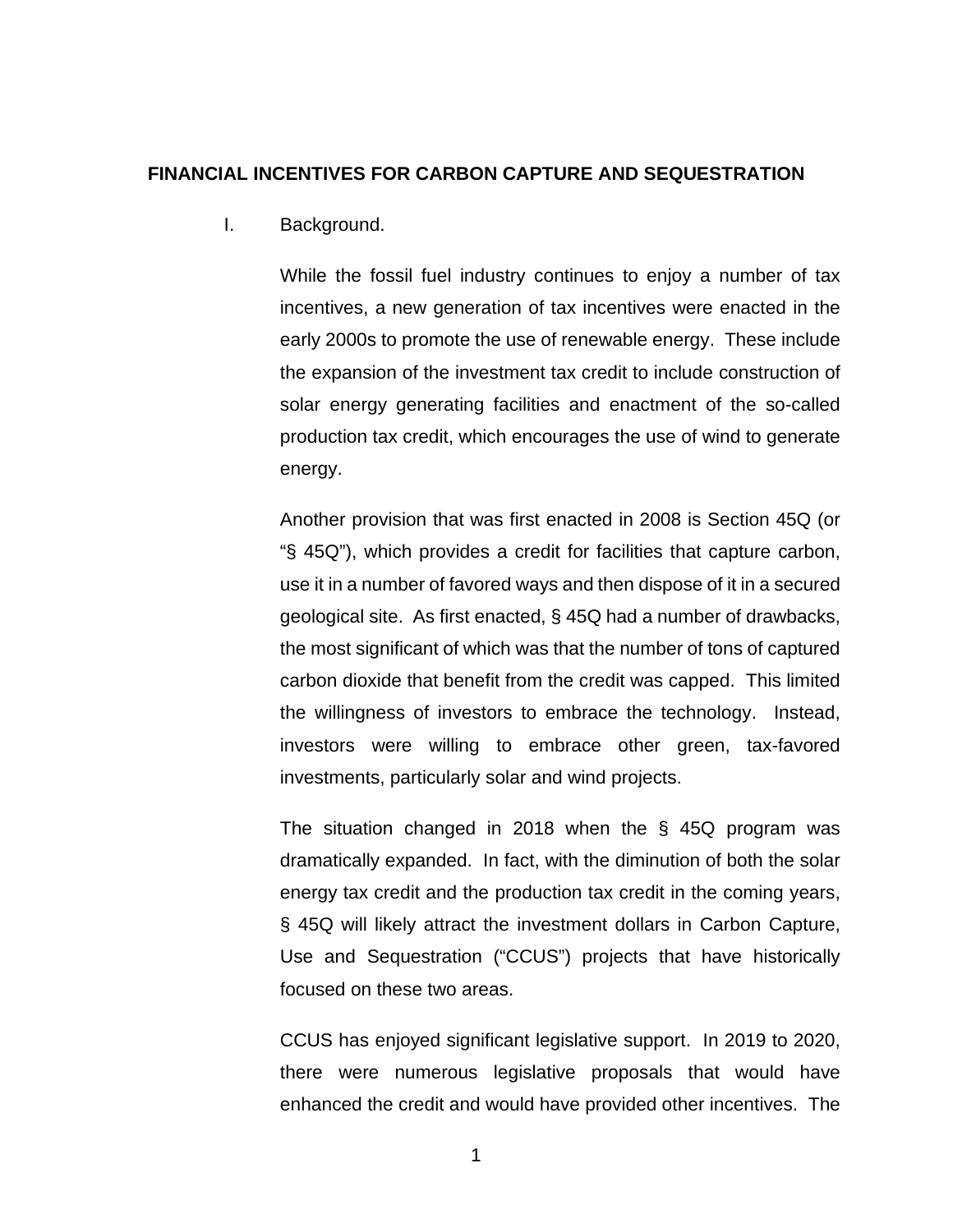Consolidated Appropriations Act, 2021, contains a number of provisions that will continue the development of CCUS. This includes increased funding for DOE's Fossil Energy Research and Development program, which is responsible for CCUS research, development, and deployment. The Consolidated Appropriations Act also includes the USE IT Act, which provides for accelerated permitting processes for carbon dioxide pipelines, as well as increased funding authorizations for direct air capture and carbon dioxide utilization RD&D. It also extends the deadline for the beginning of construction of CCUS facilities from the end of 2023 to the end of 2025. This will be discussed below.

This outline will review the incentive provided by § 45Q. An overview of state incentives is available in "Review of Federal, State, and Regional Tax Strategies and Opportunities for CO2-EOR Storage and CCUS Value Chain" at the United States Energy Association website.<sup>1</sup>

- <span id="page-3-0"></span>II. Summary of New § 45Q Tax Credit Program.
	- a. First, the legislation changes the type of carbon eligible for the credit from carbon dioxide (or "CO2" to any form of carbon oxide (or " $CO<sub>x</sub>$ ").
	- b. Under the program, tax credits are granted to the entity capturing the  $CO<sub>x</sub>$  (i.e., the owner of the capture facility). This could be  $CO<sub>x</sub>$  sources such as ethanol plants, steel mills, coal or gas power plants, bioenergy power plants, direct air

<sup>&</sup>lt;sup>1</sup> See [www.USEA.org.](http://www.usea.org/). The principal authors of the report are Peter Connors, Ken Ditzel, Fengrong Li and Joshua Emmett.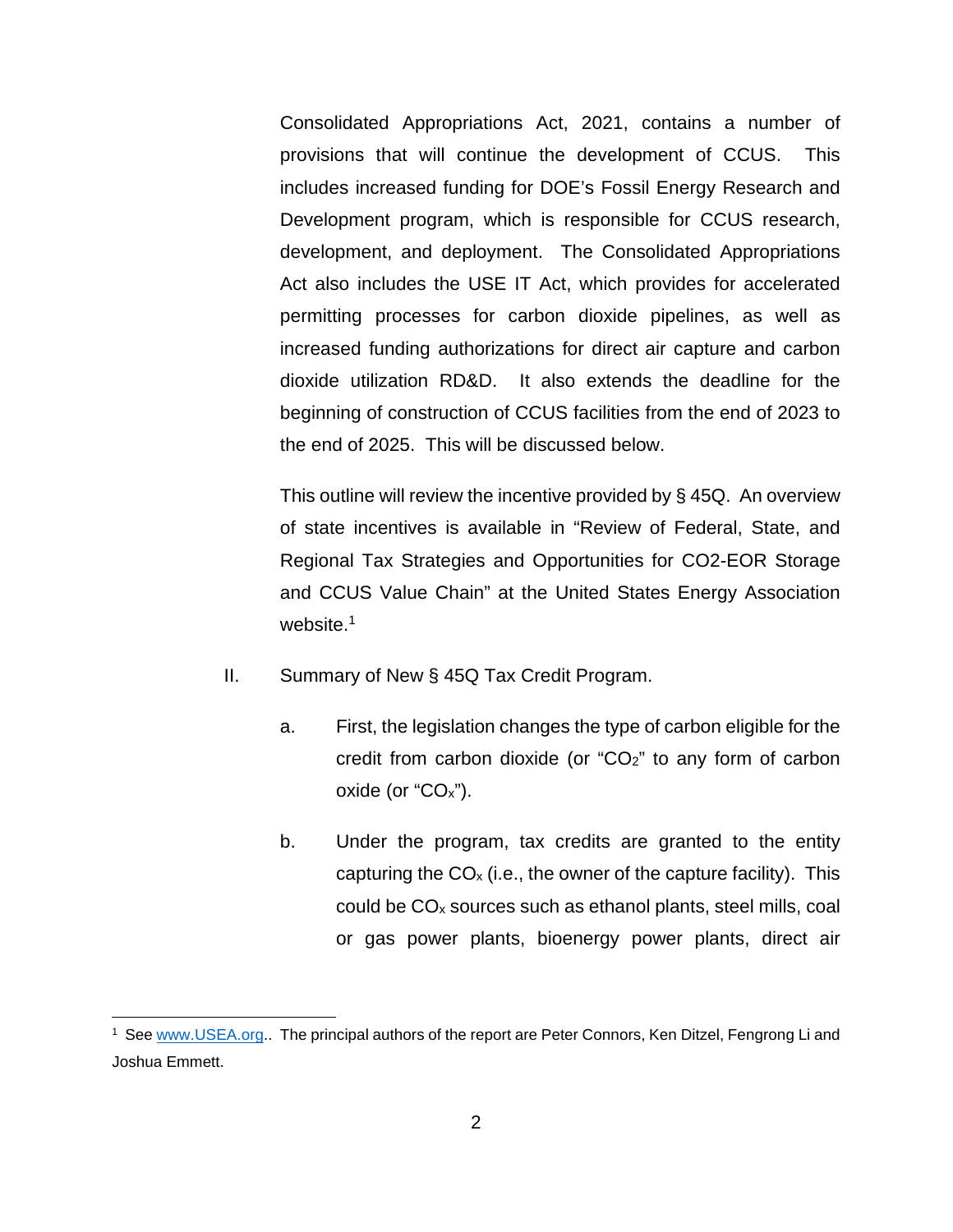capture facilities, etc. However, in the case of direct capture facilities, only  $CO<sub>2</sub>$  is eligible for the credit.

- c. To be eligible for the credit, the COx must be captured from a "qualified facility." A qualified facility is either an "industrial facility" or a "direct air capture facility."
- d. To be a qualified facility, construction of the qualified facility must begin before January 1, 2026, and either construction of the carbon capture equipment must also begin prior to January 1, 2026, or the original plan and design for the facility must include installation of carbon capture equipment.
- e. Once captured, the facility can choose to permanently store the  $CO<sub>x</sub>$  in deep saline formations or use the  $CO<sub>2</sub>$  by providing it to companies that will utilize it in the production of products ranging from plastics, concrete, other commercial materials and enhanced oil recovery (or "EOR"). In the case of saline formations and EOR, the  $CO<sub>x</sub>$  is injected deep underground (multiple miles) to isolate it from the atmosphere. For other forms of utilization, the products must also provide a net reduction of emissions.
- f. The value of the tax credit depends upon the type of  $CO<sub>x</sub>$ storage.  $CO<sub>x</sub>$  used for saline storage would receive \$50 per metric ton of  $CO<sub>x</sub>$  stored while utilization in products, including EOR, would receive only \$35 per metric ton of  $CO<sub>x</sub>$ . The credit amounts are a significant increase over the amounts allowed under the 2008 legislation.
- g. Saline storage earns a higher  $$/$ ton CO<sub>x</sub> storage credit than utilization because saline operations do not generate a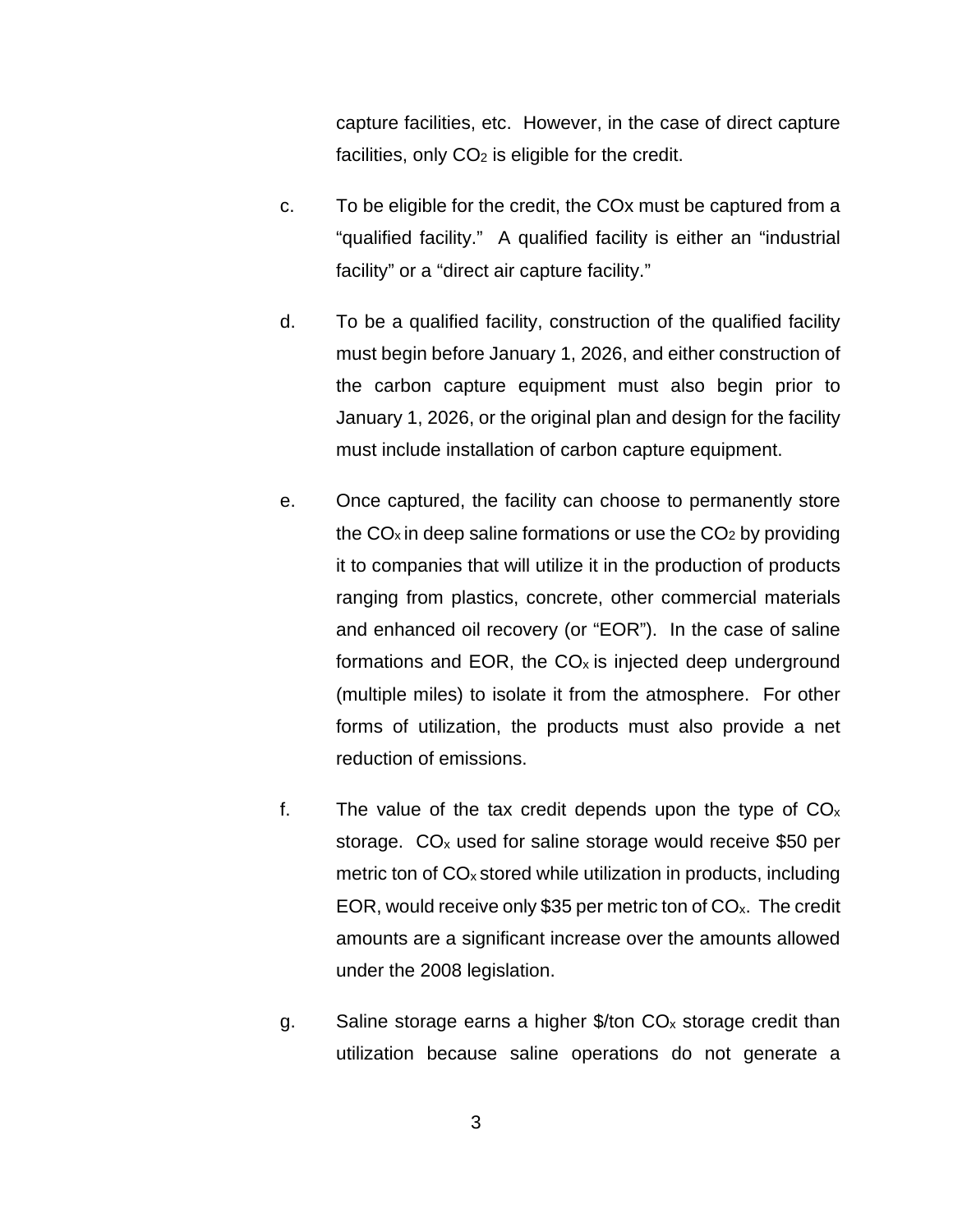marketable product and therefore require a higher incentive level to be economic.

- h. The facilities capturing  $CO<sub>x</sub>$  generate the 45Q tax credits for up to 12 years if construction is started within the specified time period. This is a new feature of the program.
- i. Finally, in an important change from the original provision, the owner of the facility may assign the credit to another party if that person disposes of, utilizes the  $CO<sub>x</sub>$  or uses the  $CO<sub>x</sub>$  as a tertiary injectant.
- j. Proposed regulations (the "Proposed Regulations") were issued on May 28, 2020, addressing many of the issues under revised § 45Q. On January 6, 2021, Final Regulations were issued. The Final Regulations address most of the issues that remained after the Proposed Regulations.
- <span id="page-5-0"></span>III. Section 45Q—2008 Legislation
	- a. Section 45Q was enacted by § 115 of the Energy Improvement and Extension Act of 2008, Division B of Pub. L. No. 110-343, 122 Stat. 3765, 3829 (October 3, 2008), to provide a credit for the sequestration of carbon dioxide.
	- b. In the 2008 legislation,  $\S$  45 $Q(a)(2)$  allowed a Section 38 general business credit for CO2 sequestration associated with EOR projects at a rate of \$10 per metric ton. The credit covered qualified  $CO<sub>2</sub>$  which is: 1) captured by the taxpayer at a qualified facility and 2) used by the taxpayer as a tertiary injectant in a qualified enhanced oil or natural gas recovery project.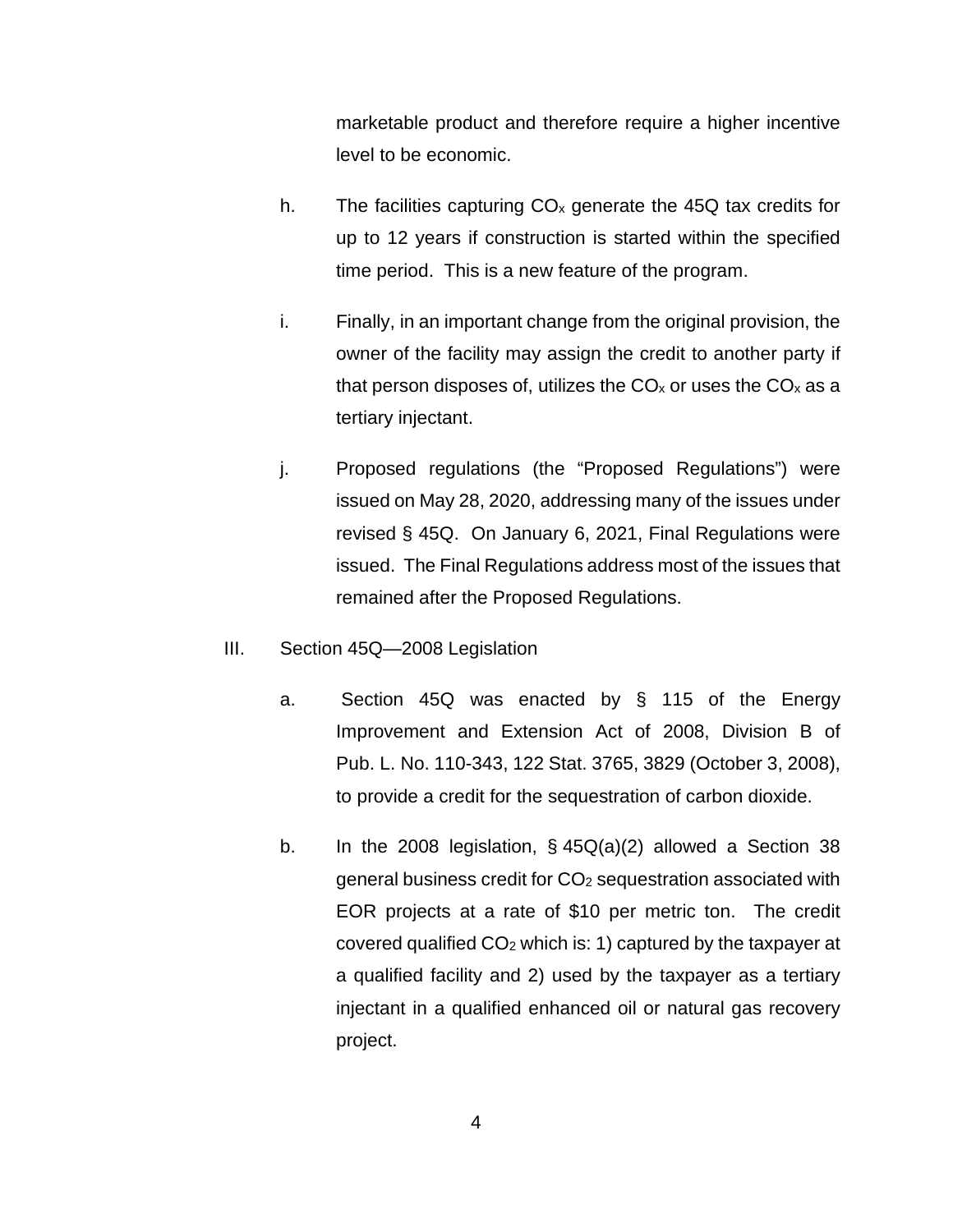- c. Under the original 2008 legislation, taxpayers claiming the \$10 per metric ton credit for CO<sub>2</sub> used in an EOR project did not have to dispose of the  $CO<sub>2</sub>$  in "secure geological storage." Section 45Q was amended by § 1131 of the American Recovery and Reinvestment Tax Act of 2009, Division B of Pub. L. No. 111-5, 123 Stat. 115 (February 17, 2009) (the "2009 Amendment"). Early in 2009, however, Congress took action to eliminate one of the main differences between § 45Q credit available for EOR projects and other types of projects. The American Recovery and Reinvestment Act of 2009 added I.R.C.  $\frac{6}{5}$  45Q(a)(2)(C) and required the CO<sub>2</sub> used in EOR projects to be "disposed of by the taxpayer in secure geological storage." Sec. 1131(a), P.L. 111-5, 111th Cong., 1st Sess. (2009). The amendment was effective for CO<sup>2</sup> captured after February 17, 2009. Sec. 1131(c), P.L. 111-5, 111th Cong., 1st Sess. (2009). Thus, for CO<sub>2</sub> captured after this effective date, a taxpayer must not just show the  $CO<sub>2</sub>$  was used in an EOR project, the taxpayer must also show the  $CO<sub>2</sub>$ was disposed of in secure geological storage to be able to receive the  $\S$  45 $Q(a)(2)$  credits. The legislation uses the same definition of "secure geological storage" for EOR projects as it does for other types of storage facilities. Sec. 1131(b)(1)(A), P.L. 111-5, 111th Cong., 1st Sess. (2009).
- d. Section 45Q was amended more recently by § 41119 of the Bipartisan Budget Act of 2018 (BBA), Pub. L. No. 115-123 (February 9, 2018).
- e. As a result of the modifications made by the BBA amendment, the credit under § 45Q now applies to the sequestration of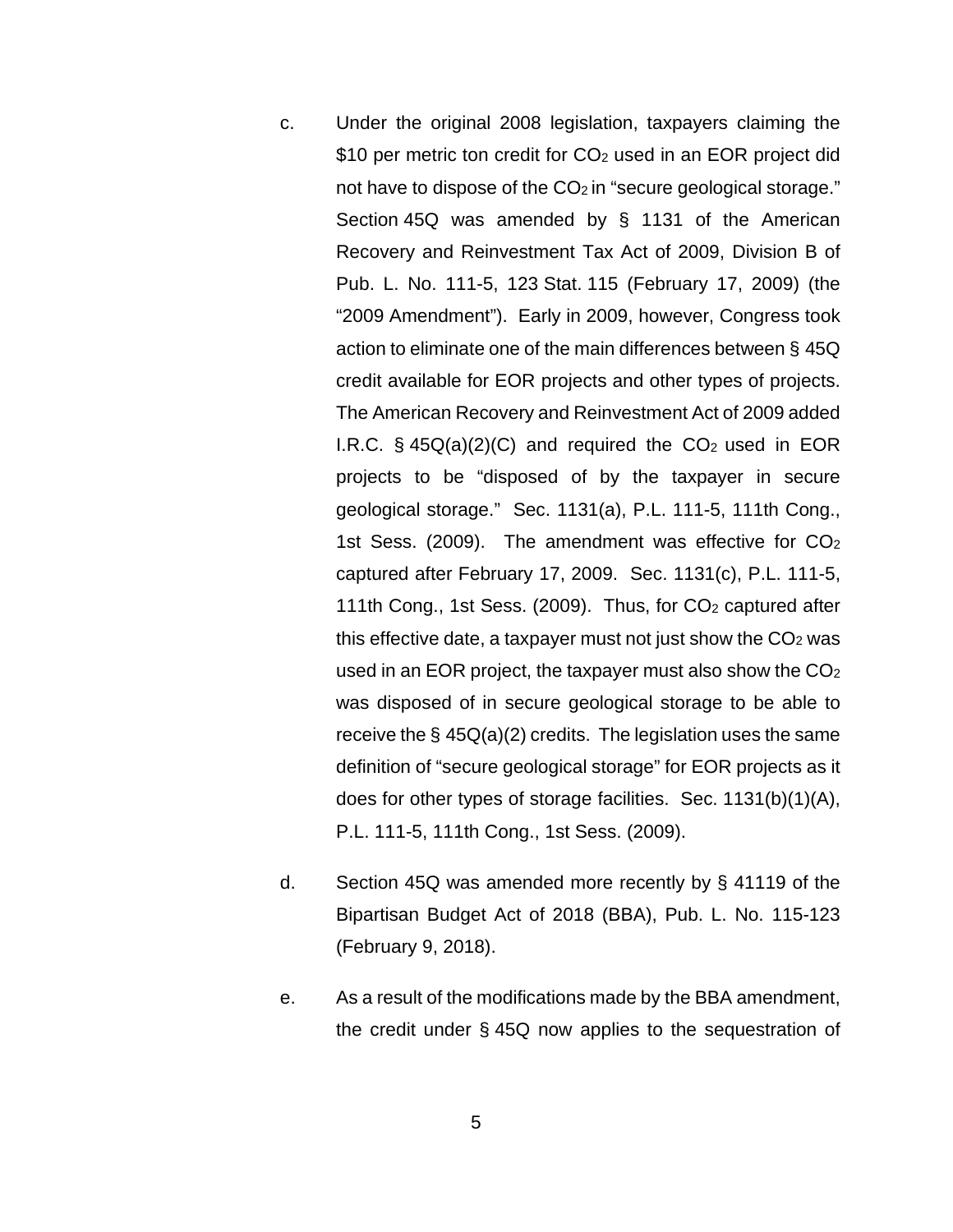"qualified carbon oxide," a broader term than qualified carbon dioxide.

- i. For example, this includes both carbon monoxide and carbon dioxide.
- f. In Notice 2009-83, 2009-44 I.R.B. 588, the IRS provided interim guidance on a number of selective issues. This included guidance on determining eligibility for the credit for carbon dioxide sequestration, the amount of the credit and rules regarding adequate security measures for secure geological storage of carbon dioxide. The notice also provided guidance on the procedures for claiming the credit on a tax return. Taxpayers could rely on Notice 2009-83, as modified by Notice 2011-25, until additional guidance is issued. Notice 2009-83 was modified in Notice 2011-25 by removing provisions relating to the application of §§ 48A and 48B, which also involve carbon dioxide capture and sequestration. One of the complexities for the IRS in providing guidance with respect to the standards for "secure geological storage" under § 45Q is the need for coordination with multiple governmental agencies, including the Environmental Protection Agency, the Secretary of Energy, and the Secretary of the Interior,
- g. One of the key features of Notice 2009-83 was its announcement of the standards relating to what is a secure geological storage. This is contained in Section 5 of Notice 2009-83. Section 6 of Notice 2009-83 also contained an annual report requirement. Section 7 contained a recordkeeping requirement.

6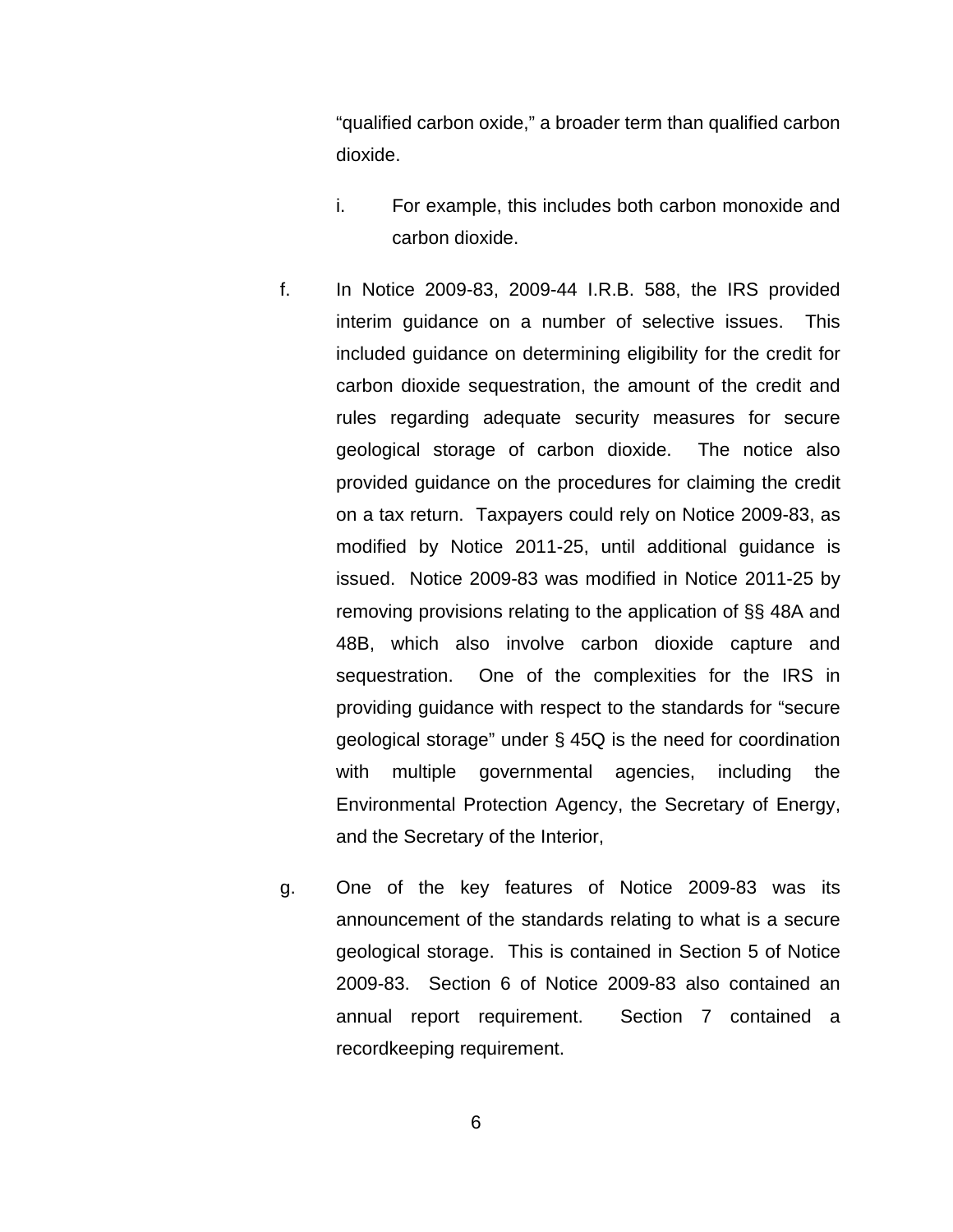- h. Notice 2009-83 identified two sets of future EPA regulations that could impact whether a site qualified as "secure geological storage" under § 45Q(d)(2). This included the proposed Underground Injection Control ("UIC") program regulations for injection of  $CO<sub>2</sub>$  for the purpose of geological sequestration, and the Greenhouse Gas ("GHG") reporting rules for reporting  $CO<sub>2</sub>$  that is geologically sequestered. Sections 5.02(b)(ii) and (iii).
- i. Under Notice 2009-83 a site would only be treated as "secure geological storage" if it met the modeling, well construction and other requirements established under the final UIC Class VI regulations. Those requirements were to be imposed in lieu of the Intergovernmental Panel on Climate Change Guidelines for National Greenhouse Gas Inventories (the "IPCC Guidelines"). To qualify as "secure geological storage," Notice 2009-83 also required a site to satisfy the Final Regulations on the GHG reporting of  $CO<sub>2</sub>$  that is geologically sequestered for long-term storage. The final GHG reporting regulations governing CO<sub>2</sub> that is geologically sequestered were to be used in lieu of the IPCC Guidelines. Sec. 5.02(b)(iii), Notice 2009-83. The requirements established by Notice 2009-83 are summarized below.
- j. Requirements of Secure Geological Storage.
	- $(1)$  Measurement of  $CO<sub>2</sub>$  at the Source of Capture: Final Mandatory GHG Reporting Rule.

Section 5.02(a) of Notice 2009-83 notes that on September 22, 2009, the EPA issued the Final Mandatory GHG Reporting Rule ("Reporting Rule") to require reporting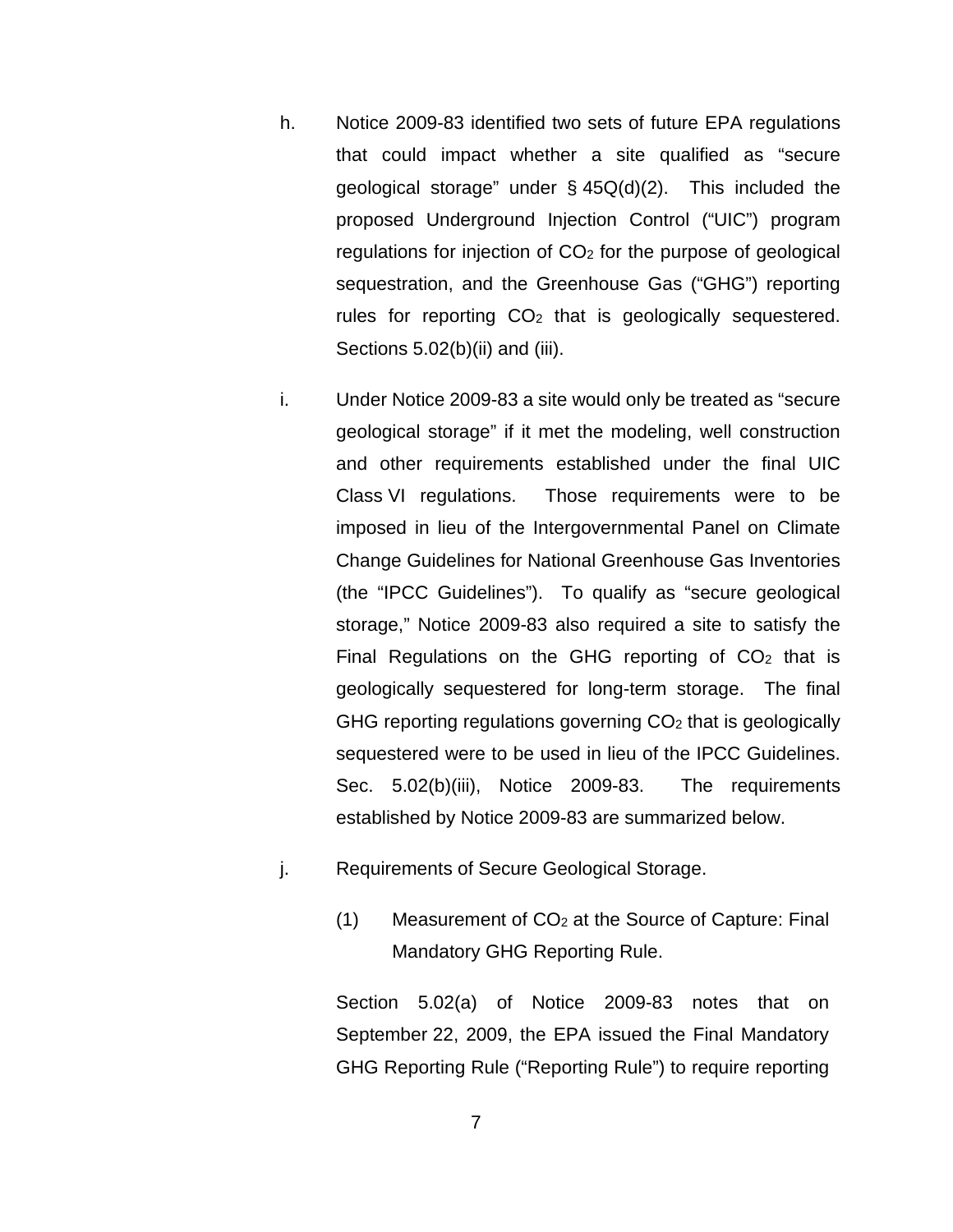of greenhouse gas emissions from all sectors of the economy. The Reporting Rule applies to fossil fuel suppliers and industrial gas suppliers, including  $CO<sub>2</sub>$  suppliers, as well as to direct greenhouse gas emitters. The Reporting Rule does not require control of greenhouse gases; rather, it requires only that certain sources monitor and report emissions. A taxpayer claiming the § 45Q credit must use the methodology, inputs and equations in the Reporting Rule (or any successor rule) to calculate the amount of  $CO<sub>2</sub>$ measured at the source of capture. The amount reported under the Reporting Rule (or any successor rule) must be consistent with the amount of qualified  $CO<sub>2</sub>$  taken into account for purposes of the § 45Q credit.

(2) Sequestration Site Rules.

The sequestration site rules are contained in Section 5.02(b)(i), (ii) and (iii).

- i. IPCC Guidelines. Section 5.02(b)(i) describes the IPCC Guidelines. In order for geological storage to be considered adequately secure for purposes of the § 45Q credit such that the injected CO<sub>2</sub> does not escape into the atmosphere, a taxpayer must conduct at the frequency appropriate for the site conditions, except as otherwise provided under paragraph (c), the following procedures outlined in the 2006 IPCC Guidelines:
- A. Conduct a site characterization by evaluating the geology of the storage site and surrounding strata and identifying the local and regional hydrogeology and

8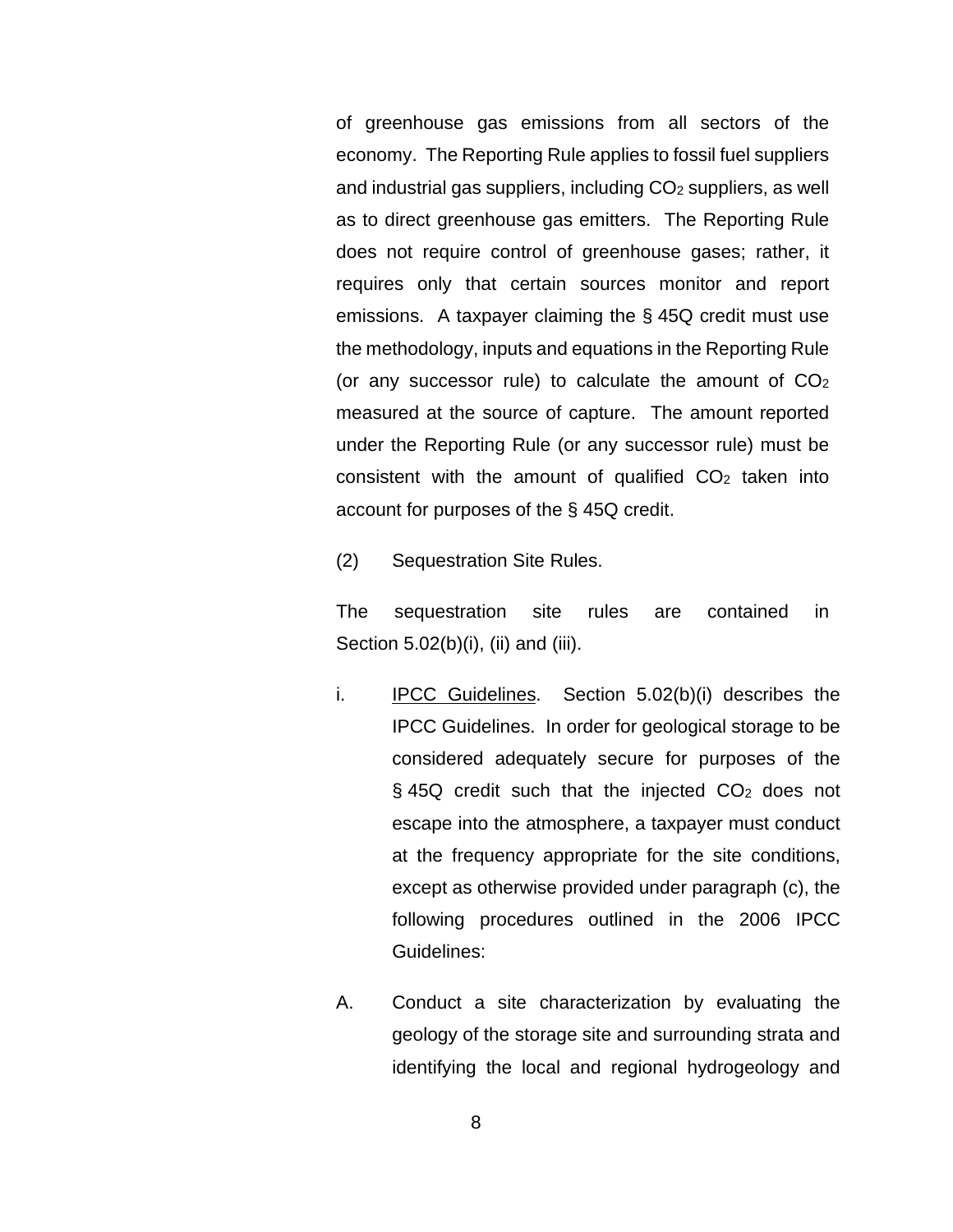leakage pathways such as deep wells, faults and fractures.

- B. Conduct an assessment of the risks of  $CO<sub>2</sub>$  leakage, or escape of CO<sub>2</sub> from the subsurface to the atmosphere, by evaluating the potential for leakage through a combination of site characterization and realistic models that predict movement of  $CO<sub>2</sub>$  over time and locations where emissions might occur. A range of modeling tools is available, including reservoir simulators that are widely used in the oil and gas industry and have proved effective in predicting movement of gases and liquids, including CO<sub>2</sub>, through geological formations. Reservoir simulation can be used to predict the likely location, timing and flux of emissions. Additional numerical modeling techniques may need to be used to analyze aspects of the geology, such as multi-phase reaction transport models and geomechanical models.
- C. Monitor potential leakage pathways, measure leakage at those pathways as necessary, monitor the current and future behavior of the  $CO<sub>2</sub>$  and of the storage system and use the results of the monitoring plan to validate and/or update models as appropriate. Monitoring should be conducted according to a suitable plan. This should take into account the expectations from the modeling on where leakage might occur, as well as measurements made over the entire zone in which  $CO<sub>2</sub>$  is likely to be present.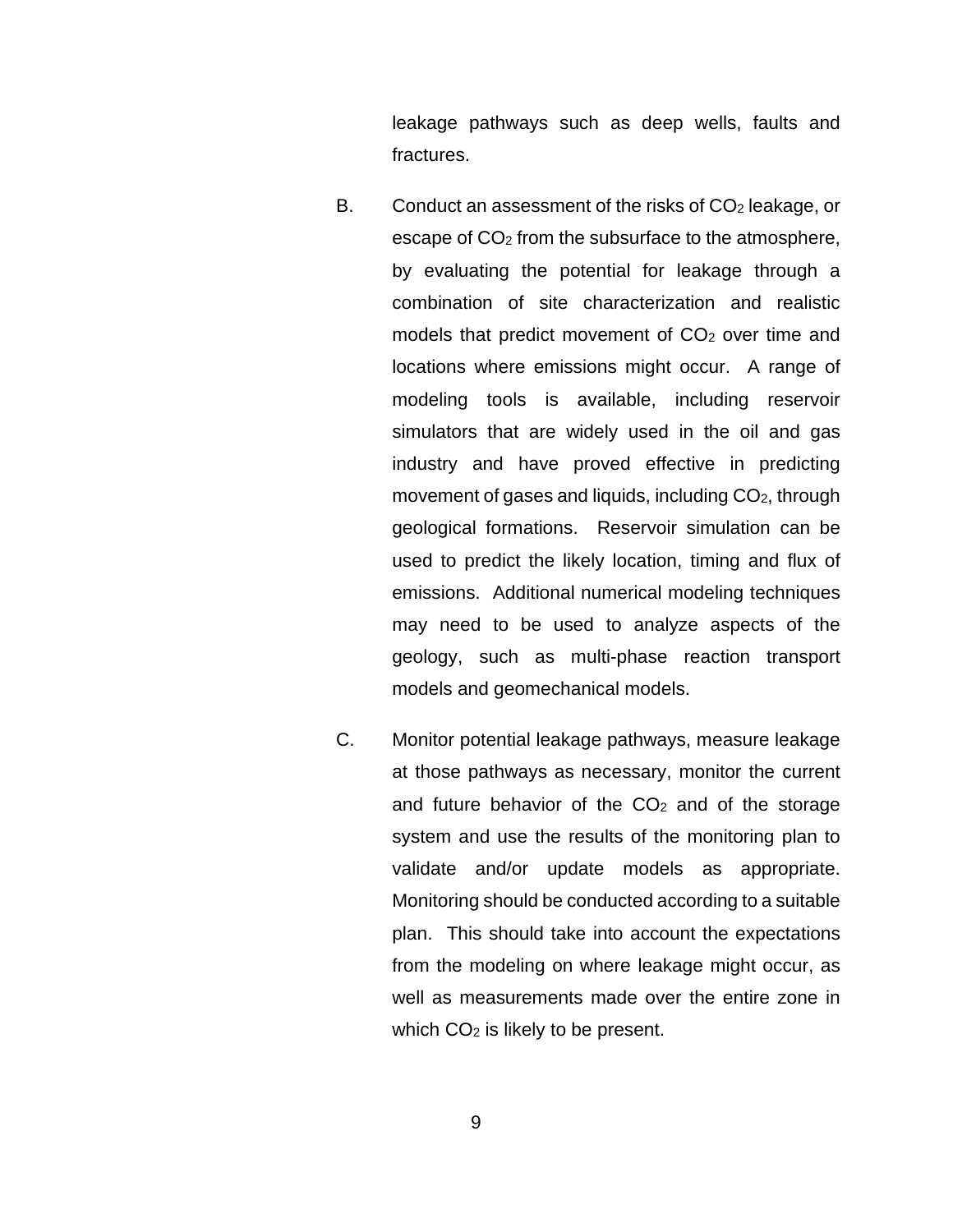ii. UIC Program: Proposed Rules for Geologic Storage. Section 5.02(b)(ii) of Notice 2009-83 describes the Underground Injection Control (or "UIC") program that was established under the authority of Part C of the Safe Drinking Water Act (42 U.S.C. 300h et seq.) (or "SDWA"), which regulates underground injection wells. The SDWA is designed to protect the quality of drinking water sources in the United States. The SDWA gives the EPA authority to issue regulations for state programs that contain "minimum requirements for effective programs to prevent underground injection which endangers drinking water sources." Under the UIC program, the EPA promulgated a series of regulations (40 C.F.R. parts 144 through 148) to employ a multiple barrier approach that includes requirements for the proper geologic siting, construction, operation, testing and closure of injection wells to ensure that injected fluids remain isolated from underground sources of drinking water ("USDWs") and the environment.

> On July 25, 2008, the EPA proposed rules relating to federal requirements under the UIC Program for CO<sub>2</sub> Geologic Sequestration Wells (73 Fed. Register No. 144, 40 C.F.R. parts 144-146). The EPA proposed to create a new category of injection well (Class VI) under its existing UIC Program with new federal requirements to permit the injection of CO2 for the purpose of geologic sequestration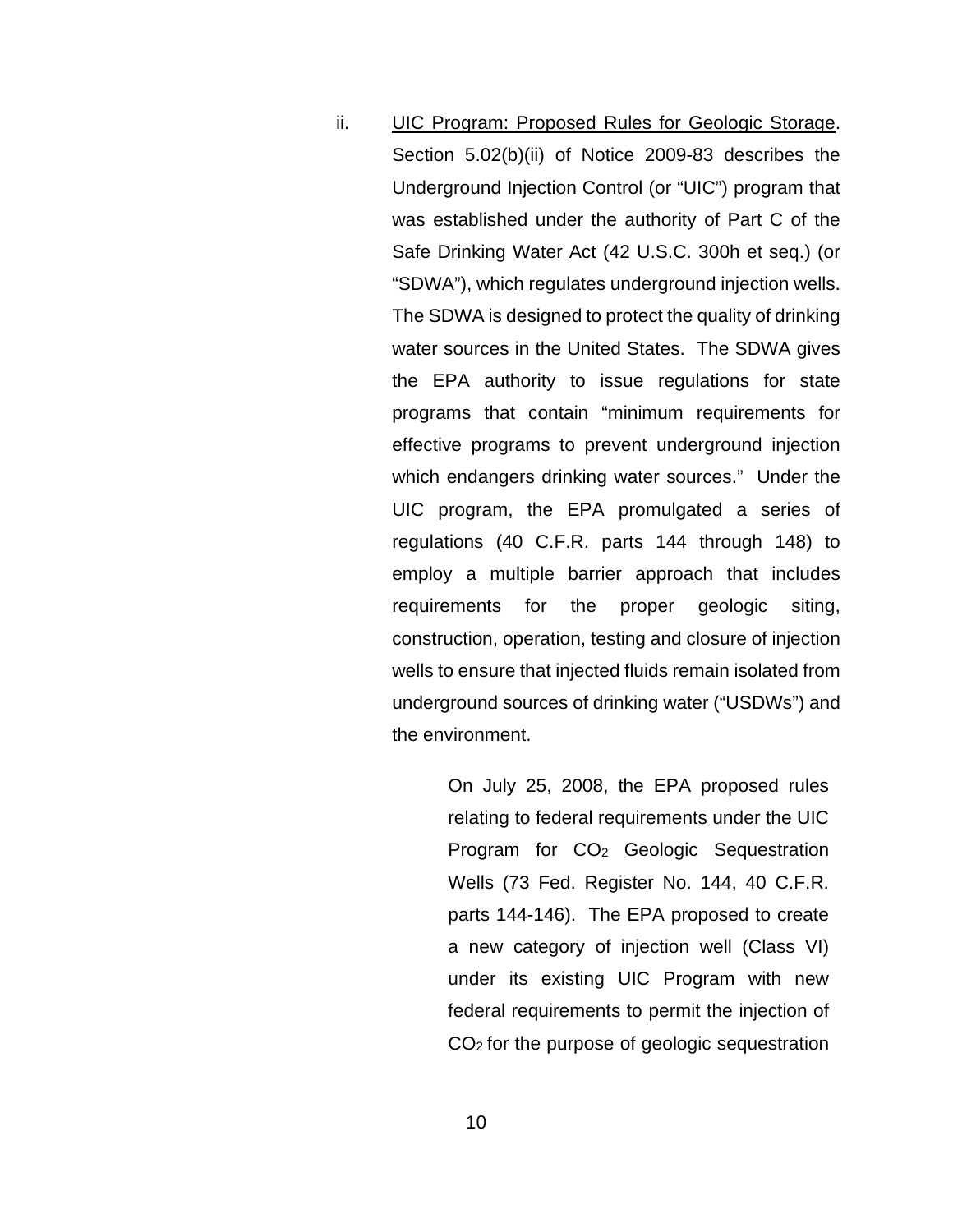(i.e., the long-term containment of a gaseous, liquid or supercritical CO2 stream in subsurface geologic formations). The EPA proposed to tailor existing UIC program components to create standards appropriate for injecting large amounts of  $CO<sub>2</sub>$  into a variety of geologic formations to ensure that USDWs are not endangered. Section 5.02(b)(ii) of Notice 2009-83 also notes that the proposed UIC program rules have not been finalized as of the date of the notice. Once the UIC program rules are finalized, according to the notice, any taxpayer claiming the § 45Q credit who is covered by the new program rules must follow the modeling, monitoring, well construction and other requirements of the relevant permit as required under the rules. The requirements in the final UIC program rules (or any successor rules) will apply in lieu of the requirements of the IPCC Guidelines described above in paragraph (i). However, any taxpayer that is not covered by the final UIC program rules must continue to follow the procedures outlined in the IPCC Guidelines described in (i)

iii. Proposed Geologic Sequestration Rules Reporting. Section 5.02(b)(iii) of Notice 2009-83 notes that Subpart PP of the Final Mandatory GHG Reporting Rule announces the EPA's plans to propose new rules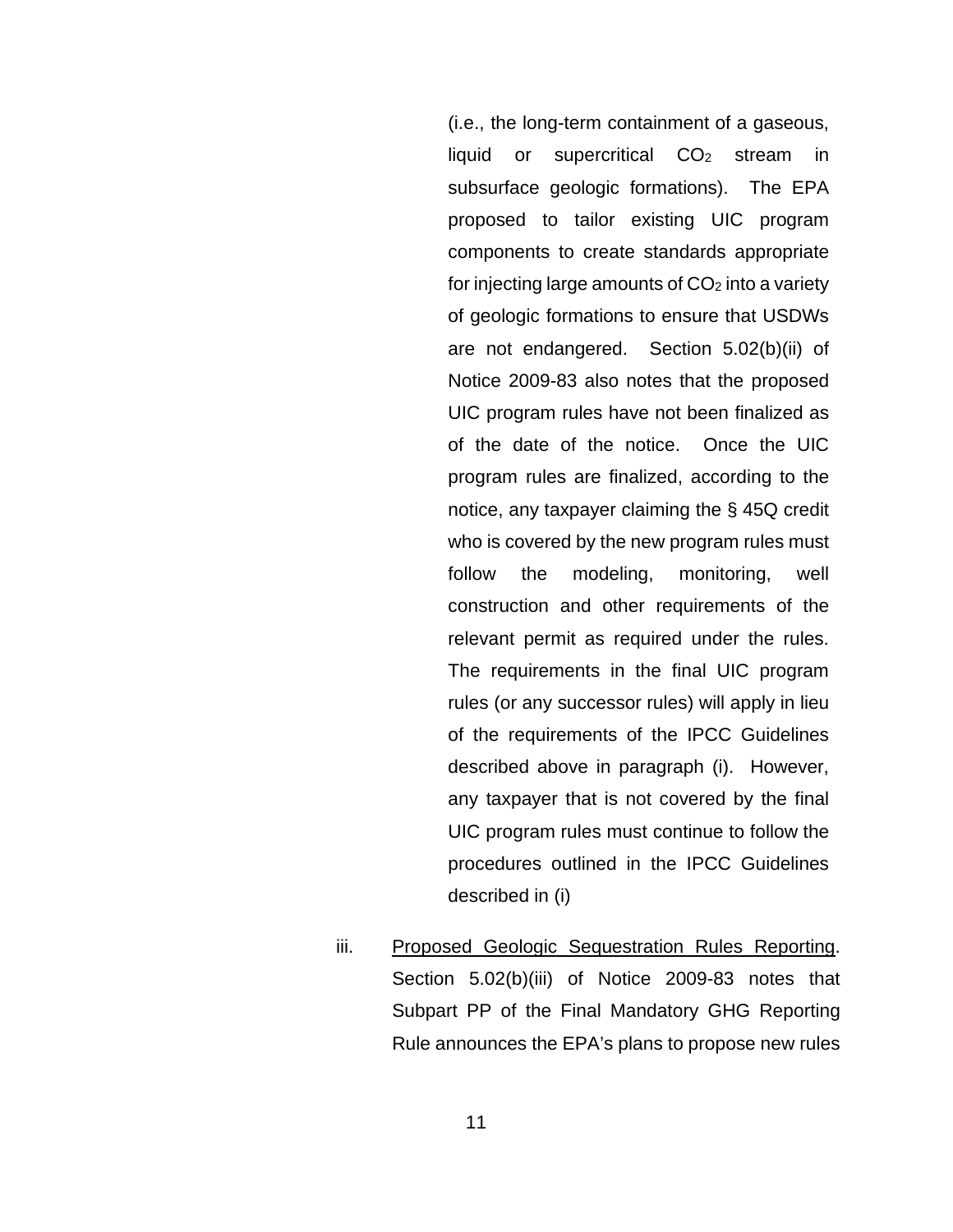to require reporting of the amount of  $CO<sub>2</sub>$  that is geologically sequestered. Notice 2009-83 announced that when the proposed geologic sequestration rules are finalized, such rules (or any successor rules) will apply in addition to the final UIC program rules (to the extent applicable), and the requirements of the IPCC Guidelines described above in (i) will no longer apply.

(3) Compliance with Additional Regulatory Requirements. Section 5.02(c) of Notice 2009-83 noted that EPA may impose additional or different requirements for secure geological storage, including additional methodology, inputs and equations to calculate the amount of  $CO<sub>2</sub>$  measured and verified at the source of injection and/or the amount of  $CO<sub>2</sub>$ emitted from secure geological storage. Furthermore, various aspects of geologic sequestration, including well construction, operation, well plugging and post-injection site closure may be subject to other existing or future requirements from government bodies, including EPA's regional or state UIC programs. Notice 2009-83 states that any taxpayer claiming the § 45Q credit must follow such additional requirements together with the Reporting Rule and the IPCC Guidelines (or, in lieu of the IPCC guidelines, the UIC program rule as applicable and the geologic sequestration rule, once they are finalized) in order to demonstrate secure geological storage for purposes of the § 45Q credit.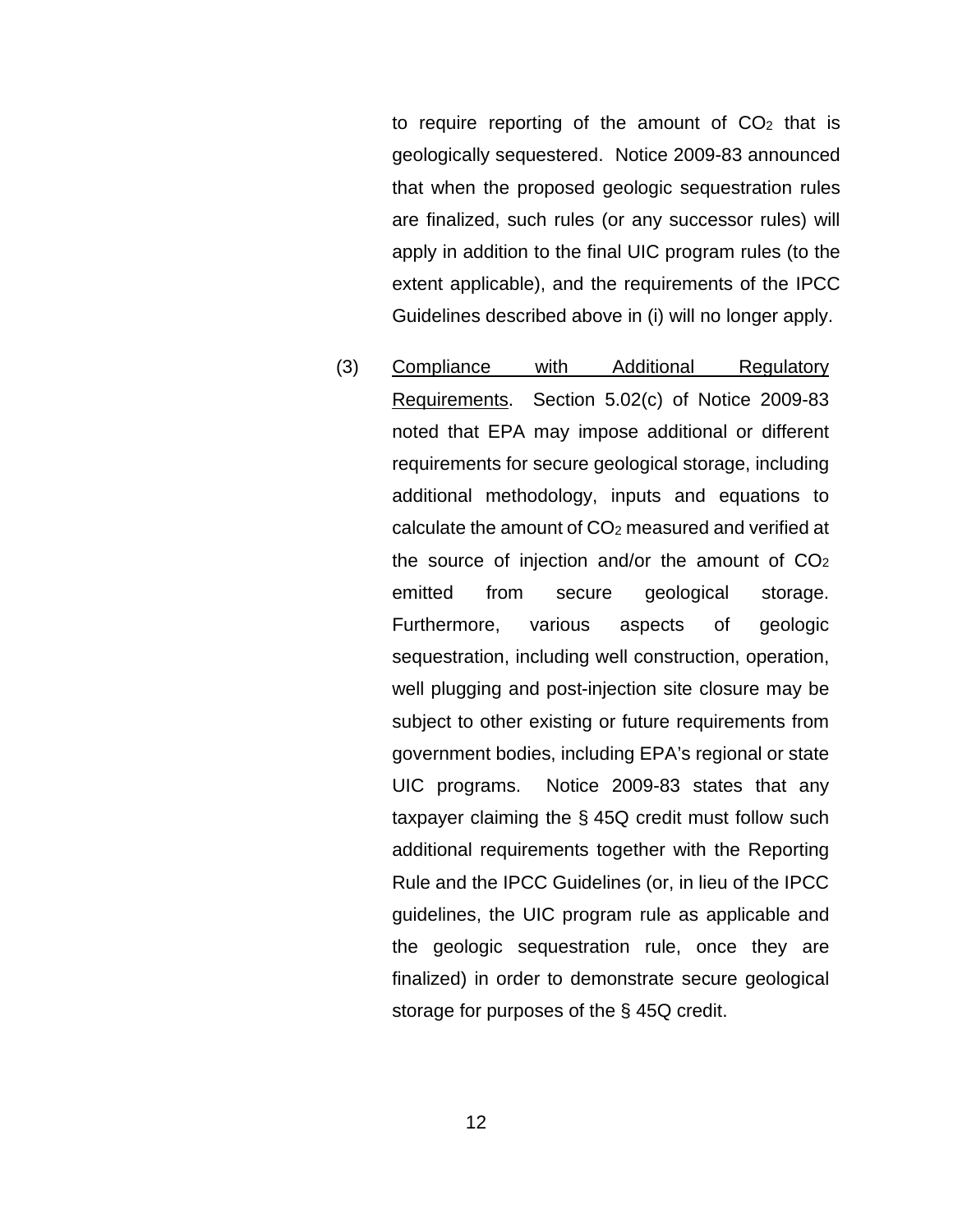Notice 2009-83's statement regarding the Reporting Rule has engendered controversy.<sup>2</sup> It was repeated when the EPA finalized its rules in  $2010<sup>3</sup>$  When the EPA finalized its rules, Form 8933, Carbon Dioxide Sequestration Credit, was released. It included both a reference to those rules and added a requirement for taxpayers to follow the rules. Form 8933 is the IRS form currently used for claiming the credit.

k. Internal Revenue Manual 4.41.1.3.5 (12-03-2013).

This portion of the IRM contains guidance to IRS auditors examining claims for § 45Q Credits. It states that § 45Q and [Notice 2009-83](https://www.taxnotes.com/irs-notices/credits/irs-issues-interim-guidance-carbon-dioxide-sequestration-credit/2009/10/09/1fv01) state that a taxpayer claiming the credit must comply with evolving rules of the U.S. Environmental Protection Agency ("EPA") regarding the sequestration of CO<sup>2</sup> and reporting of  $CO<sub>2</sub>$  volumes measured at the source of capture and verified at the point of disposal or injection. It continues as follows:

1. "EPA promulgated final rules regarding the reporting of both CO2 emissions and CO2 use (including sequestration) for years after 2010. Subpart RR - Geologic Sequestration of Carbon Dioxide is

<sup>2</sup> See https://www.eaco2.org/wp-content/uploads/2019/04/45Q-Issue-Paper-FINAL-1.pdf.

<sup>3</sup> [https://www.federalregister.gov/documents/2010/12/10/2010-29954/federal-requirements-under](https://www.federalregister.gov/documents/2010/12/10/2010-29954/federal-requirements-under-the-underground-injection-control-uic-program-for-carbon-dioxide-co2)[the-underground-injection-control-uic-program-for-carbon-dioxide-co2](https://www.federalregister.gov/documents/2010/12/10/2010-29954/federal-requirements-under-the-underground-injection-control-uic-program-for-carbon-dioxide-co2) ("As clarified in the IRS guidance, taxpayers claiming the section 45Q tax credit must follow the appropriate UIC requirements. The guidance also clarifies that taxpayers claiming section 45Q tax credit must follow the MRV procedures that are being finalized under 40 CFR part 98, subpart RR in this final rule.").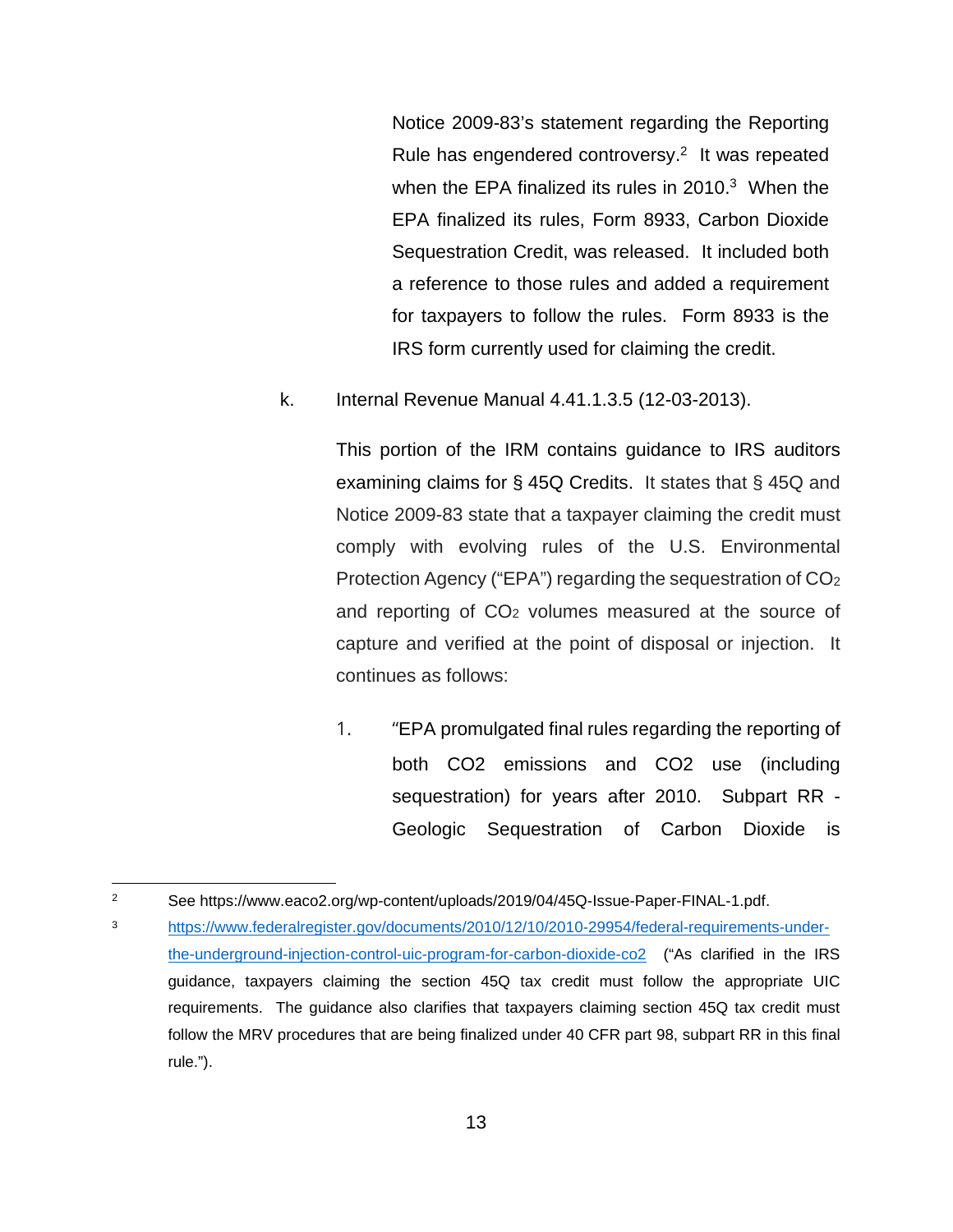applicable to the [IRC 45](https://www.taxnotes.com/lr/resolve/federal-research-library/sec-45-electricity-produced-from-certain-renewable-resources-etc/cnpv) credit. Refer to [http://www.epa.gov/ghgreporting/reporters/subpart/rr.](http://www.epa.gov/ghgreporting/reporters/subpart/rr.html) [html.](http://www.epa.gov/ghgreporting/reporters/subpart/rr.html)"

2. "The Preamble to the EPA's final rule states in plain language that, under the final rule, operators of facilities that are sequestering CO2 in geologic storage must comply with Subpart RR regardless of whether the CO2 is currently used as a tertiary injectant in an EOR project. EPA's preamble also states that taxpayers claiming the 45Q tax credit after 2010 must follow Subpart RR's "MRV procedures". MRV stands for Monitor, Report and Verify. The MRV procedures require the operator to submit an MRV plan to the EPA for its approval, and to annually report  $CO<sub>2</sub>$  volumes, including amounts sequestered, pursuant to the plan. Examiners should obtain a copy of these documents."

## l. FAA 20183701F (May 3, 2013).

This is a legal advice memorandum prepared by attorneys in the Office of Chief Counsel. This involved a claim for credits by a taxpayer. The taxpayer's claim was audited, and the company did not obtain an MRV plan while operating as a Class II injector. The FAA contains an excellent summary of the legislative history relating to the 2009 Amendment. The date of the FAA and the release of the updated IRM referred to above are noteworthy.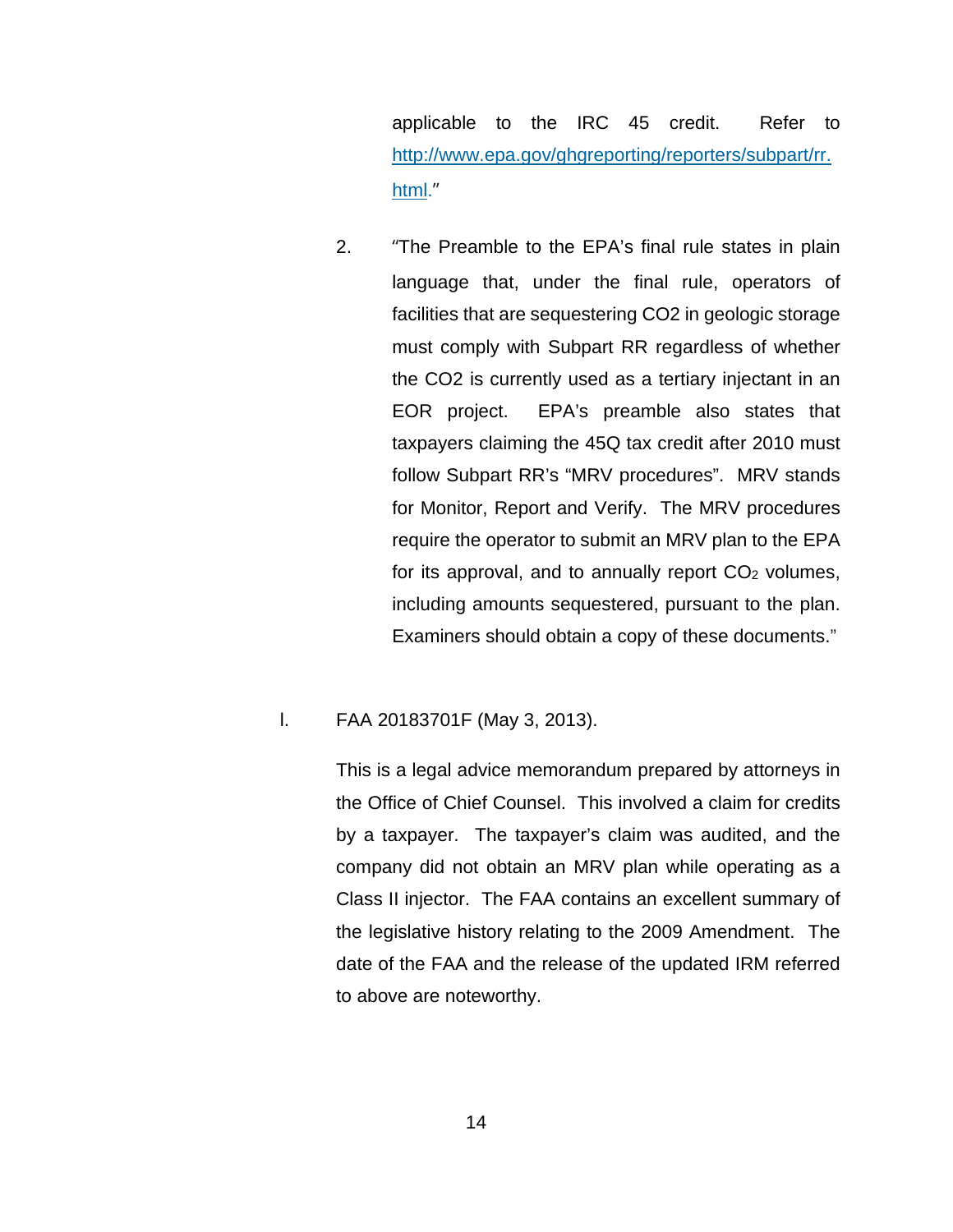The FAA notes that for CO2 injected after December 31, 2010, Notice 2009-83 required an owner or operator of an enhanced oil recovery project to meet EPA's geologic sequestration reporting requirements under Subpart RR. The company could have remedied its failure to meet those reporting requirements by obtaining an EPA-approved Mandatory Reporting and Verification (or "MRV") plan for each of its enhanced oil recovery projects and by following the applicable EPA reporting requirements. Because the company did not obtain an MRV plan while operating as a Class II injector, it did not meet the requirements of § 45Q(a)(2)(C) for its CO2 production at the facility. Thus, the IRS advised that the company's § 45Q credit claim for CO2 sequestration should be disallowed.

#### m. Senator Menendez's Letters to Commissioner Rettig.

On November 19, 2019, Senator Menendez wrote to Commissioner Rettig identifying questionable claims for  $\S$  45Q credits made for the use of  $CO<sub>2</sub>$  for Enhanced Oil Recovery ("EOR"). The Inspector General for Tax replied on June 28, 2019. Consistent with the situation in FAA 2018701F, of the ten companies claiming 99.9 percent of the § 45Q credits, TIGTA found that only three had the required MRV plans in place with the EPA. As a result, \$893 million of credits had been incorrectly claimed.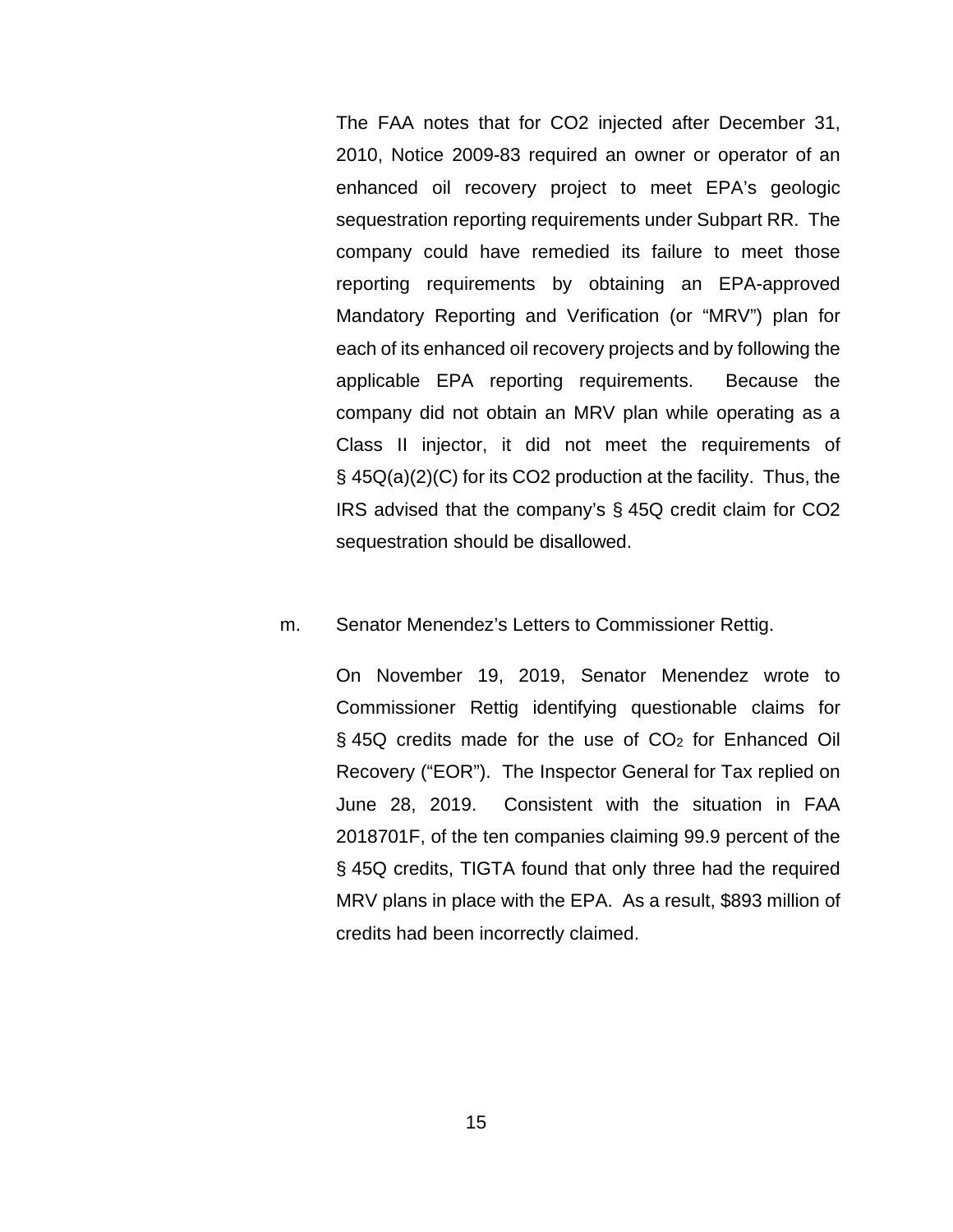- <span id="page-17-0"></span>IV. Carbon Capture Equipment Placed in Service Before February 9, 2018.
	- a. As revised, § 45Q distinguishes between equipment placed in service before February 9, 2019, and on or after February 9, 2018.
	- b. Section 45Q(a)(1) allows a credit of \$20 per metric ton of "qualified carbon oxide" (i) captured by the taxpayer using "carbon capture equipment." which is originally placed in service at a qualified facility *before* the date of the enactment of BBA, (ii) disposed of by the taxpayer in "secure geological storage" and (iii) not used by the taxpayer as a tertiary injectant in a "qualified enhanced oil or natural gas recovery project."
	- c. Section 45Q(a)(2) allows a credit of \$10 per metric ton of qualified carbon oxide (i) captured by the taxpayer using carbon capture equipment which is originally placed in service at a qualified facility before the date of the enactment of BBA and (ii) either (I) used by the taxpayer as a tertiary injectant in a qualified enhanced oil or natural gas recovery project and disposed of by the taxpayer in secure geological storage or (II) utilized by the taxpayer in a manner described in  $§$  45Q(f)(5).
	- d. Section 45Q(g) further provides that in the case of any carbon capture equipment placed in service before the date of the enactment of BBA, the credit under § 45Q shall apply with respect to qualified carbon oxide captured using such equipment before the end of the calendar year in which the Secretary, in consultation with the Administrator of the Environmental Protection Agency, certifies that, during the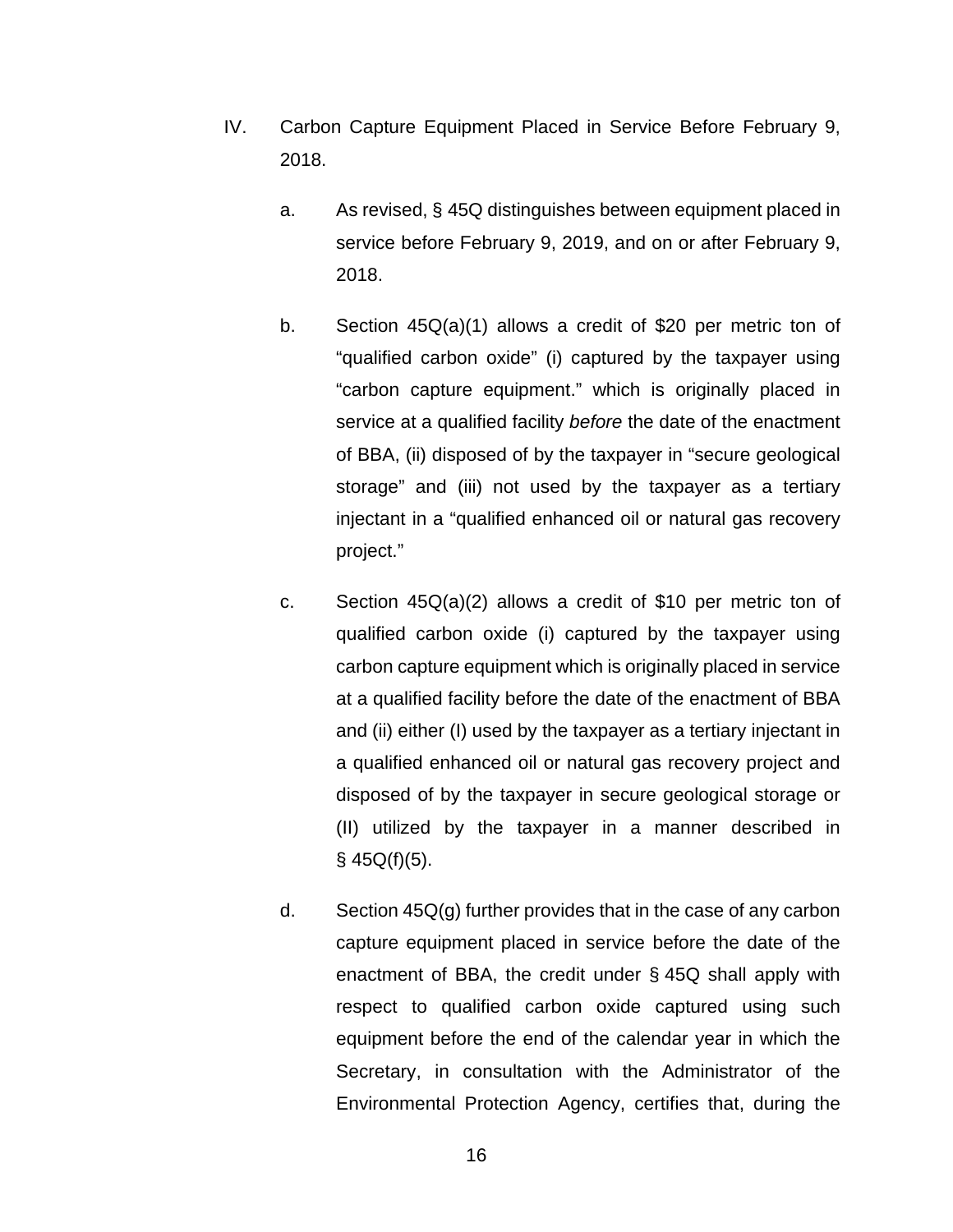period beginning after October 3, 2008, a total of 75,000,000 metric tons of qualified carbon oxide have been taken into account. As of the end of 2019, the aggregate amount of qualified carbon oxide taken into account for purposes of [§ 45Q](https://www.taxnotes.com/lr/resolve/cpwr) is 72,087,903 metric tons. See Notice 2020-40, Section 4, 2020-25 I.R.B. 952.

- e. Under § 45Q(f)(6)(A), for any taxable year in which an "applicable facility" captures not less than 500,000 metric tons of qualified carbon oxide during the taxable year, a taxpayer may elect to have such facility, and any carbon capture equipment placed in service at such facility, deemed as having been placed in service on the date of the enactment of BBA.
	- i. Section 45Q(f)(6)(B) defines the term "applicable facility" as a qualified facility (i) that was placed in service before the date of the enactment of BBA and (ii) for which no taxpayer claimed a credit under § 45Q in regards to such facility for any taxable year ending before the date of the enactment of the BBA.
- f. Under  $\S$  45Q(f)(7), for taxable years beginning in a calendar year after 2009, an inflation adjustment applies.
- <span id="page-18-0"></span>V. Carbon Capture Equipment Placed on or After February 9, 2018.
	- a. Section 45Q(a)(3) allows a credit of the applicable dollar amount per metric ton of qualified carbon oxide (i) captured by the taxpayer using carbon capture equipment that is originally placed in service at a qualified facility on or after the date of the enactment of the BBA during the *12-year period*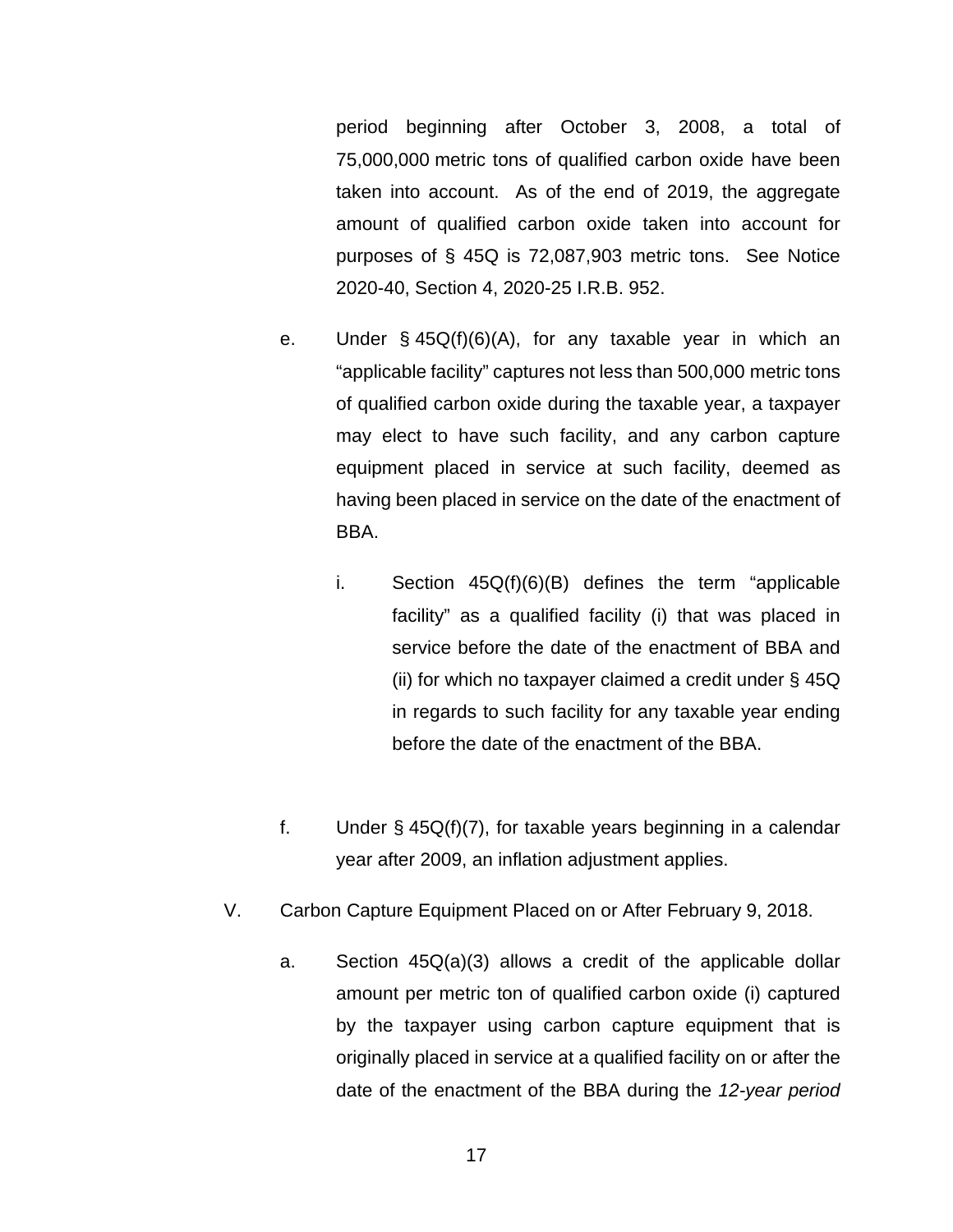beginning on the date the equipment was originally placed in service, (ii) disposed of by the taxpayer in secure geological storage and (iii) neither used as a tertiary injectant in a qualified enhanced oil or natural gas recovery project nor utilized in a manner described in § 45Q(f)(5).

- i. Section  $45Q(b)(1)(A)(i)(1)$  provides that, for any taxable year beginning in a calendar year after 2016 and before 2027, the applicable dollar amount for purposes of  $\S$  45Q(a)(3) is an amount equal to the dollar amount established by linear interpolation between \$22.66 and \$50 for each calendar year during such period. Notice 2018-93 contains a table setting forth the amounts. See Appendix A.
- ii. An inflation adjustment applies for any taxable year beginning in a calendar year after 2026.
- b. Section 45Q(a)(4) allows a credit for qualified carbon oxide (i) captured by the taxpayer using carbon capture equipment that is originally placed in service at a qualified facility on or after the date of the enactment of BBA, *during the 12-year period* beginning on the date the equipment was originally placed in service and (ii) either (I) used by the taxpayer as a tertiary injectant in a qualified enhanced oil or natural gas recovery project and disposed of by the taxpayer in secure geological storage or (II) utilized by the taxpayer in a manner described in  $\S$  45Q(f)(5).
	- i. Section  $45Q(b)(1)(A)(i)(II)$  provides that, for any taxable year beginning in a calendar year after 2016 and before 2027, the applicable dollar amount for purposes of  $\S$  45Q(a)(4) is an amount equal to the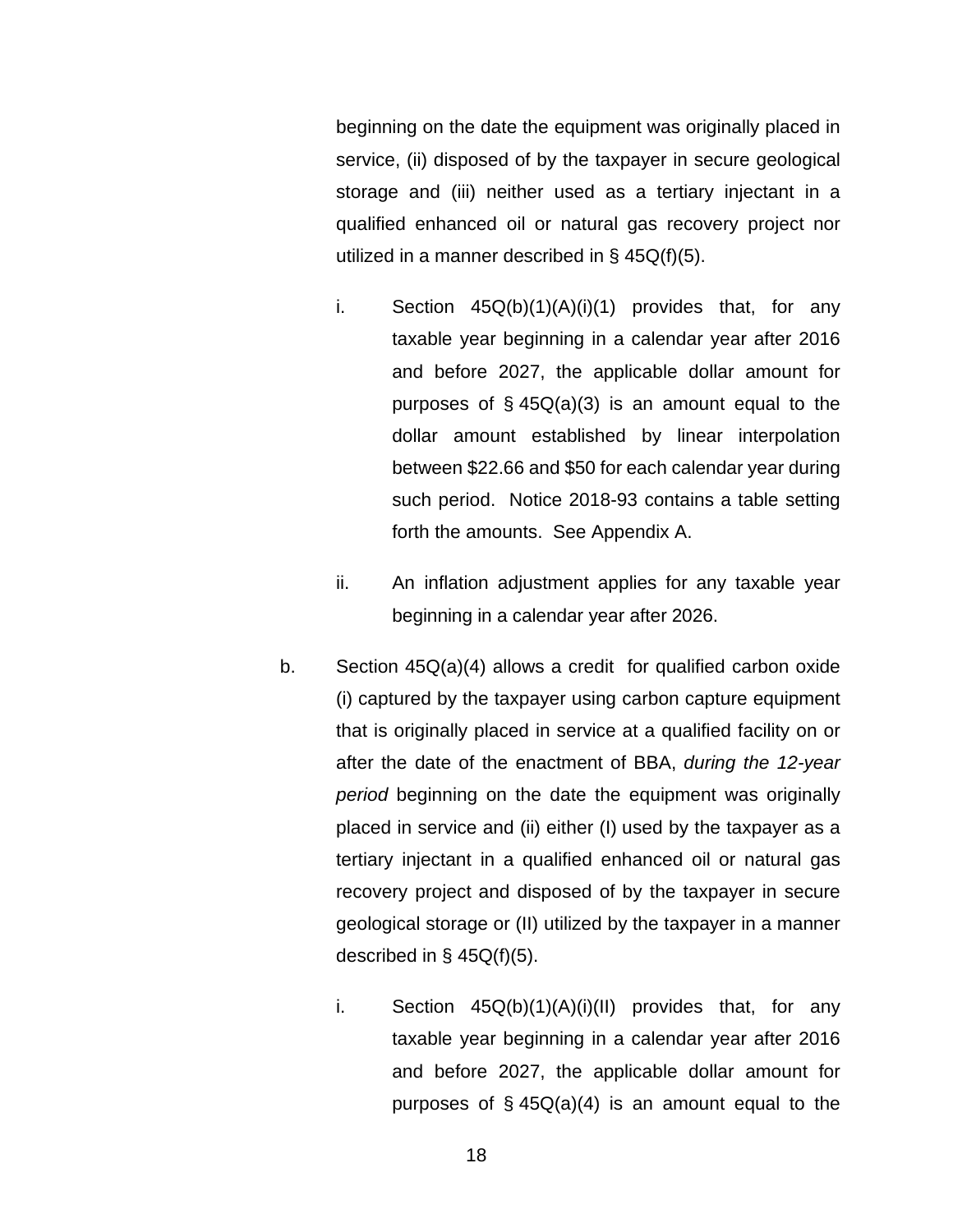dollar amount established by linear interpolation between \$12.83 and \$35 for each calendar year during such period. See Appendix A.

- ii. An inflation adjustment applies for any taxable year beginning in a calendar year after 2026.
- iii. As revised, § 45Q expands eligibility to projects that put captured  $CO<sub>2</sub>$  to a range of beneficial uses while reducing emissions. Before the revision, the only beneficial use allowed under § 45Q was the utilization of CO2 for enhanced oil and gas recovery coupled with geologic storage.
- iv. Projects that capture carbon monoxide are also now eligible, in addition to projects that capture CO2.
- $v.$  Projects that sell  $CO<sub>x</sub>$  for beneficial use in enhanced oil and gas recovery can only claim the credit for the amount of captured  $CO<sub>x</sub>$  that is stored in secure geologic storage.
- vi. Under  $\S$  45(Q)(f)(5)(B), for all other uses eligible for the credit, such as  $CO<sub>x</sub>$  conversion to products like cement, plastics or chemicals, or utilizing  $CO<sub>x</sub>$  to grow algae to produce biofuels, the projects must result in a net reduction in emissions on a lifecycle basis.
- <span id="page-20-0"></span>VI. Production Requirement
	- a. There are different production requirements depending on the nature of the facility.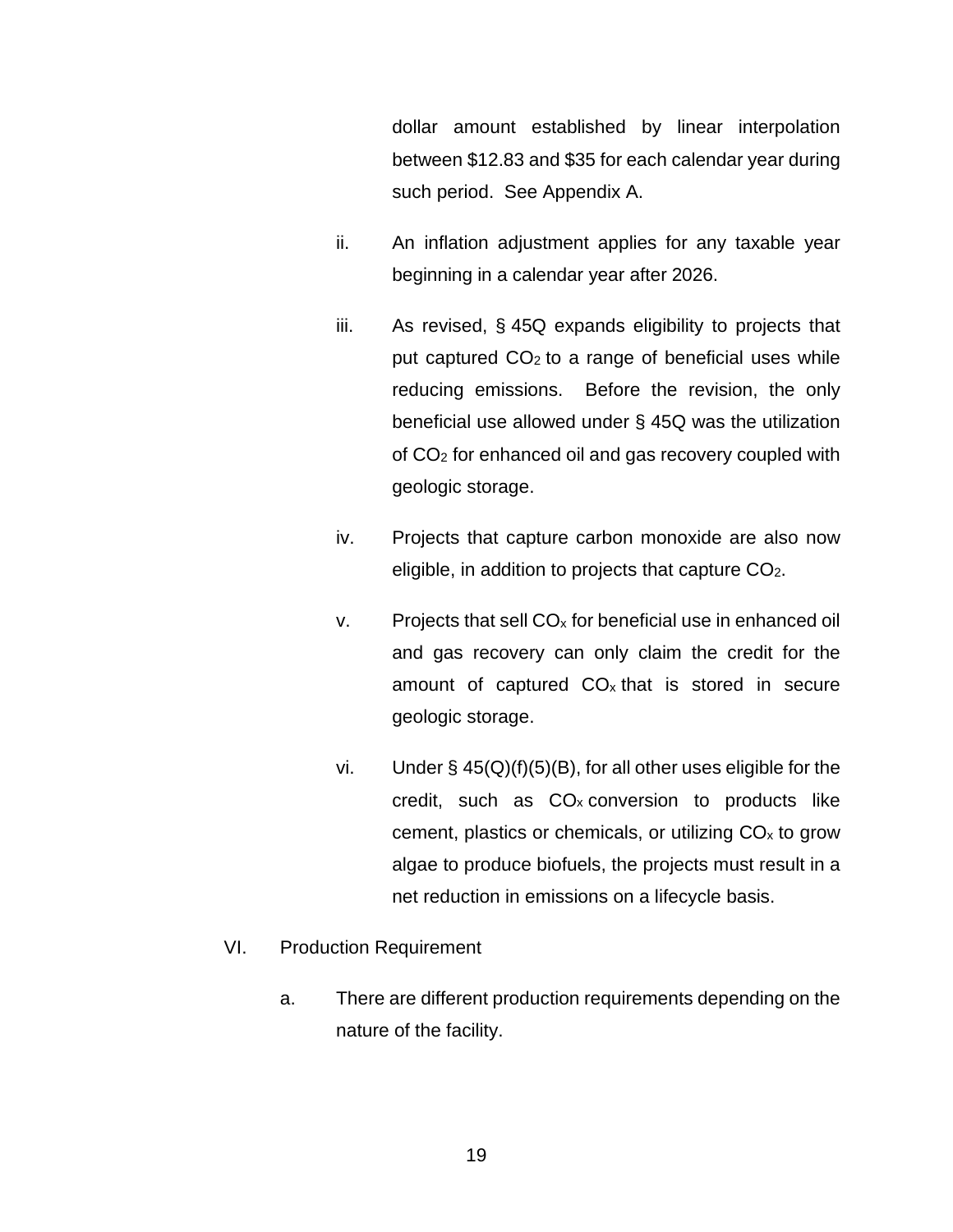b. The term "qualified facility" means any industrial facility or direct air capture facility:

> (1) the construction of which begins before January 1, 2026, and:

> > (A) construction of carbon capture equipment begins before such date or

> > (B) the original planning and design for such facility includes installation of carbon capture equipment, and

(2) which captures:

(A) in the case of a facility which emits not more than 500,000 metric tons of carbon oxide into the atmosphere during the taxable year, not less than 25,000 metric tons of qualified carbon oxide during the taxable year which is utilized,

(B) in the case of an electricity generating facility which is not described in subparagraph (A), not less than 500,000 metric tons of qualified carbon oxide during the taxable year, or

(C) in the case of a direct air capture facility or any facility not described in subparagraph (A) or (B), not less than 100,000 metric tons of qualified carbon oxide during the taxable year.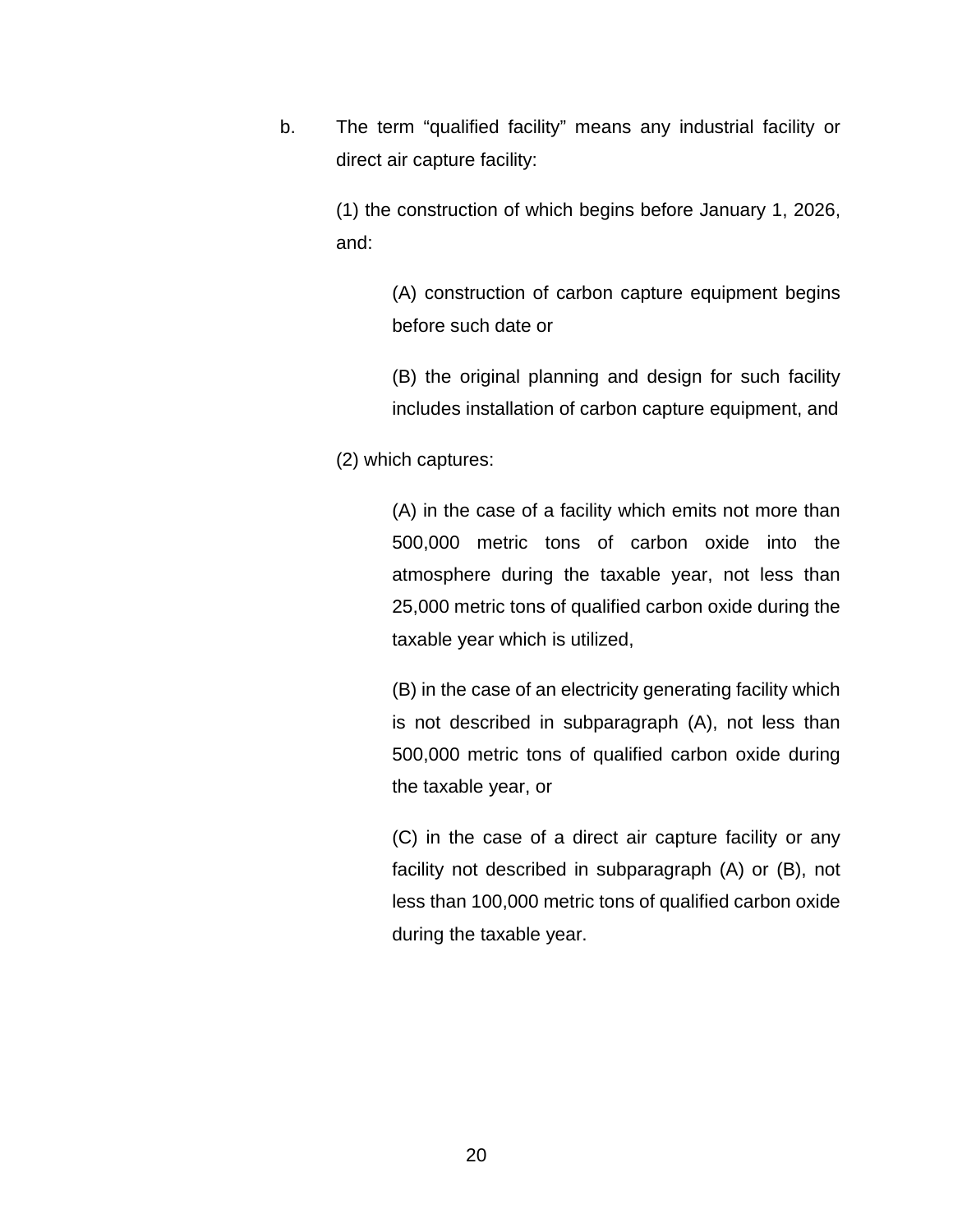| <b>Type of Facility</b>                           | Minimum Annual Capture Requirement and         |
|---------------------------------------------------|------------------------------------------------|
|                                                   | <b>Other Requirements</b>                      |
|                                                   |                                                |
| Any facility other than direct air capture        | Must capture at least 25,000 metric            |
|                                                   | tons of carbon oxide                           |
|                                                   | Facility must emit no more than<br>П           |
|                                                   | 500,000 metric tons of carbon oxide            |
|                                                   | Carbon oxide must be utilized in a             |
|                                                   | manner consistent with $\S$ 45Q(f)(5)          |
| Electric generating facility                      | Must capture at least 500,000 metric<br>$\Box$ |
|                                                   | tons of carbon oxide                           |
|                                                   | No minimum or maximum emission                 |
|                                                   | requirement                                    |
| Direct air capture facility or any other facility | Must capture at least 100,000 metric           |
| not described above                               | tons of carbon dioxide (in the case of         |
|                                                   | direct air capture facilities) or carbon       |
|                                                   | oxide                                          |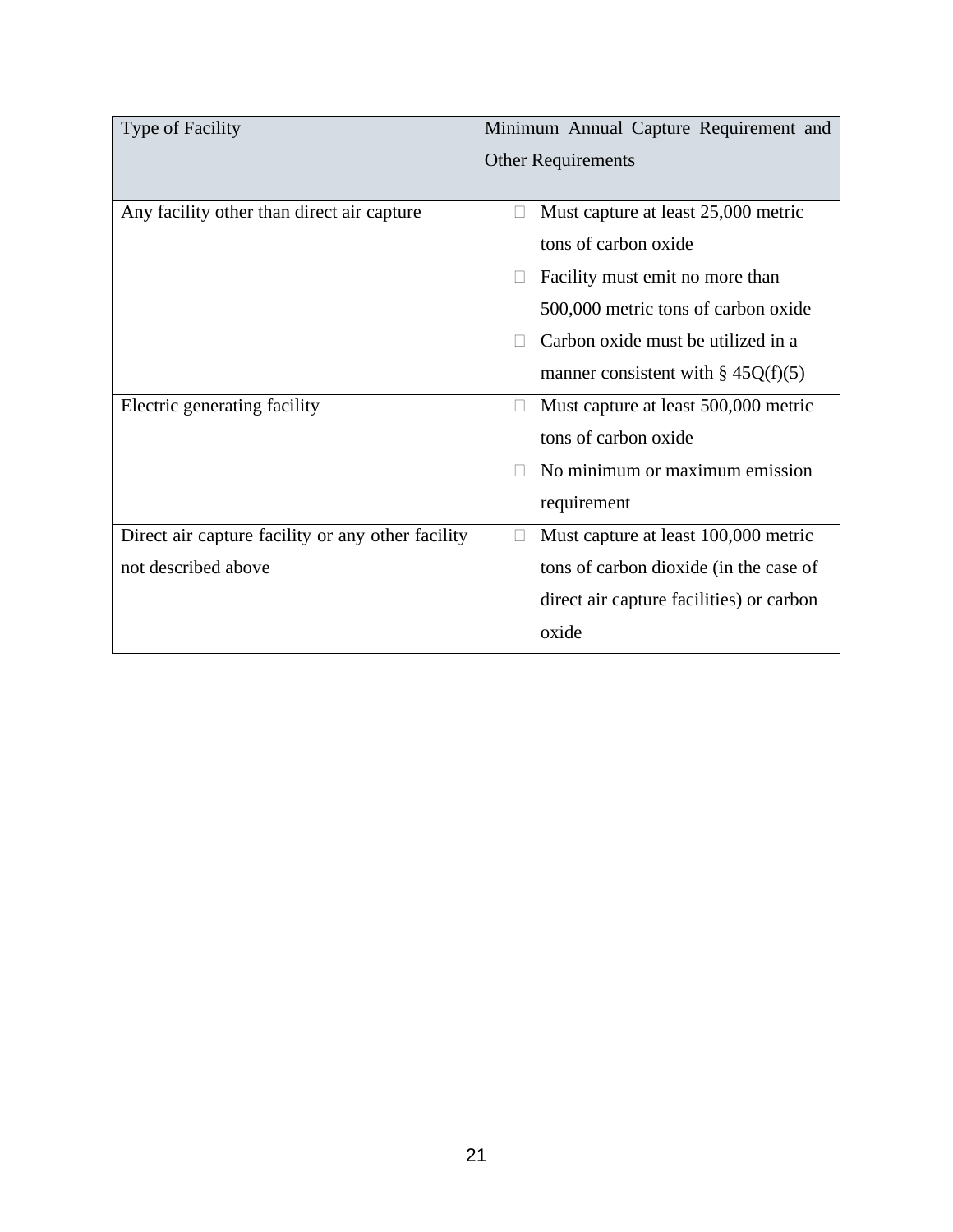- <span id="page-23-0"></span>VII. Secure Geological Storage.
	- a. This includes storage at deep saline formations, oil and gas reservoirs and unminable coal seams under such conditions as the IRS may determine under regulations.
	- b. According to Form 8933, Carbon Oxide Sequestration Credit, after 2010, the following apply:
		- i. Secure geological storage requires approval by the EPA of a Monitoring, Reporting and Verification Plan submitted by the operator of the storage facility or tertiary injection project.
		- ii. The annual amount of carbon oxide claimed for the credit must be reconciled with amounts reported to the EPA under its Greenhouse Gas Reporting Program, Subpart RR.
- <span id="page-23-1"></span>VIII. Who Is Entitled to the Credit?
	- a. Under §  $45Q(f)(3)(A)$ , except as provided in §  $45Q(f)(3)(B)$  or in any regulations prescribed by the Secretary, any credit under § 45Q shall be attributable to (i), in the case of qualified carbon oxide captured using carbon capture equipment which is originally placed in service at a qualified facility before the date of the enactment of the BBA, the person that captures and physically or contractually ensures the disposal, utilization or use as a tertiary injectant of such qualified carbon oxide and (ii), in the case of qualified carbon oxide captured using carbon capture equipment which is originally placed in service at a qualified facility on or after the date of the enactment of BBA, the person that owns the carbon capture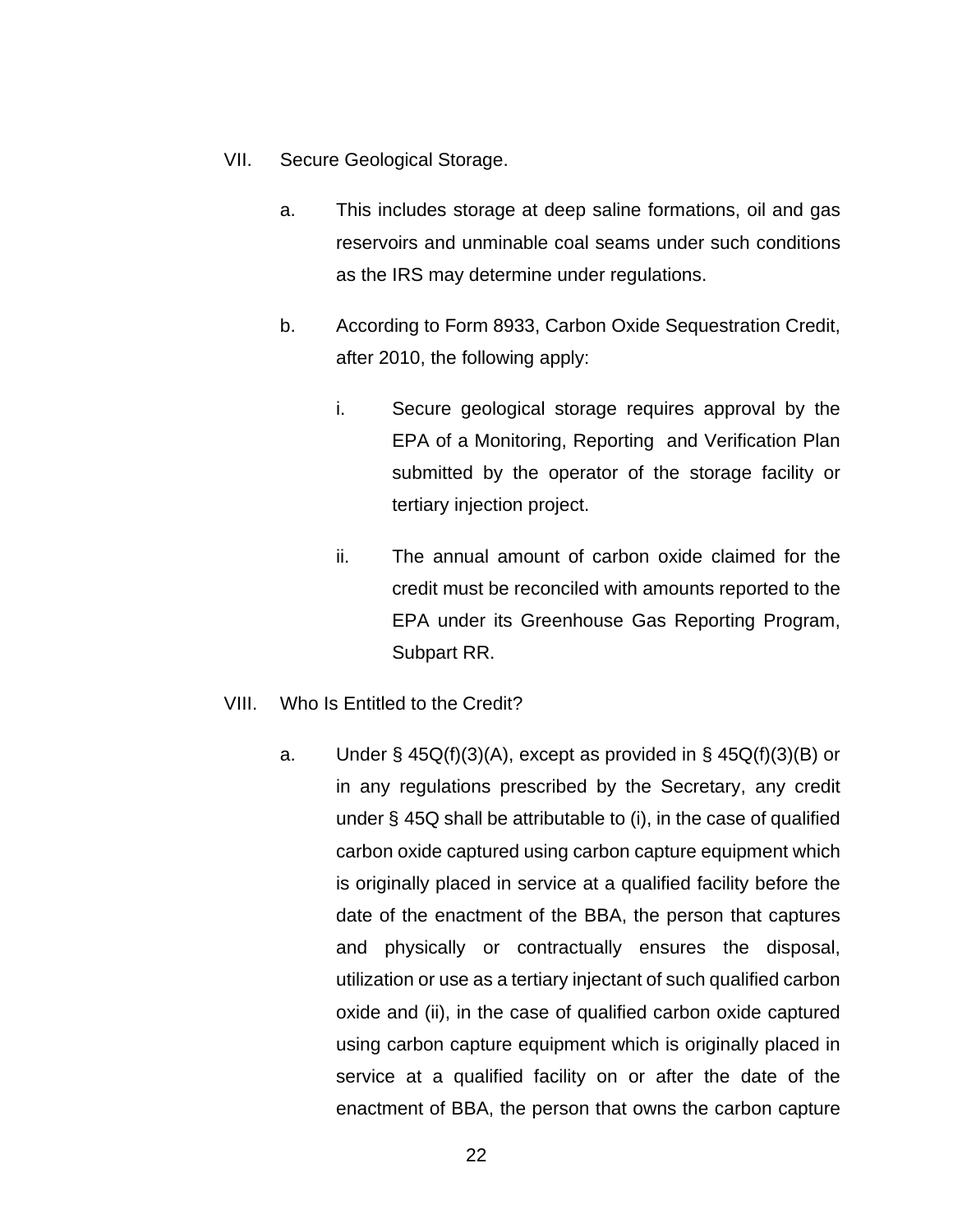equipment and physically or contractually ensures the capture and disposal, utilization or use as a tertiary injectant of such qualified carbon oxide.

- b. Under § 45Q(f)(3)(B), if the owner of the carbon capture equipment makes an election in such time and manner as the Secretary may prescribe by regulations, the credit under § 45Q is allowable to the person that disposes of the qualified carbon oxide, utilizes the qualified carbon oxide or uses the qualified carbon oxide as a tertiary injectant.
	- i. The ability to assign the credit is a major change in the mechanism. Moreover, the ability to assign the credit will likely change the structure of project company financing ventures, as investors may conclude an investment in the party that disposes of the  $CO<sub>x</sub>$ involves less risk, for example, if the party disposing of the  $CO<sub>x</sub>$  has income and cash flow from operations.
	- ii. In Notice 2009-83, addressing the pre-BBA provisions, the IRS stated that if the qualified facility is owned by a partnership that has not made a valid election under § 761(a), the partnership will be considered the taxpayer for purposes of this notice. In such cases, the § 45Q credit must be allocated in accordance with  $§ 1.704-1(b)(4)(ii).$
	- iii. If the qualified facility is owned by a partnership that has made a valid § 761(a) election, then each partner in the partnership will be considered the taxpayer for purposes of this notice. In such case, the taxpayer may claim the § 45Q credit in accordance with its portion of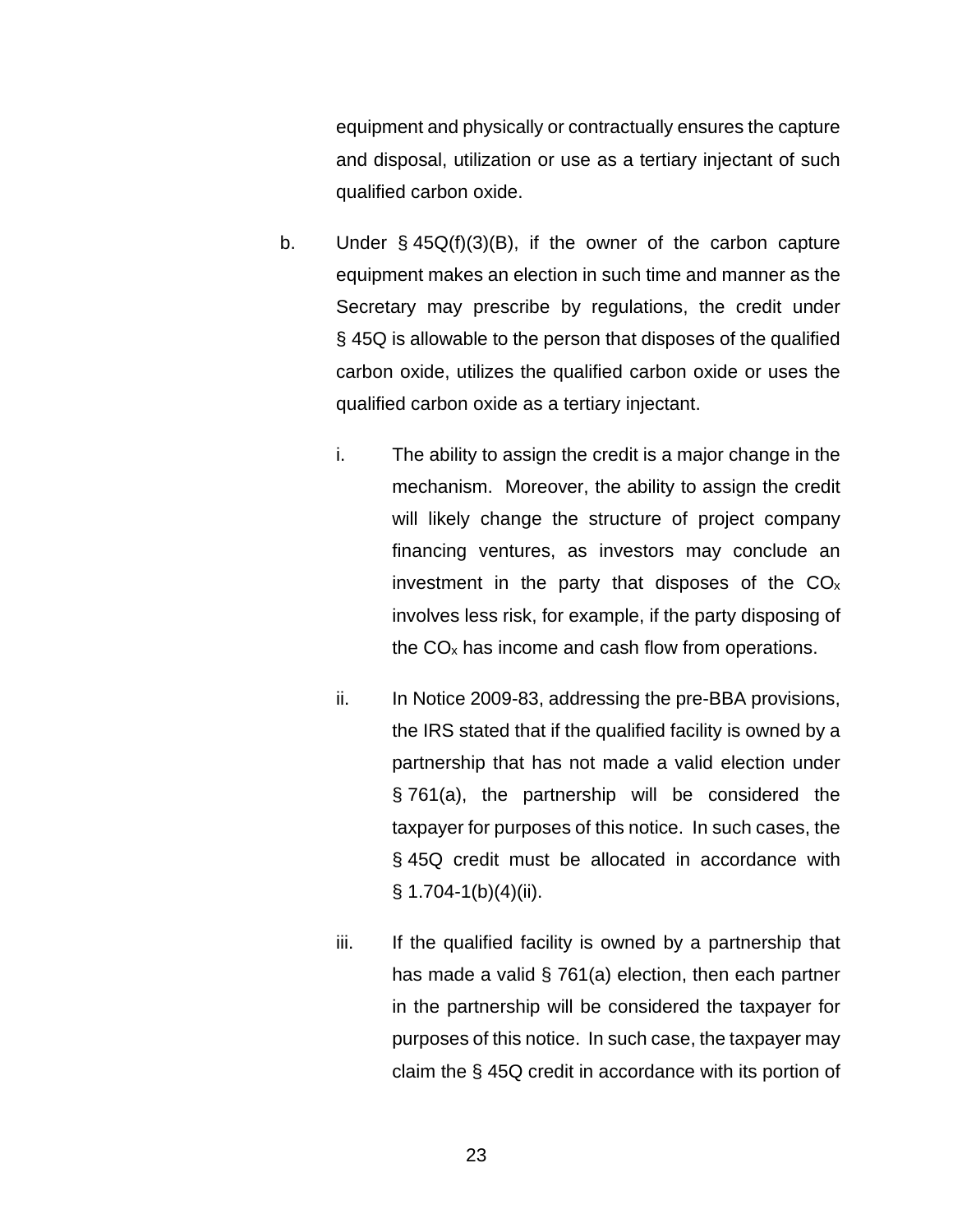the total amount of qualified  $CO<sub>2</sub>$  that is commensurate with its undivided ownership of the qualified facility.

- <span id="page-25-0"></span>IX. Capture and Disposal Must Occur in the United States.
	- a. The  $\S$  45Q credit applies only to qualified  $CO<sub>x</sub>$  that is captured and disposed of or used as a tertiary injectant within the United States or a possession of the United States.
- <span id="page-25-1"></span>X. Recapture.
	- a. Section 45Q(f)(4) provides that the Secretary shall, by regulations, provide for recapturing the benefit of any credit allowable under § 45Q(a) with respect to any qualified carbon oxide which ceases to be captured, disposed of or used as a tertiary injectant in a manner consistent with the requirements of § 45Q. In Notice 2009-83, the IRS stated that procedures regarding § 45Q credit recapture will be provided in future guidance. However, no guidance was provided. The Proposed Regulations and, more recently, the Final Regulations address recapture.
- <span id="page-25-2"></span>XI. Utilization.
	- a. Section  $45Q(f)(5)(A)$  provides that, for purposes of §45Q, utilization of qualified carbon oxide means (i) the fixation of such qualified carbon oxide through photosynthesis or chemosynthesis, such as through the growing of algae or bacteria, (ii) the chemical conversion of such qualified carbon oxide to a material or chemical compound in which such qualified carbon oxide is securely stored, or (iii) the use of such qualified carbon oxide for any other purpose for which a commercial market exists (with the exception of use as a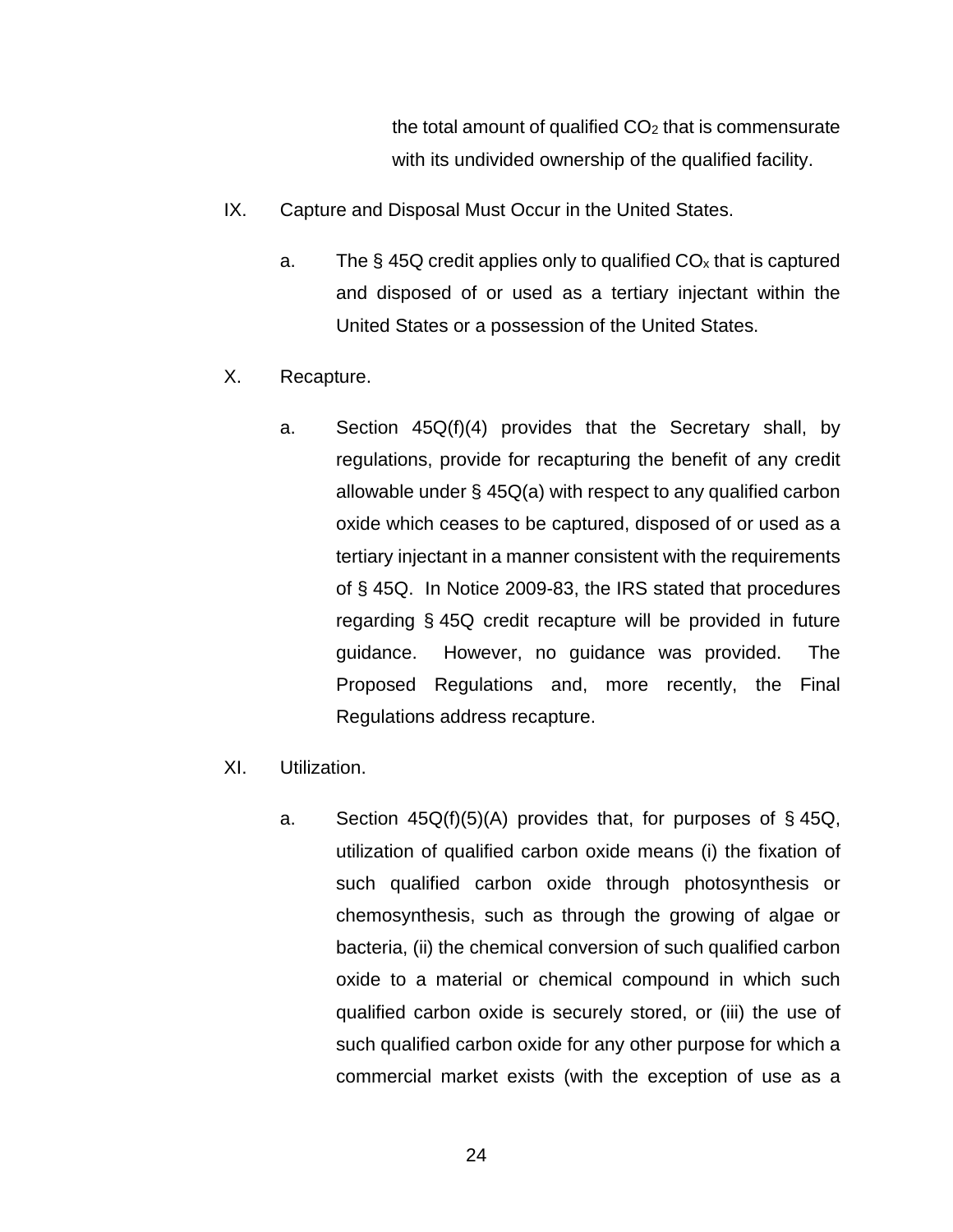tertiary injectant in a qualified enhanced oil or natural gas recovery project), as determined by the Secretary.

- b. Section 45Q(f)(5)(B)(i) provides that, for purposes of determining the amount of qualified carbon oxide utilized by the taxpayer under  $\S$  45Q(a)(2)(B)(ii) or 45Q(a)(4)(B)(ii), such amount shall be equal to the metric tons of qualified carbon oxide which the taxpayer demonstrates, based upon an analysis of lifecycle greenhouse gas emissions and subject to such requirements as the Secretary, in consultation with the Secretary of Energy and the Administrator of the EPA, determines appropriate were (I) captured and permanently isolated from the atmosphere or (II) displaced from being emitted into the atmosphere, through use of a process described in  $\S$  45Q(f)(5)(A).
- c. Under § 45Q(f)(5)(B)(ii),the term "lifecycle greenhouse gas emissions" has the same meaning given to such term under subparagraph  $(H)$  of  $\S 211(0)(1)$  of the Clean Air Act (42) U.S.C. 7545(o)(1)), as in effect on the date of the enactment of BBA, except that "product" shall be substituted for "fuel" each place it appears in such subparagraph.
- <span id="page-26-0"></span>XII. Broad Regulatory Authority Under § 45Q.
	- a. Pursuant to § 45Q(h), the Secretary may prescribe such regulations and other guidance as may be necessary or appropriate to carry out this section, including regulations or other guidance to (1) ensure proper allocation under § 45Q(a) for qualified carbon oxide captured by a taxpayer during the taxable year ending after the date of the enactment of BBA and (2) determine whether a facility satisfies the requirements under § 45Q(d)(1) during such taxable year.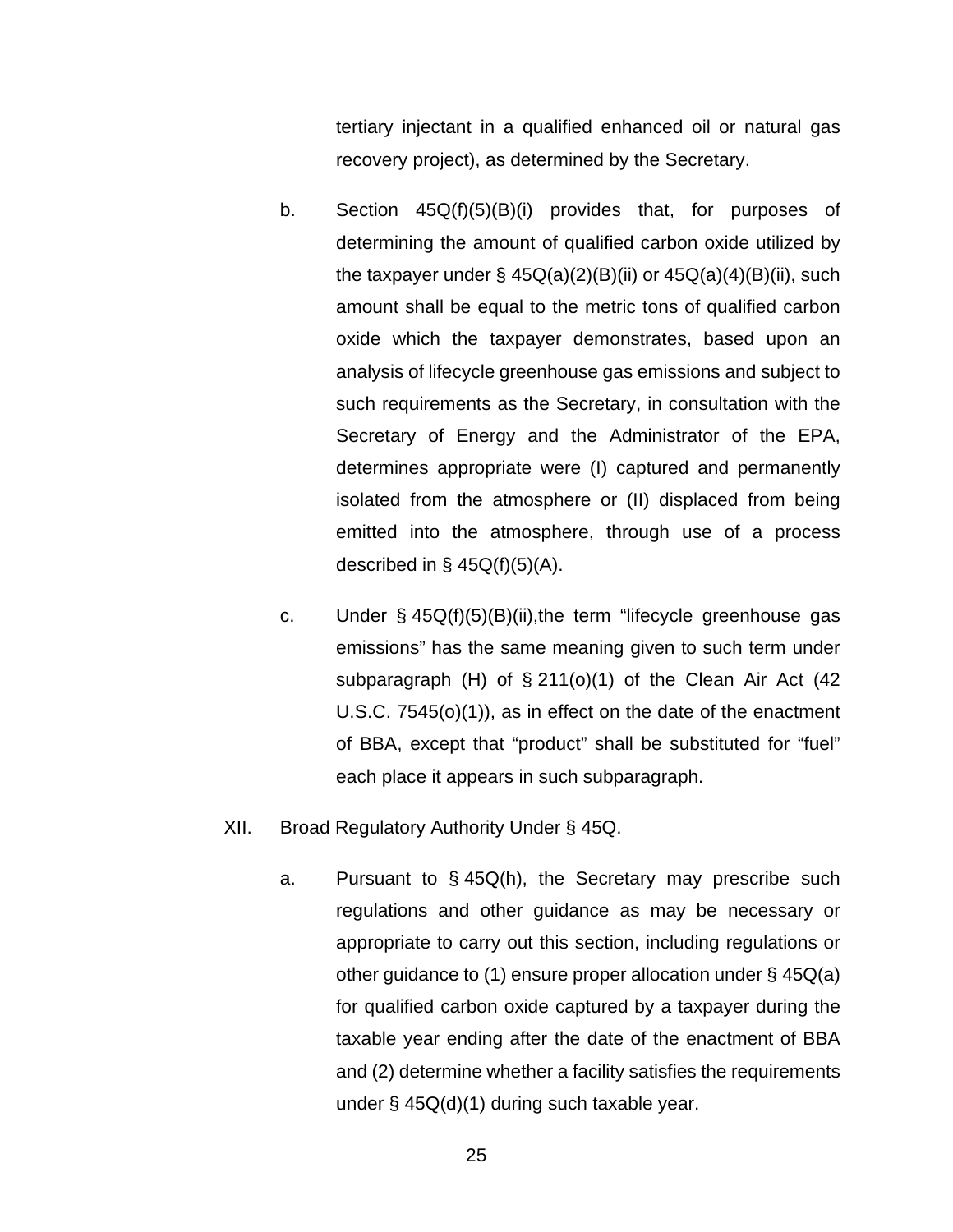- <span id="page-27-0"></span>XIII. Request for Comments in Notice 2019-32.
	- a. In Notice 2019-32, the Treasury Department and IRS issued a request for comments. The comments were due July 4, 2019. In addition to general comments, the Treasury Department and the IRS requested comments on several specific issues. In addition, Notice 2019-32 states that taxpayers may rely on Notice 2009-83, as modified by Notice 2011-25, until additional guidance is issued.
	- b. Secure Geological Storage. As noted above, IRS Form 8933 defines "Secure Geological Storage" as requiring approval by the EPA of a Monitoring, Reporting and Verification Plan (MRV Plan) submitted by the operator of the storage facility or tertiary injection project. Thus, meeting the Form 8933 conditions would be achieved by either receiving a Class II UIC (Underground Injection Control) permit plus an approved MRV Plan or receiving a Class VI UIC permit plus an approved MRV Plan.
		- i. UIC permits are required for all injection well operators. Class VI UIC operators must also get an EPAapproved MRV plan as required under the Greenhouse Gas Reporting Program ("GHGRP"), set forth in 40 C.F.R. Part 98. However, IRS Form 8933 adds regulatory requirements for Class II UIC permit holders (enhanced oil recovery operations) who are not currently required to get an EPA-approved MRV plan. IRS solicited comments on whether there are alternatives to this approach.
		- ii. Notice 2019-32 also states that IRS Form 8933 also "clarifies" that the annual amount of carbon oxide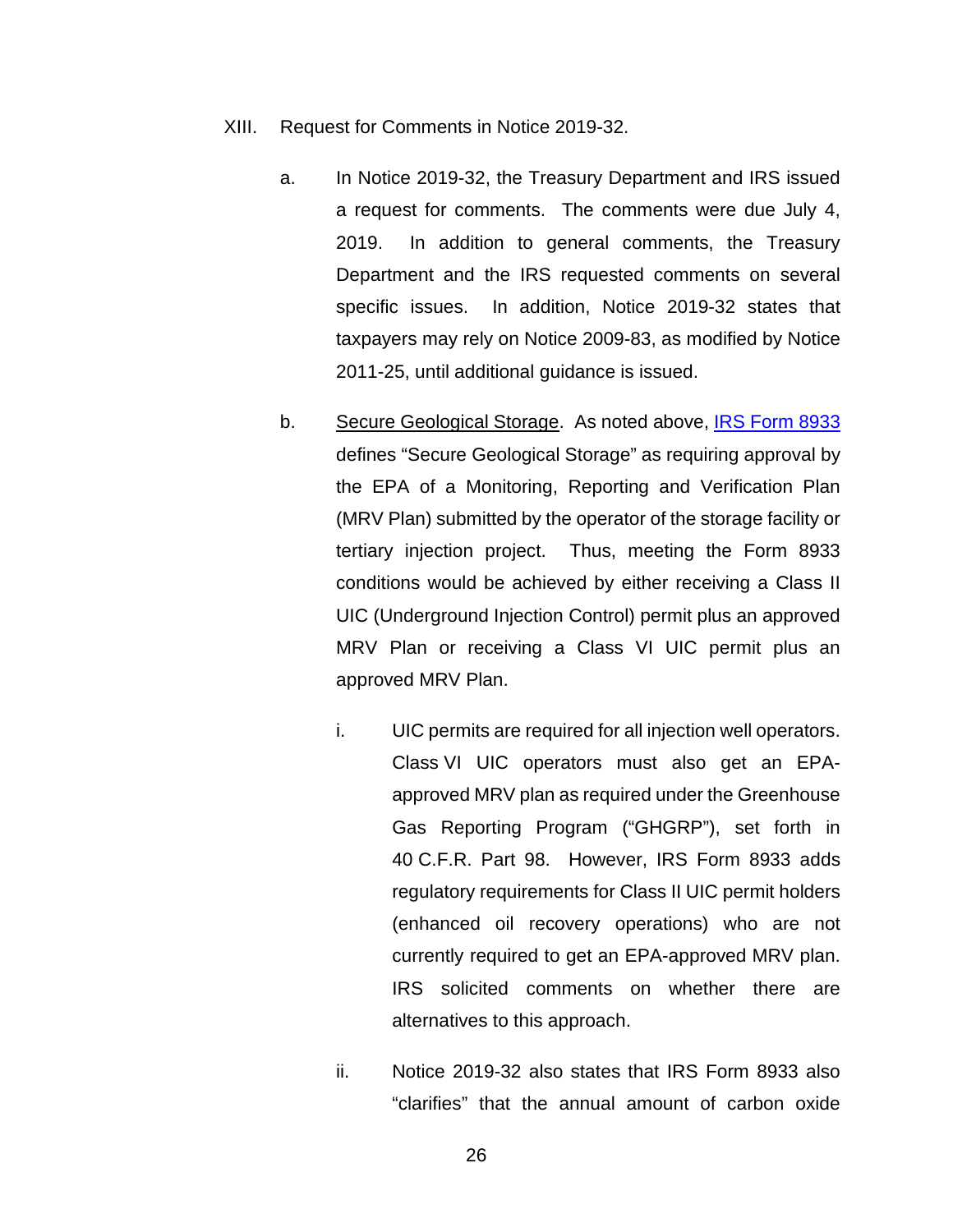claimed for the credit must be reconciled with amounts reported to the EPA under GHGRP, Subpart RR. See the EPA website at [www.epa.gov](http://www.epa.gov/) and Notice 2009-83, 2009-44 I.R.B. 588, for more information on secure geological storage.

- iii. Are there technical criteria different from or in addition to those provided in the EPA's GHGRP that should be used to demonstrate secure geological storage? Are there existing guidelines, standards, or regulations that could be used to demonstrate secure geological storage such as those developed by the International l Organization for Standardization (ISO)?
- iv. Should the EPA's GHGRP rules continue to be the reporting requirements for purposes of § 45Q, and should an approved MRV Plan from the EPA be received before any § 45Q credit can be claimed? Are there any viable alternatives to the Subpart RR reporting requirements, such as a third-party, Department of Energy or State certification?
- c. Recapture. Pursuant to  $\S$  45Q(f)(4), taxpayers must recapture the benefit of any credit allowable under § 45Q(a) with respect to any qualified carbon oxide that ceases to be captured, disposed of or used as a tertiary injectant in a manner consistent with the requirements of § 45Q.
	- i. What should the standard be for triggering and measuring recapture?
	- ii. How should the recapture of the benefit of the credits relate to the requirements of § 45Q and the issues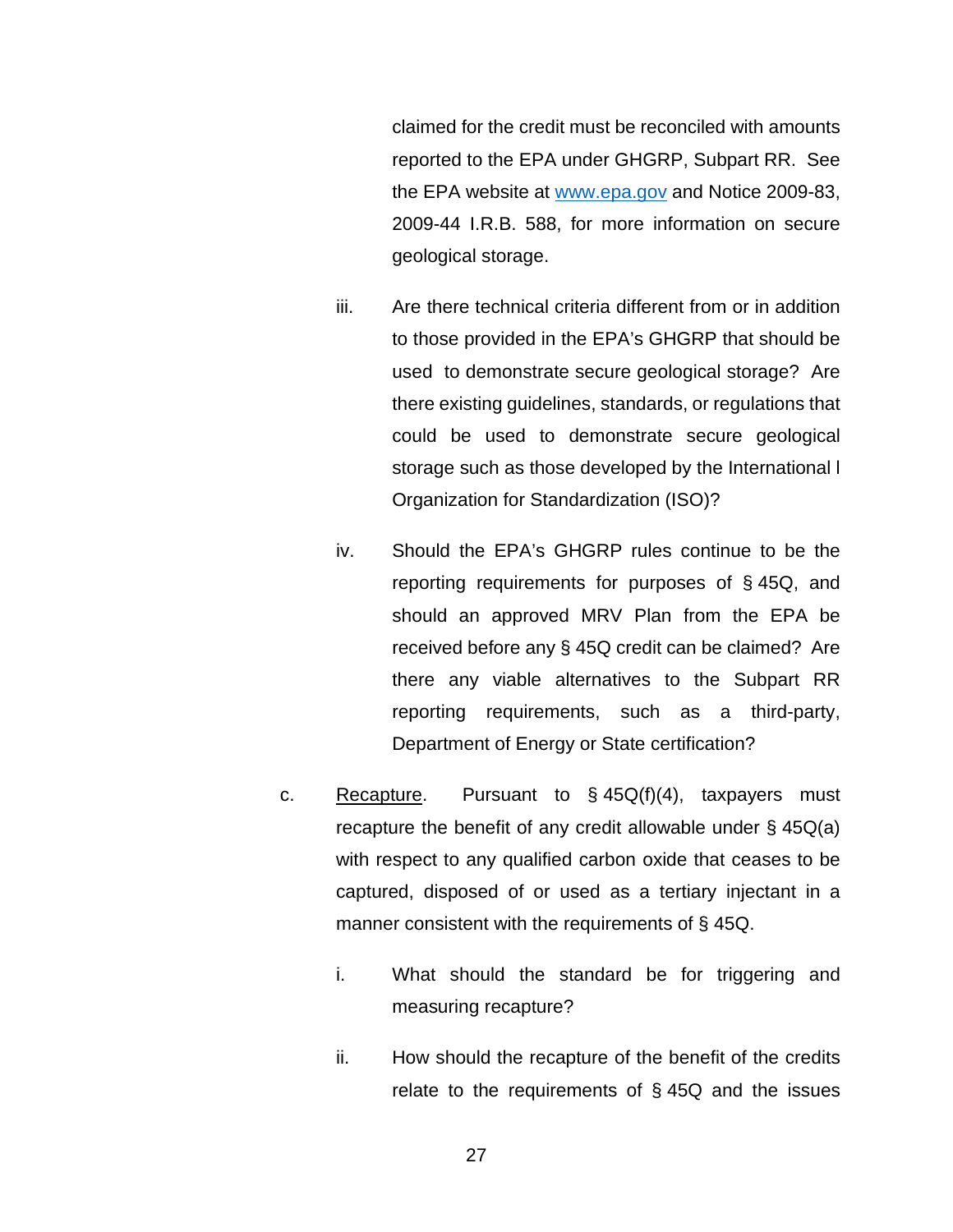contemplated in this request for comments, in particular the rules for secure geological storage involving the disposal or use of carbon oxide as a tertiary injectant?

- d. Terms and Definitions. Is guidance needed to further clarify terms and definitions appearing in § 45Q, such as carbon capture equipment, qualified carbon oxide, direct air capture facility, qualified facility, tertiary injectant utilization or lifecycle greenhouse gas emissions?
- e. Utilization. Is guidance required in defining what types of utilization qualify as "fixation of qualified carbon oxide through photosynthesis or chemosynthesis, such as through the growing of algae or bacteria" as described in § 45Q(f)(5)(A)?
- f. Lifecycle Emissions. Is guidance required to establish the boundaries for lifecycle emissions for carbon oxide utilization to determine the amount of qualified carbon oxide that is "displaced from being emitted into the atmosphere" as described in  $\S$  45Q(f)(5)(B)?
- g. Contractual Terms. Under § 45Q(f)(3)(A), the credit is attributable to the person that captures and physically or contractually ensures the disposal, utilization or use of the qualified carbon oxide as a tertiary injectant. The Treasury Department and the IRS seek comments on the types of contractual arrangements that investors anticipate with parties who capture, dispose of or utilize qualified CO. What are common terms of contracts ensuring the disposal, utilization or use of qualified CO as a tertiary injectant? What should result if such terms are determined to be insufficient?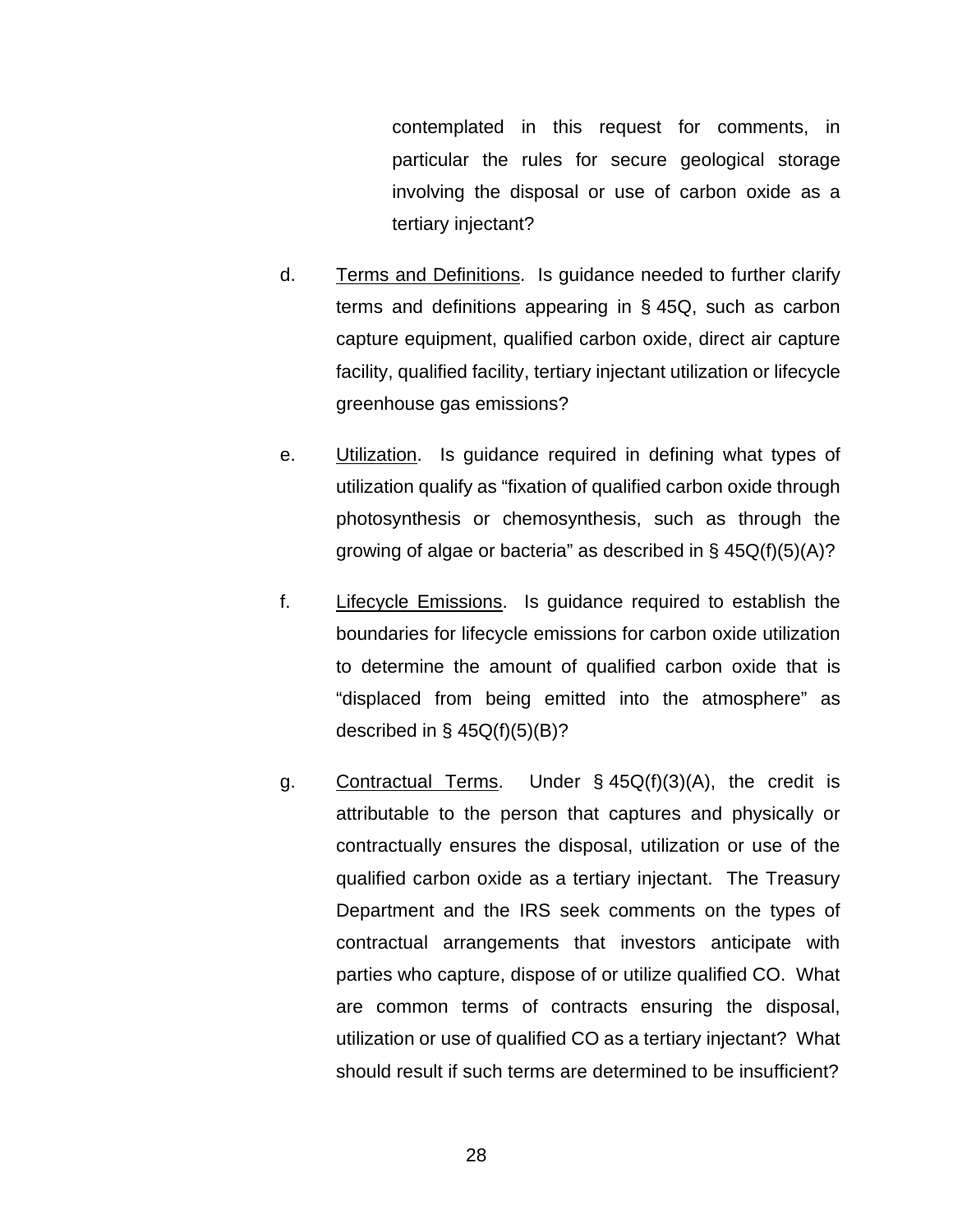- h. Election to Transfer Credits. What factors should be considered in determining the time and manner of the election under  $\S$  45Q(f)(3)(B) to transfer the  $\S$  45Q credit to a person that disposes of the qualified carbon oxide, utilizes the qualified carbon oxide or uses the qualified carbon oxide as a tertiary injectant? If such an election is made, what issues should be considered regarding the transfer of the § 45Q credit?
- i. Beginning of Construction. What constitutes the beginning of construction for purposes of § 45Q(d)?
- j. Structuring Issues. Is guidance needed concerning structures in which project developers and participating investors would be respected as partners in a partnership generating a § 45Q credit? Further, is guidance needed on allocating the credit and recapture of the credit among the partners in a partnership?
- k. Determining the Amount of Qualified Carbon Oxide Utilized by the Taxpayer. What issues may arise when determining the amount of metric tons of qualified carbon oxide utilized by the taxpayer under  $\S$  45Q(a)(2)(B)(ii) or  $\S$  45Q(a)(4)(B)(ii), based upon an analysis of lifecycle greenhouse emissions and subject to such requirements as the Secretary, in consultation with the Secretary of Energy and Administrator of the EPA, determines appropriate, were (i) captured and permanently isolated from the atmosphere or (ii) displaced from being emitted into the atmosphere through use of a process described in §  $45Q(f)(5)(A)?$
- l. Notice 2020-12, Rev. Proc. 2020-12. the Proposed Regulations and, more recently, the Final Regulations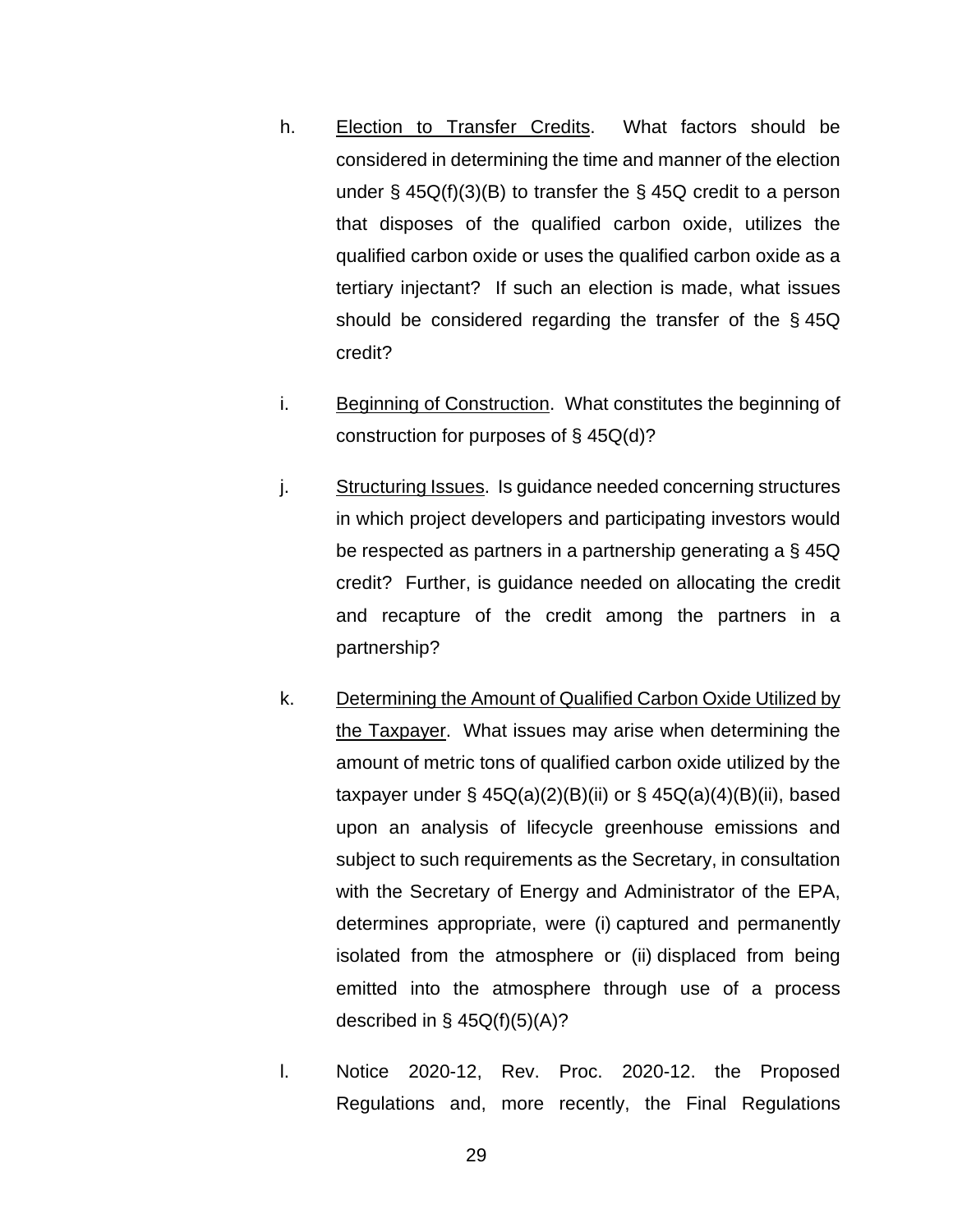address most of the questions for which comments were requested.

- <span id="page-31-0"></span>XIV. Comments on Notice 2019-32.
	- a. There were numerous comments submitted. A link to the comments is attached below.<sup>4</sup>
	- b. An important industry group is the Carbon Capture Coalition,<sup>5</sup> which consists of a number of prominent industry representatives. The Carbon Capture Coalition made the following "technical" proposals to § 45Q in its letter date June 3, 2019:
		- i. eliminate the 25,000-metric ton minimum annual capture threshold in § 45Q that inadvertently risks precluding most carbon utilization projects from eligibility;
		- ii. prevent the disallowance of  $\S$  45Q and  $\S$  48A under the Base Erosion and Anti-Abuse Tax-BEAT, which otherwise risks reducing the pool of available investors in carbon capture projects; and
		- iii. enable developers of power plant carbon capture retrofit projects to access available § 48A tax credits by incorporating needed technical fixes provided for in the Carbon Capture Modernization Act (S. 407) (2019).

<sup>4</sup> https://www.regulations.gov/docketBrowser?rpp=25&so=DESC&sb=commentDueDate&po=0&D=IRS-2019-0026

<sup>5</sup> https://carboncapturecoalition.org/about-us/ The Carbon Capture Coalition is a nonpartisan coalition supporting the deployment and adoption of carbon capture technology.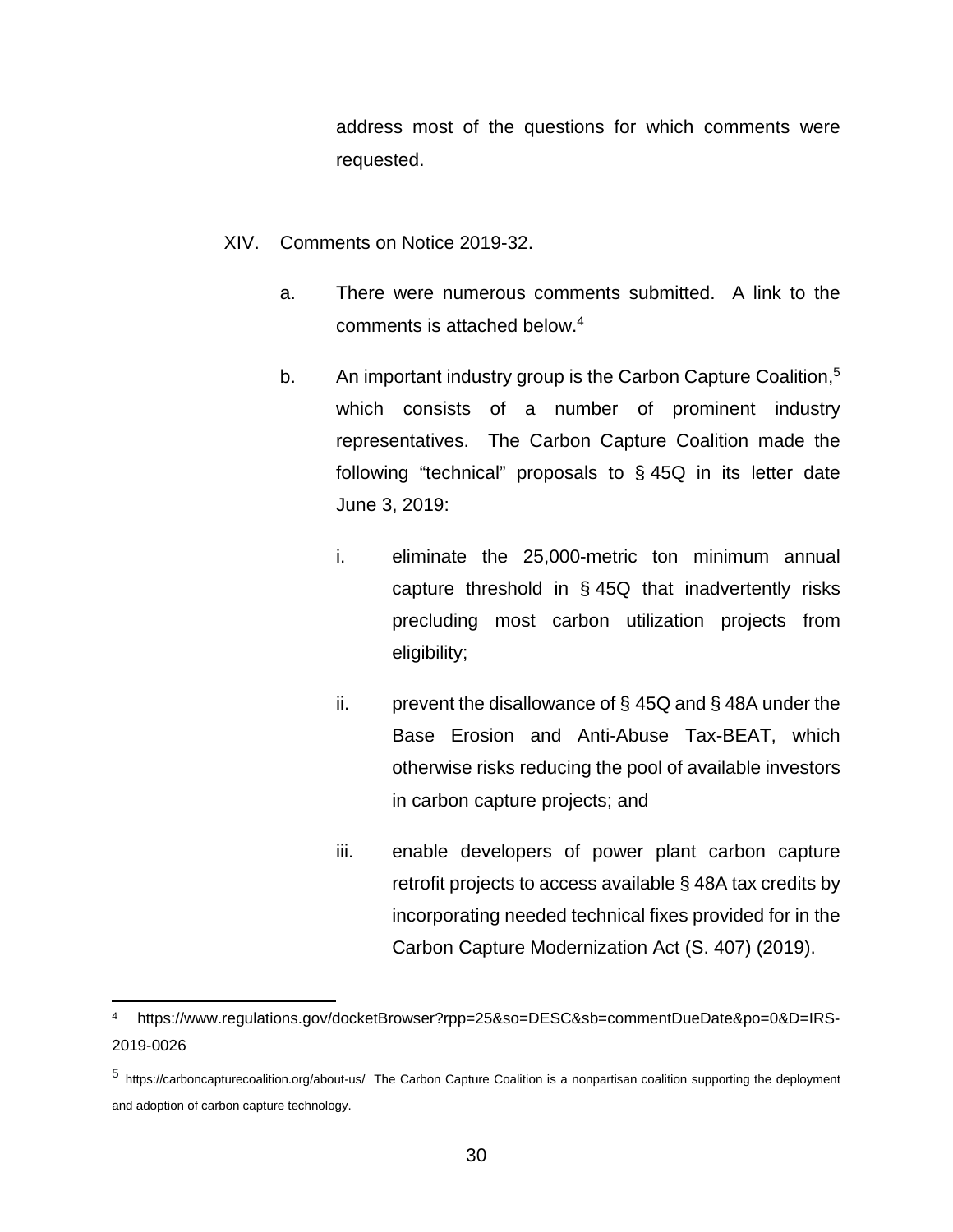- c. The Coalition also makes several policy related proposals:
	- i. Providing additional flexibility to the existing transfer provision in the § 45Q statute by including additional taxpayers who are involved in the carbon capture transaction to be allowable as transferees (modeled on the transfer provision in § 45J(e) of the Advanced Nuclear Tax Credit);
	- ii. Establishing a revenue-neutral refundable option for § 45Q to enable a greater diversity of companies and business models to benefit from the tax credit; and
	- iii. Creating an "American Energy Bond" option to allow project developers to make interest payments in the form of tax credits if they invest bond proceeds in qualified energy infrastructure projects, including carbon capture and utilization.
- d. Guiding Principles for Demonstrating Secure Geological Storage.

While secure geological storage is generally understood, the methodology needed to verify storage is open to some debate. See the letter dated November 27, 2019, from a group consisting of representatives from the Clean Air Task Force, the Environmental Defense Fund, Clear Path Action, Carbon Utilization Research Council and The Nature Conservancy. This highly respected environmental group

31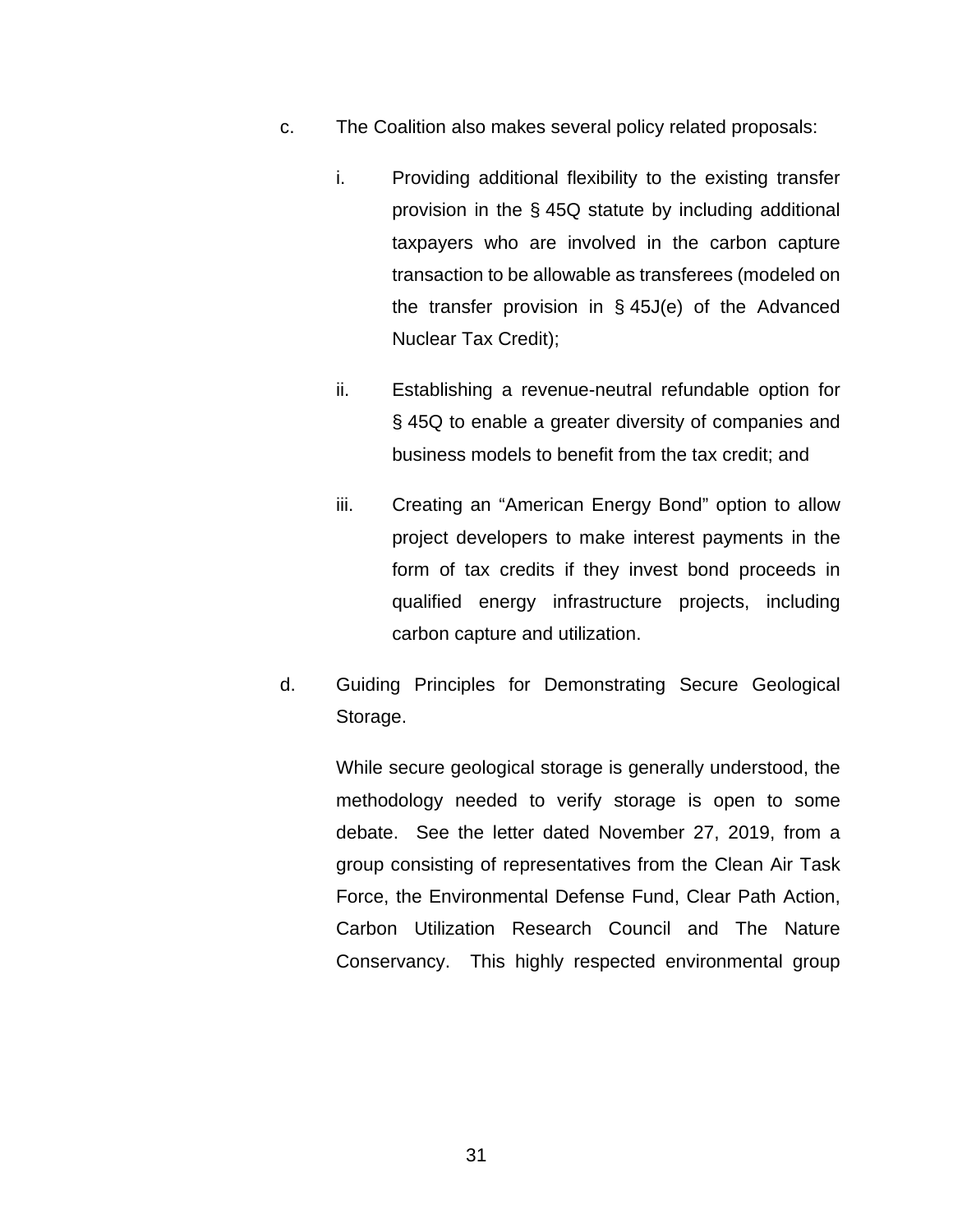proposed establishing a methodology for third-party verification.<sup>6</sup>

- <span id="page-33-0"></span>XV. Notice 2020-12—Beginning of Construction.
	- a. In Notice 2020-12, the IRS provided guidance on when a qualified facility would be considered to have begun construction. Notice 2020-12 follows similar guidance issued in connection with other renewable energy credits in Notice 2013-29 (PTC and ITC), Notice 2014-46 (PTC and ITC), Notice 2016-31 (PTC and ITC), Notice 2017-4 (PTC and ITC) and Notice 2018-59 (ITC) but extends the term required for completion from four years to six years.
	- b. Notice 2020-12 provides two methods for a taxpayer to establish that construction of a qualified facility or carbon capture equipment has begun for purposes of the § 45Q Credit. A taxpayer may establish the beginning of construction by starting physical work of a significant nature (Physical Work Test). A taxpayer may also establish the beginning of construction by meeting a safe harbor based on having paid or incurred five percent or more of the total cost of the qualified facility or carbon capture equipment (Five-Percent Safe Harbor).

Both methods require that the taxpayer make continuous efforts toward completion of the construction. This is referred to as the "continuity test." Notice 2020-12 also establishes a safe harbor for the continuity test.

<sup>6</sup> See November 27, 2019 letter available at: [https://www.regulations.gov/document?D=IRS-2019-](https://www.regulations.gov/document?D=IRS-2019-0026-0110) [0026-0110.](https://www.regulations.gov/document?D=IRS-2019-0026-0110)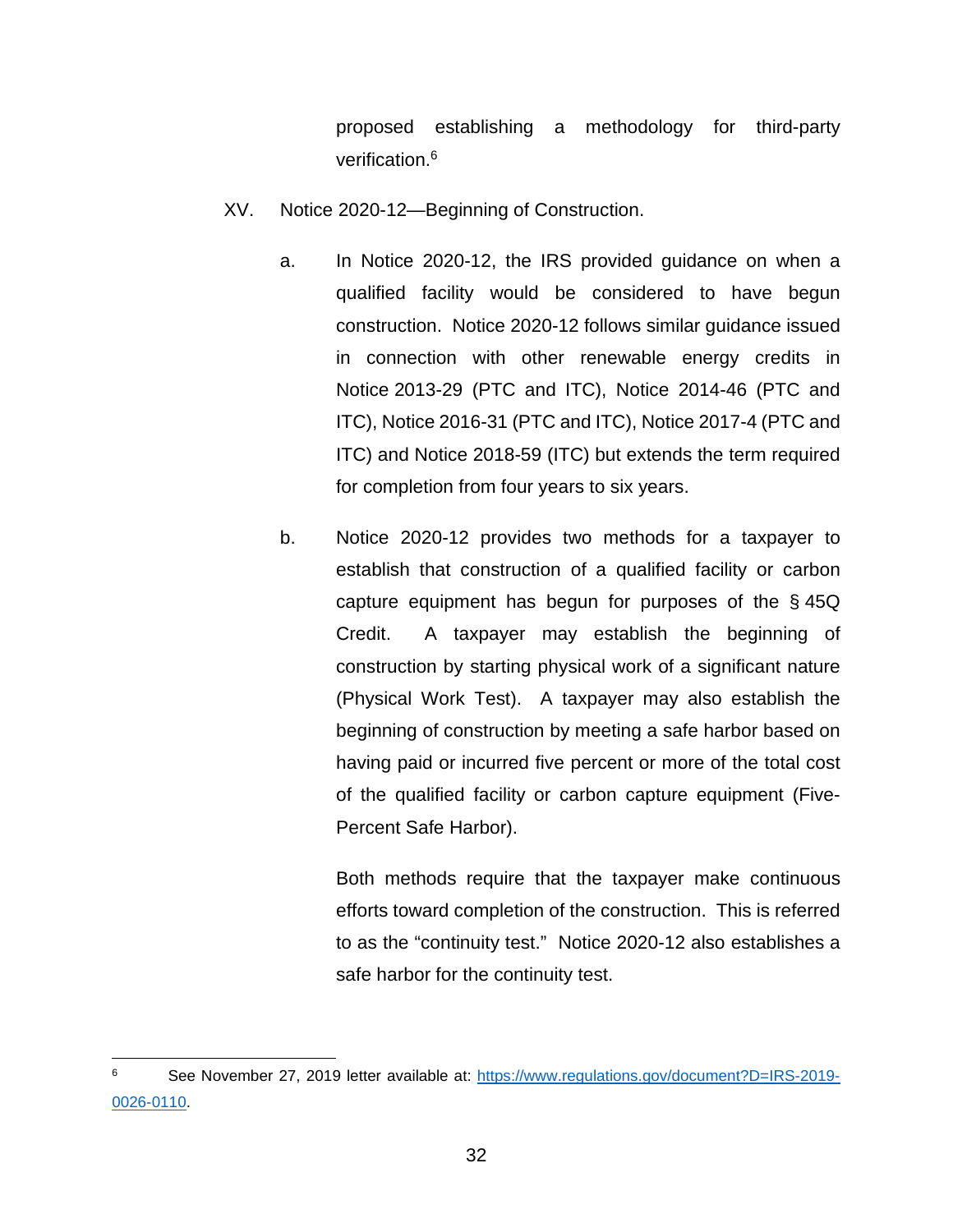- c. The Physical Work Test—Continuous Construction. A continuous program of construction involves continuing physical work of a significant nature. Whether a taxpayer maintains a continuous program F to satisfy the Continuity Requirement will be determined by the relevant facts and circumstances.
- d. The Five-Percent Safe Harbor—Continuous Efforts. Whether a taxpayer makes continuous efforts to advance towards completion of a qualified facility or carbon capture equipment to satisfy the Continuity Requirement will be determined by the relevant facts and circumstances.
- e. Continuity Test Safe Harbor. Notice 2020-12 also establishes a safe harbor for the continuity test. This safe harbor applies whether the taxpayer begins construction by satisfying the Physical Work Test or the Five-Percent Safe Harbor. Under this test, if a taxpayer places a qualified facility or carbon capture equipment in service by the end of a calendar year that is no more than six calendar years after the calendar year during which construction of the qualified facility or carbon capture equipment began (Continuity Safe Harbor Deadline), the qualified facility or carbon capture equipment will be considered to satisfy the Continuity Safe Harbor. The six-year period is a relaxation of the four-year period established in the ITC and PTC notices discussed above.

If a qualified facility or carbon capture equipment is not placed in service before the Continuity Safe Harbor Deadline, whether the qualified facility or carbon capture equipment satisfies the continuity test under either the Physical Work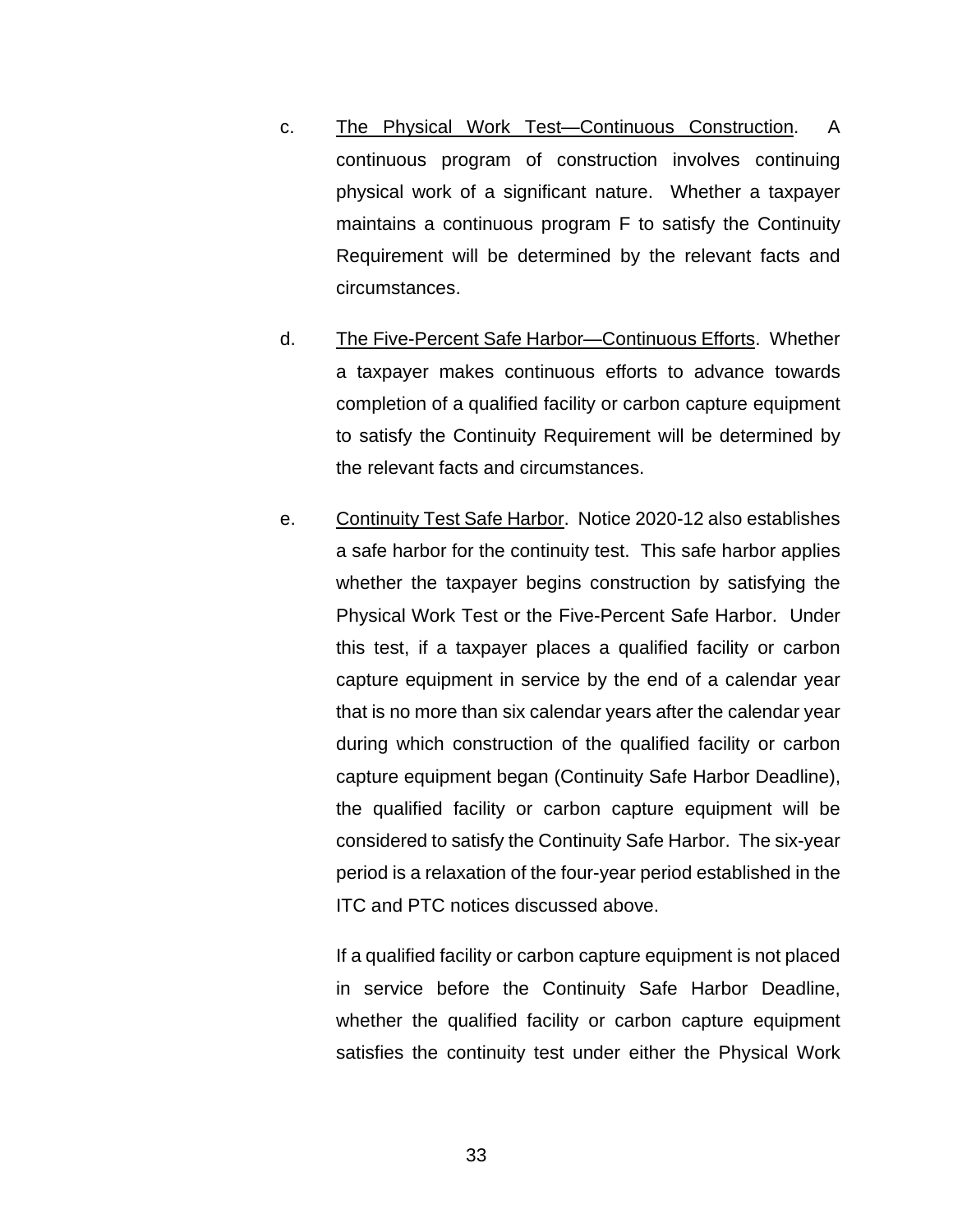Test or the Five-Percent Safe Harbor will be determined based on the relevant facts and circumstances.

Notice 2020-12 provides the following example. Assume construction begins on a qualified facility or carbon capture equipment on January 15, 2021, and the qualified facility or carbon capture equipment is placed in service by December 31, 2027, the qualified facility or carbon capture equipment will be considered to satisfy the Continuity Safe Harbor. If the qualified facility or carbon capture equipment is not placed in service before January 1, 2028, whether the Continuity Requirement was satisfied will be determined based on the relevant facts and circumstances.

For components of qualified facility or carbon capture equipment that are manufactured, constructed, or produced for the taxpayer by another person under a binding written contract, the work performed and amounts paid or incurred under the contract are taken into account in determining whether the Physical Work Test or Five Percent Safe Harbor Test is met, provided the contract is entered into prior to the work taking place or the amounts paid or incurred. A written contract is binding only if it is enforceable under local law against the taxpayer or a predecessor and does not limit damages to a specified amount (for example, by use of a liquidated damage provision). For this purpose, a contractual provision that limits damages to an amount equal to at least five percent of the total contract price will not be treated as limiting damages to a specified amount.

34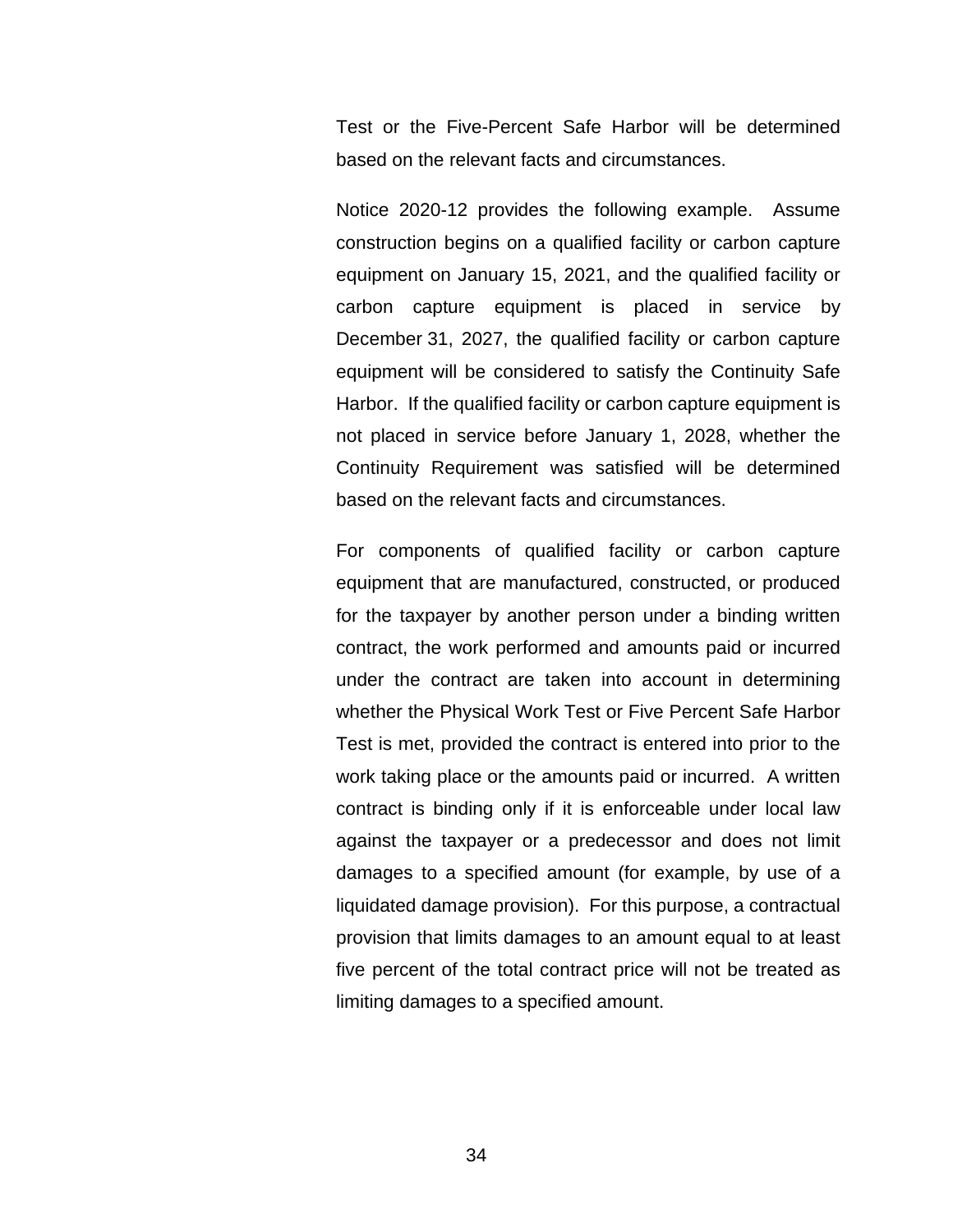## i. Cost Overruns.

Notice 2020-12 also addressed the impact of cost overruns on the availability of the safe harbor. It does so in the context of a single project that is part of a group of multiple qualified facilities or units of carbon capture equipment.

If the total cost of a qualified facility or carbon capture equipment that is a single project comprised of multiple qualified facilities or multiple units of carbon capture equipment exceeds its anticipated total cost, so that the amount a taxpayer actually paid or incurred with respect to the single project turns out to be less than five percent of the total cost of the single project at the time it is placed in service, the Five-Percent Safe Harbor is not satisfied. However, the Five-Percent Safe Harbor will be satisfied and the § 45Q Credit may be claimed with respect to some of the qualified facilities or units of carbon capture equipment comprising the single project as long as the total aggregate cost of those qualified facilities or units of carbon capture equipment that are eligible for the § 45Q Credit is not more than 20 times greater than the amount the taxpayer paid or incurred.

f. Definitions. As noted above, the term "qualified facility" means any industrial facility or direct air capture facility in which the construction of carbon capture equipment begins before January 1, 2024, or the original planning and design for such facility includes installation of carbon capture equipment. Notice 2020-12 provides definitions of the terms "carbon capture equipment," "industrial facility" and "direct air capture," which are key components of the definition of a qualified facility.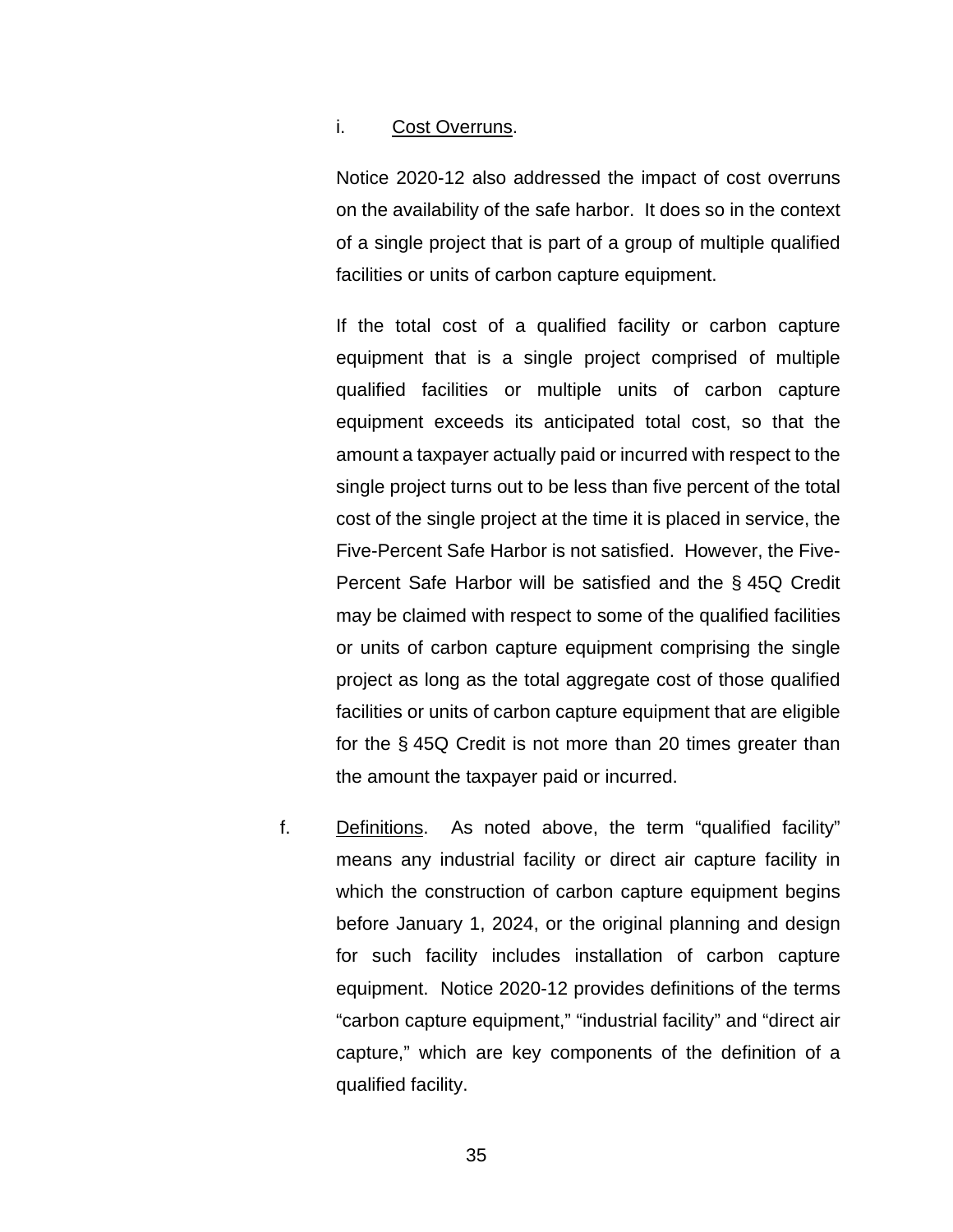- i. Carbon Capture Equipment. Section 45Q does not define the term "carbon capture equipment." However, the notice provides a definition. "Carbon capture equipment" includes all components of property that are used to capture or process (for example, separation, purification, drying, and/or compression) carbon oxide until it is transported away from the qualified facility for disposal, utilization, or use as a tertiary injectant. For these purposes, carbon capture equipment includes a system of gathering lines that collect carbon oxide captured from a qualified facility or multiple qualified facilities that constitute a single project for the purpose of transporting that carbon oxide away from the qualified facility or single project to a pipeline used to transport carbon oxide from multiple taxpayers and projects."
- ii. Industrial Facility. Section 45Q does not define the term industrial facility. The Regulations define an industrial facility is a facility that produces a carbon oxide stream from a fuel combustion source, a manufacturing process or a fugitive carbon oxideemission source that, absent capture and disposal or utilization, would otherwise be released into the atmosphere as industrial emission of greenhouse gas or lead to such release. An industrial facility does not include a facility that produces carbon dioxide through carbon dioxide production wells from natural carbon dioxide-bearing formations.
- iii. Direct Air Capture. Section 45Q(e)(1) provides that the term "direct air capture facility" means any facility that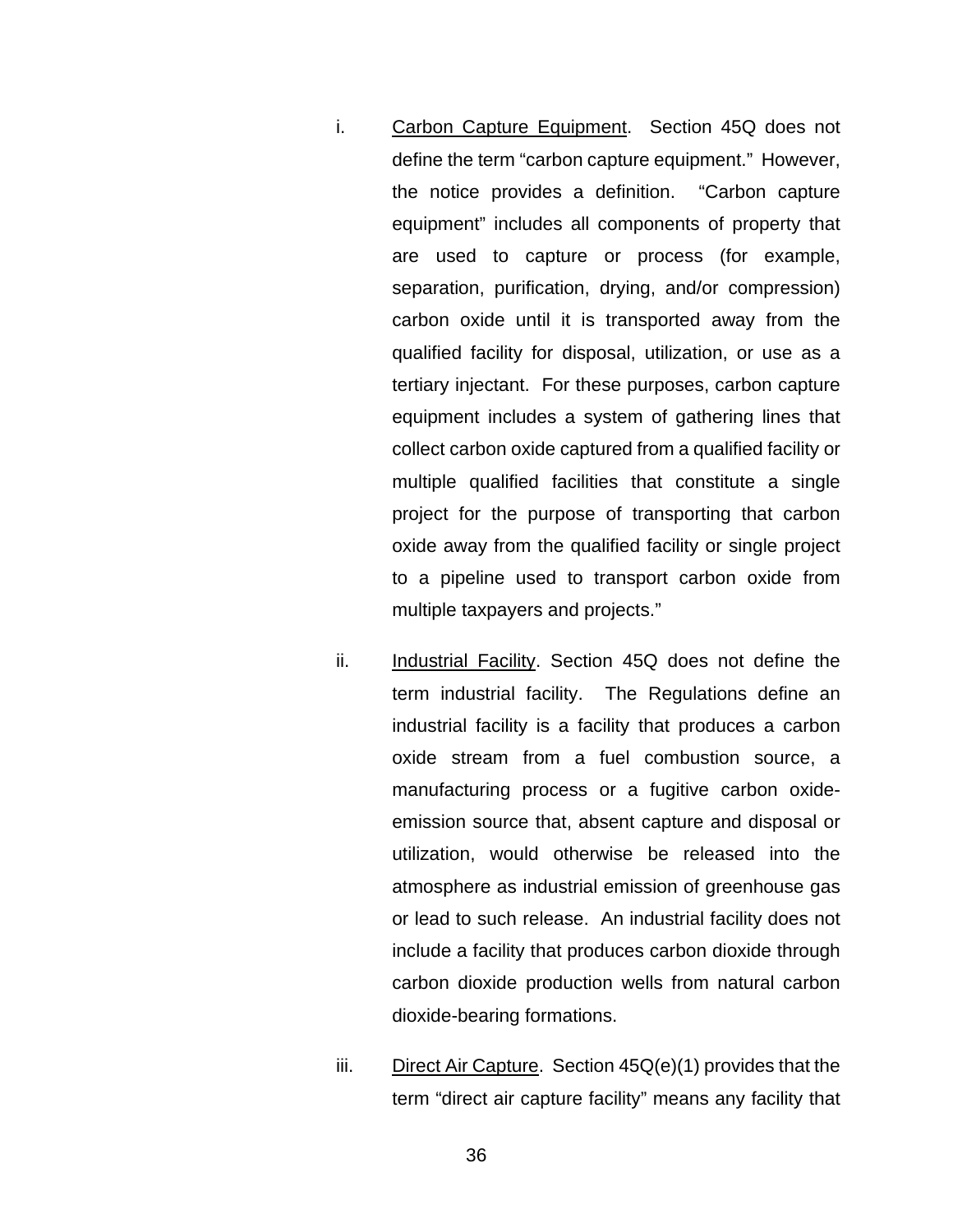uses carbon capture equipment to capture carbon dioxide directly from the ambient air. The notice also provides that a direct air capture facility does not include any facility that captures carbon dioxide that is deliberately released from naturally occurring subsurface springs or using natural photosynthesis.

- iv. The 80/20 Rule. Under what is commonly referred to as the "80/20 Rule," a qualified facility or carbon capture equipment may qualify as originally placed in service even though it contains some used components of property, provided the fair market value of the used components of property is not more than 20 percent of the qualified facility or carbon capture equipment's total value (the cost of the new components of property plus the value of the used components of property). For purposes of the 80/20 Rule, the cost of a new qualified facility or carbon capture equipment includes all properly capitalized costs of the new qualified facility or carbon capture equipment.
- XVI. The Partnership Flip Structure.
	- a. A key feature in financing renewable structures is the role of the partnership structure. In this regard, in Revenue Procedure 2007-65, the IRS set forth the criteria it would use in determining whether or not a partnership's allocation methodology for wind projects complied with the substantial economic effect rules of § 704. Under the safe harbor of Rev. Proc. 2007-65, the percentage allocations may vary
		- 37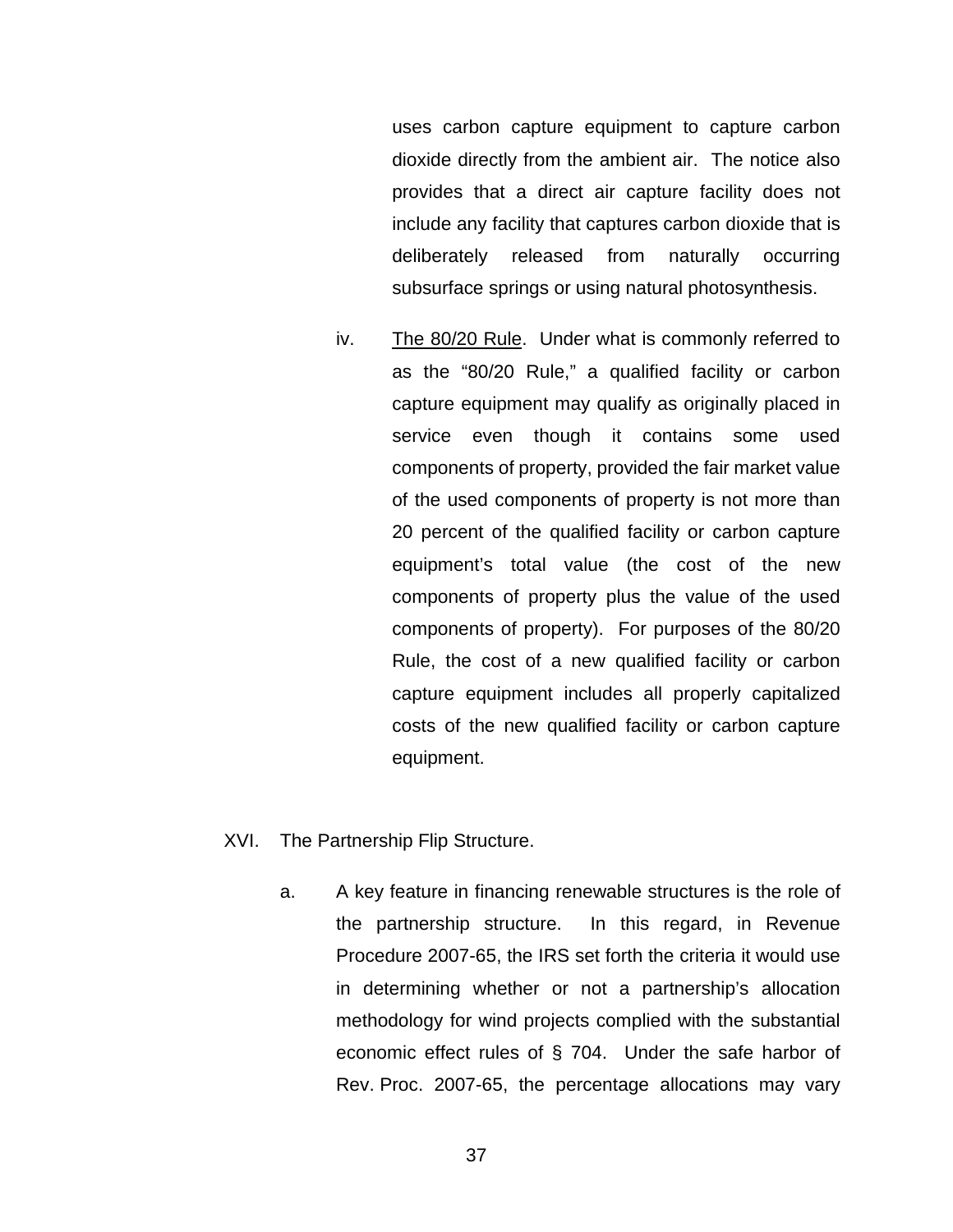provided that before the flip the developer cannot receive less than a one-percent allocation of the income and gain, and at no point during the life of the partnership, including after the flip, the developer cannot receive more than 95 percent of the allocation of income and gain. The IRS subsequently provided advice regarding allocations that largely mirrored the prior advice in Revenue Procedure 2014-12 for the historic rehabilitation credit.

- b. Numerous commentators requested that the IRS extend the advice in the prior two revenue procedures to the § 45Q structures. In February 2020, the IRS issued Revenue Procedure 2020-12 to address the application of the partnership flip structure to transactions involving the § 45Q Credit.
- c. Revenue Procedure 2020-12 provides a safe harbor for partnership flip structures involving the § 45Q Credit.
- d. The Revenue Procedure provides that the IRS will respect allocations of the § 45Q Credit as agreed to in the operating agreement of the partnership if the requirements of the safe harbor are met, rather than allocating profits according to each partner's interest in the partnership. An allocation based on each partner's interest in a partnership requires an analysis based on a review of the facts and circumstances and could result in tax equity investors being allocated a smaller share of the § 45Q Credit than the operating agreement would otherwise allocate (typically 99 percent). The Revenue Procedure is built around the partnership flip structure and identifies the parties as the "Investor," the "Developer" and the "Project Company." The Revenue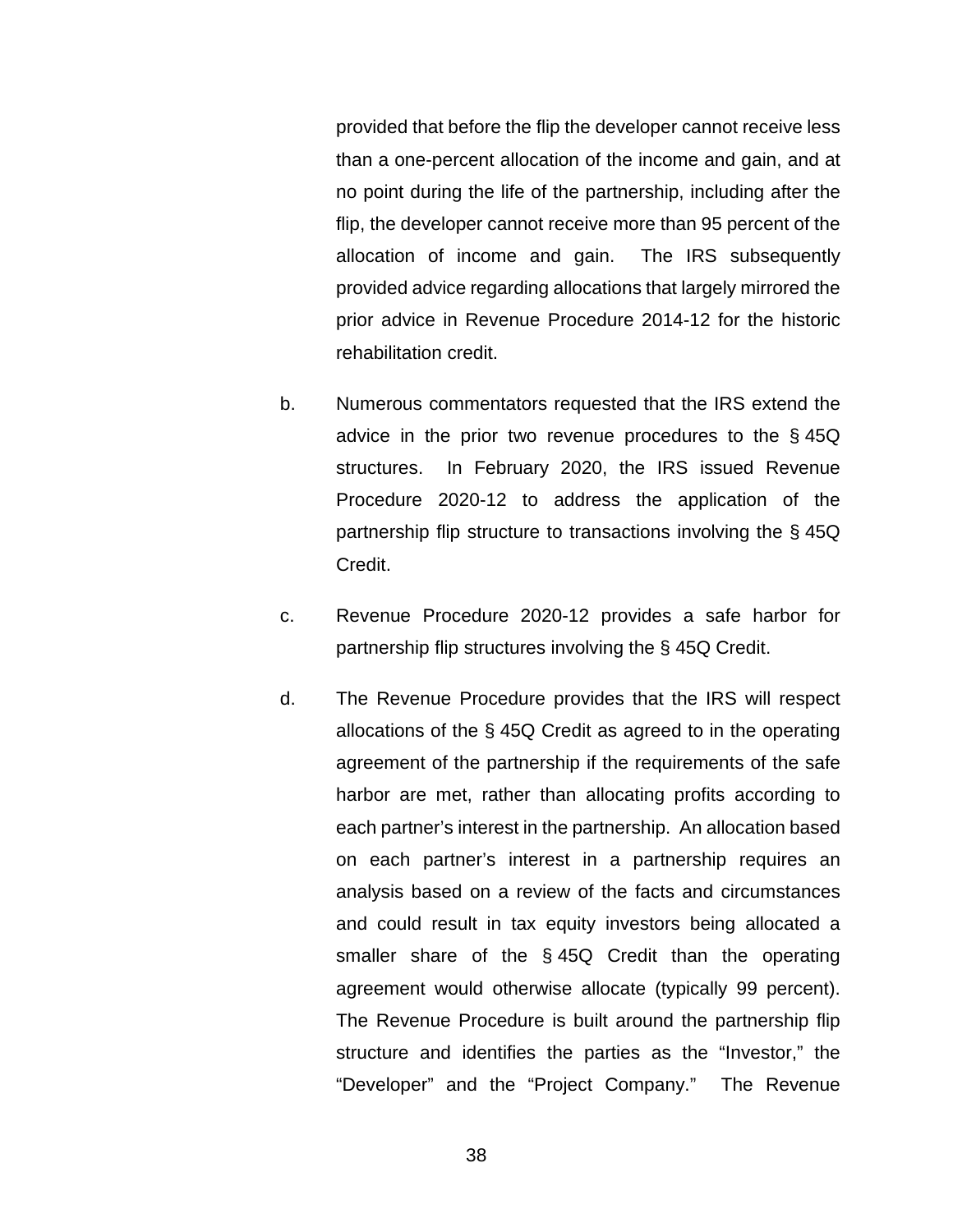Procedure also states that the IRS will not issue private letter rulings on any issues under subchapter K for partnerships claiming or seeking to claim the § 45Q Credit.

The key criteria are as follows:

- 1. Minimum Partnership Interest. The Developer must have a minimum of one-percent partnership interest in each material item of partnership income, gain, loss, deduction and credit at all times during the existence of the Project.
	- a. This permits the tax equity investor to be allocated 99 percent of the tax credits.
- 2. Investor's Minimum Partnership Interest. Each Investor must have, at all times during the period it owns a partnership interest, a minimum interest in each material item of partnership income, gain, loss, deduction and credit equal to at least five percent of the Investor's percentage interest in each such item for the taxable year for which the Investor's percentage share of that item is the largest.
	- a. After the flip, the tax equity investor will typically take a five-percent interest.
- 3. Investor's Minimum Unconditional Investment. On the date the Investor acquires an interest in a Project Company, the Investor must make a minimum unconditional investment equal to at least 20 percent of the sum of the fixed capital investment plus any reasonably anticipated contingent investment required to be made by the Investor under the partnership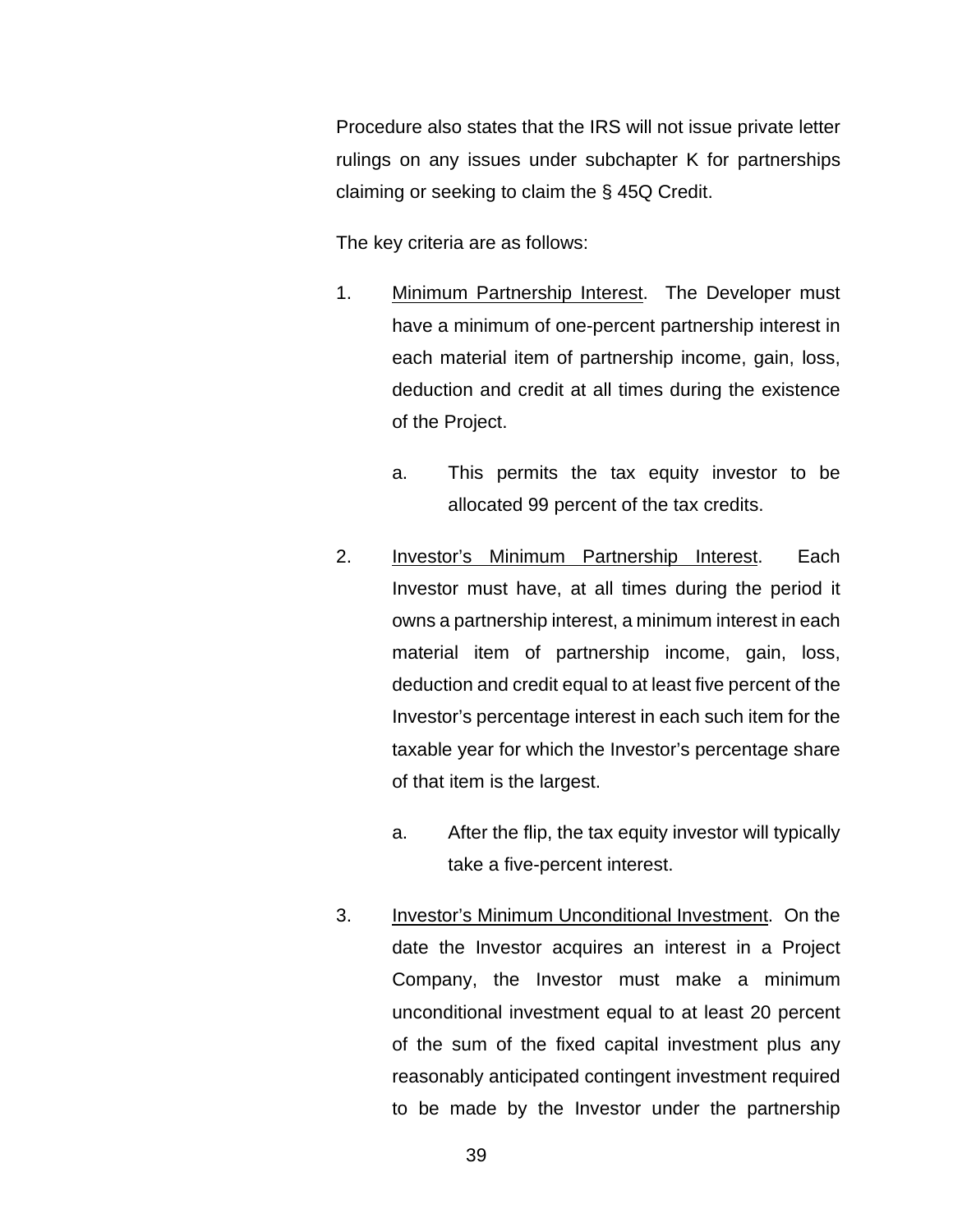agreement. The Investors must not be protected against loss directly or indirectly through arrangements with other parties involved in the project or related parties.

- a. The investor must then maintain this "minimum investment" as long as it owns its partnership interest, except that it may be reduced for distributions of cash from the operations of the partnership.
- 4. Contingent Consideration. More than 50 percent of the sum of the fixed investment plus reasonably anticipated contingent investment to be made by an Investor with respect to a partnership interest must be fixed and determinable obligations that are not contingent in amount or certainty of payment must be made. However, contributions to pay ongoing operating expenses will not be treated as part of the Investor's contingent investment.
	- a. The ability of tax equity investors to use a "payas-you-go" structure (meaning that further investment will be contingent on the amount of carbon captured or otherwise be contingent in amount) for purposes of the § 45Q program is expanded as compared to the level of contingent consideration permitted in the PTC structure. For the § 45Q Credit, up to 49.99 percent of a tax equity investor's investment may be contingent. This is an increase from the 25 percent used under the PTC program.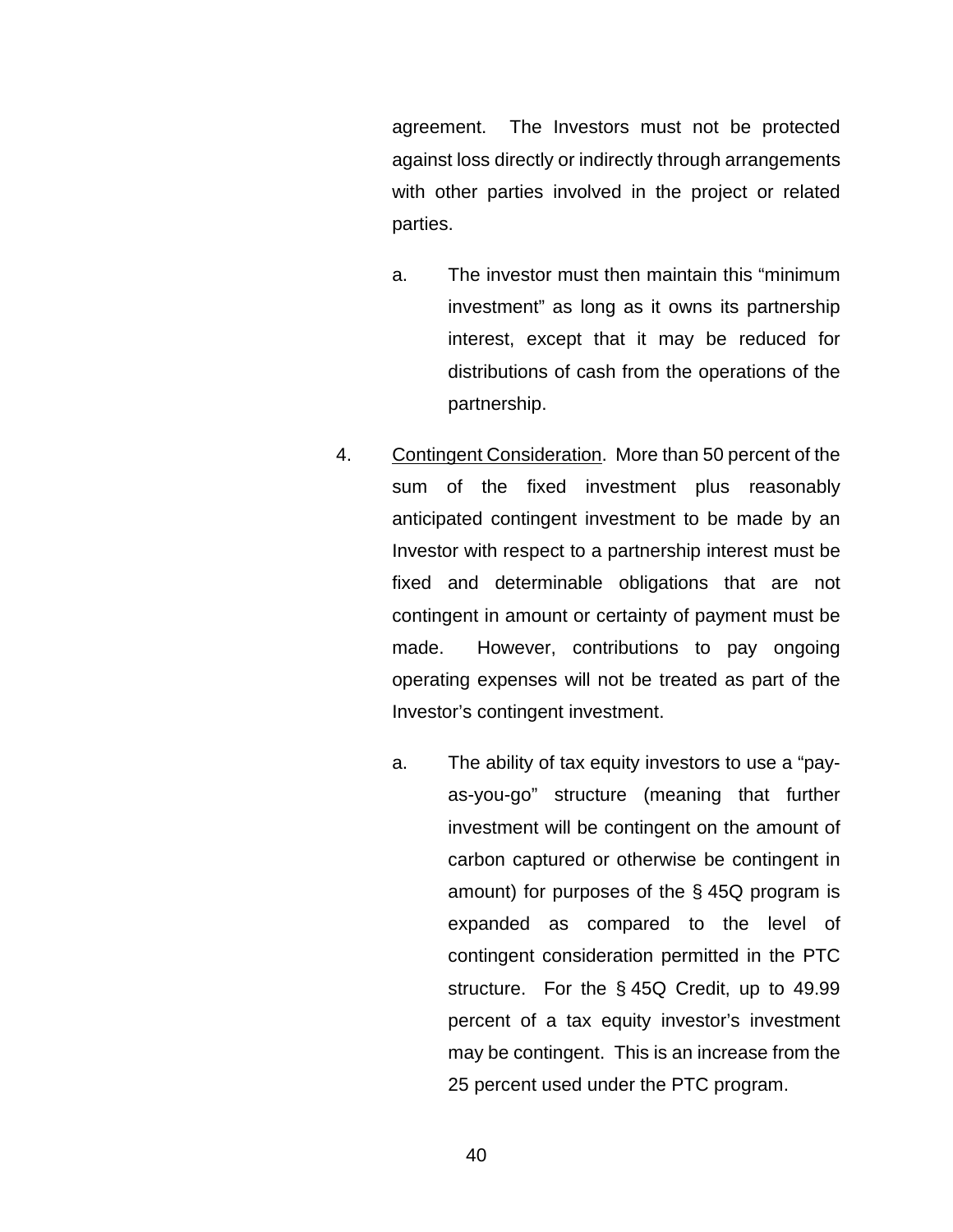- b. This is an important modification since some projects may have little to no cash flow. The lack of cash flow from the project means that the § 45Q Credit would account for nearly all of the tax equity investor's return on investment. Tax equity investors under the § 45Q program will likely want to maximize pay-as-you-go payments because, unlike the PTC program where cash could be swept to the tax equity investor if the partnership did not flip by the end of the PTC period, there will likely be much less cash available to sweep in carbon capture transactions.
- 5. Purchase Rights. Neither the Developer, the Investors nor any related person may have a call option or other contractual right or agreement to purchase, at any time, the carbon capture equipment, any property included in the carbon capture equipment or an interest in the project company at a future date (other than a contractual right or agreement for a present sale).
- 6. Sale Rights. The Investor may have a put option, but the put must be exercisable at fair market value as determined at the time the put option is exercised.
	- a. This is consistent with historic tax credit guidance but is the exact opposite of the wind guidance, which prohibits puts but allows developer call options that are exercisable at fair market value. Put options must be exercisable at fair market value as determined at the time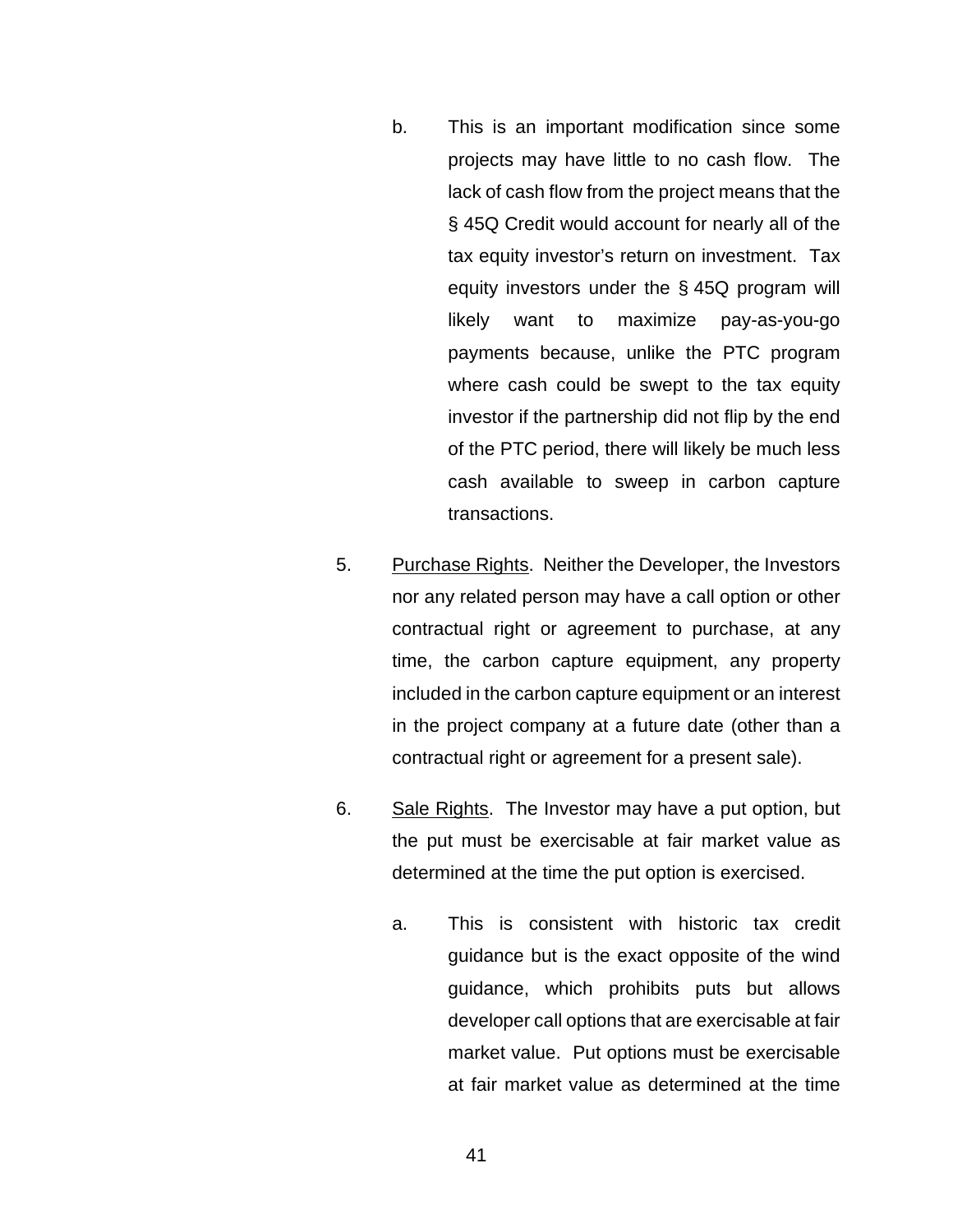the put option is exercised to meet the safe harbor.

- 7. Bona Fide Equity Investment. The Investor's interest in the partnership must have a reasonably anticipated value commensurate with the Investor's overall (not merely largest) percentage interest in the project, ignoring tax deductions, credits and allowances at the federal, state and local levels. In other words, the investor's relationship to the partnership must be that of a partner, as opposed to a lender that is lending funds to a borrower or some other non-equity relationship.
	- a. No person involved in any part of the project company may directly or indirectly guarantee or otherwise insure the investor's ability to claim the § 45Q Credit. Further, no person (or related person) involved in any part of the project company may guarantee that the Investor will receive distributions from the project company or consideration in exchange for its interest in the project company.
	- b. To show that the investor is a partner, the investor cannot be protected from losses and the potential upside cannot be limited, for example, in a manner similar to a preferred return representing a payment for capital. Further, the value of the investor's partnership interest cannot be reduced artificially. The Revenue Procedure lists unreasonable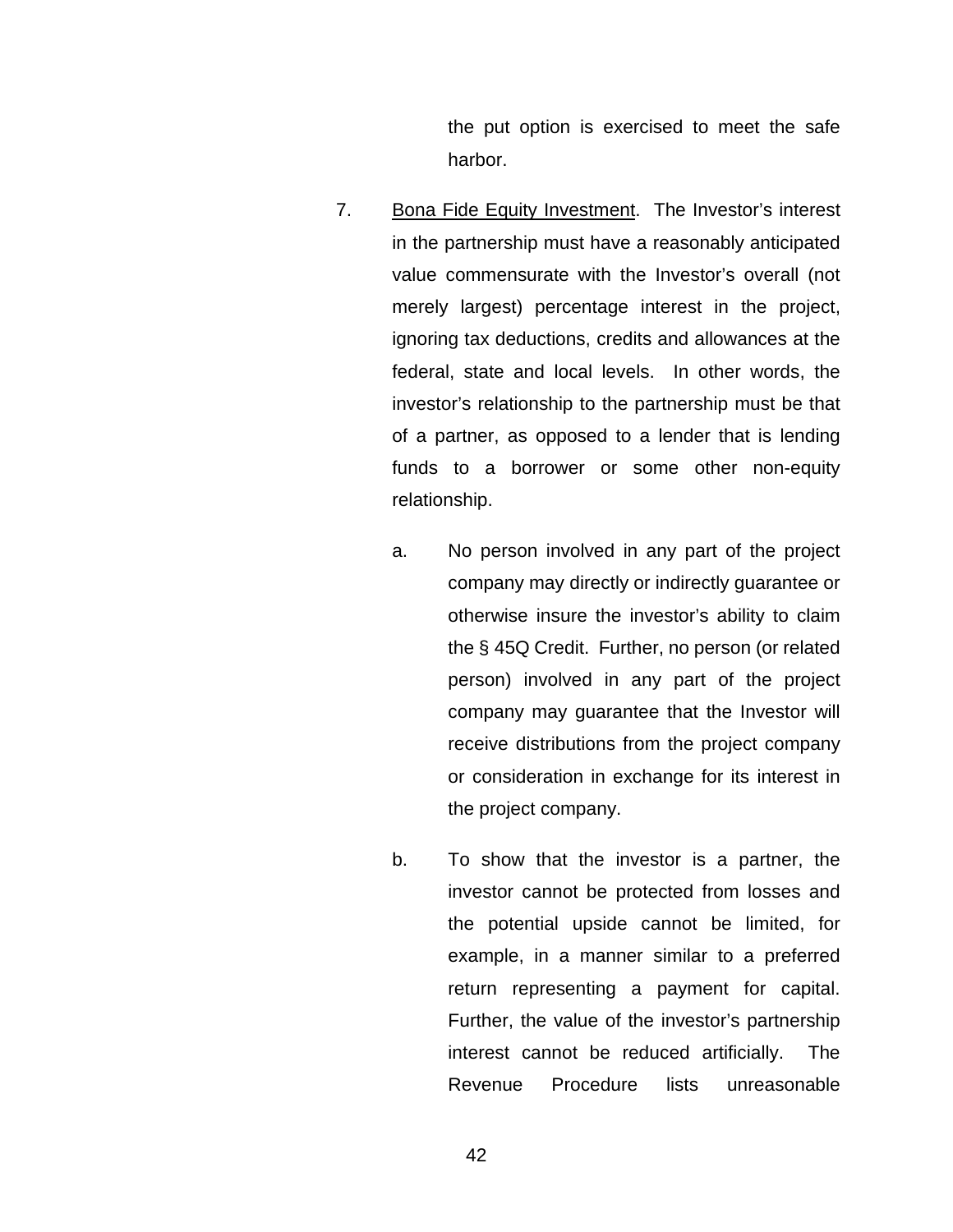developer, management, incentive or other fees, disproportionate rights to distributions or partnership interests issued to other partners for less than fair market value as examples of arrangements that are prohibited because they reduce the value of the investor's partnership interest or economic return.

- 8. Allocations of the § 45Q Credit. Allocations under the project company's partnership agreement must satisfy the requirements of § 704(b) and the applicable regulations. The § 45Q Credit and any recapture of the credit must be allocated in accordance with Treas. Reg. § 1.704-1(b)(4)(ii).
- 9. If the safe harbor is satisfied, the Revenue Procedure provides rules for the methodology for allocating the § 45Q Credit. The first rule applies to projects that generate income from activities related to carbon oxide; the second applies to projects that do not generate income from its activities related to carbon oxide. In the first scenario, the safe harbor requires the partnership to allocate the § 45Q Credit in proportion with each partner's share of income under the operating agreement. In the second scenario, the safe harbor requires the partnership to allocate the § 45Q Credit in proportion to each partner's share of losses or deductions associated with the costs of the capture, disposal, use or utilization of the carbon oxide.
- 10. Application of the ruling is illustrated with an example that largely parallels examples that were contained in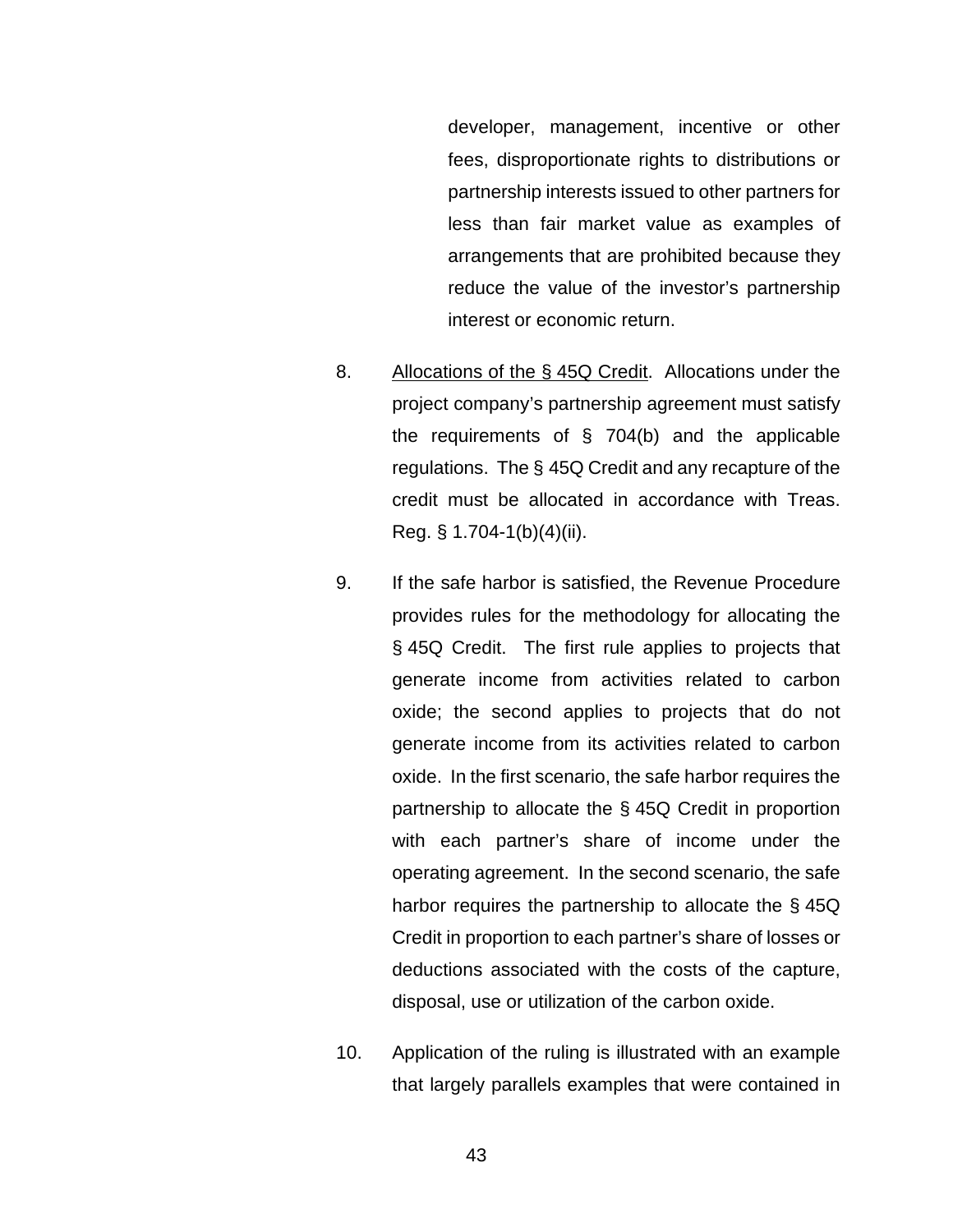the production tax credit and historic rehab credit revenue procedures: The Revenue Procedure concludes that the IRS will treat the Investor as a partner in the Project Company and will treat the Project Company as properly allocating the § 45Q Credit in accordance with § 704(b). In the example, an investor and sponsor create a project company to build a qualified facility that will own and operate carbon capture equipment. The Project Company is an LLC classified as a partnership for federal income tax purposes that has been formed by the developer to own and manage a carbon capture project that (i) owns equipment; (ii) has rights to capture carbon oxide from an emitter; and (iii) sells the carbon oxide to an off-taker (which may be the developer and may be a partner). The operating agreement of the LLC allocates 99 percent of the tax credits to the investor, with the balance to the developer. The developer will acquire the equipment with a construction financing loan of \$100x and contribute it to project company at some point before the equipment is placed in service. The investor agrees to contribute \$50x, of which \$20x will be contributed on formation.

11. The agreements between the parties consist of a longterm contract with the emitter pursuant to which the project company will install capture equipment on or adjacent to the emitter's facility and will have rights to capture carbon oxide emissions. The project company will also be a party to a long-term contract with the offtaker pursuant to which the off-taker will undertake to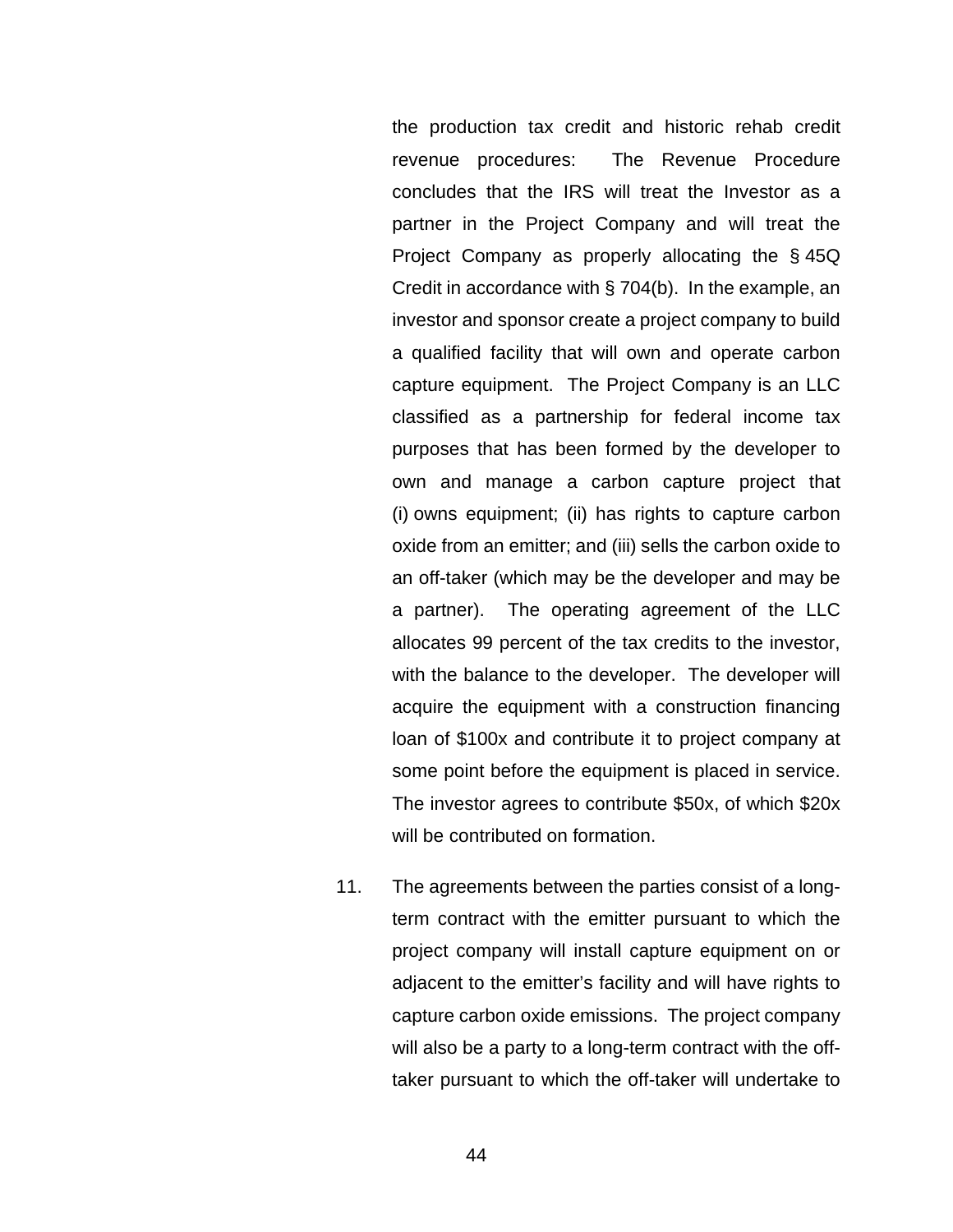purchase carbon oxide from the project company. The off-taker will agree to use the carbon oxide as a tertiary injectant and to store the carbon oxide in a secure geological location and will avoid any release of the stored carbon oxide. Neither the developer nor any person involved in the project company will provide a guarantee or otherwise insure the Investor's ability to claim the § 45Q Credit, the cash equivalent of the credit or the repayment of any portion of the Investor's contribution due to an inability to claim the § 45Q Credit or guarantee that the Investor will receive distributions from the project company or consideration in exchange for its interest in the Project Company except for a put at fair market value.

12. The example describes the cash flows and the allocation of the § 45Q tax credits during three different periods. In the first period, all the cash flow goes to the developer, but the tax credits are allocated one percent to the developer and 99 percent to the investor. Period 1 will continue until the earlier of (i) the date that the developer receives an agreed cash return, which may be an amount equal to the aggregate contributions made by the developer; or (ii) a fixed outside date. During the second period, none of the cash flow goes to the developer and the tax credits are allocated one percent to the developer and 99 percent to the investor. Period 2 will continue until the investor reaches a specified rate of return. And finally, during the third period, cash flow and tax credits are allocated 95 percent to the developer and 5 percent to the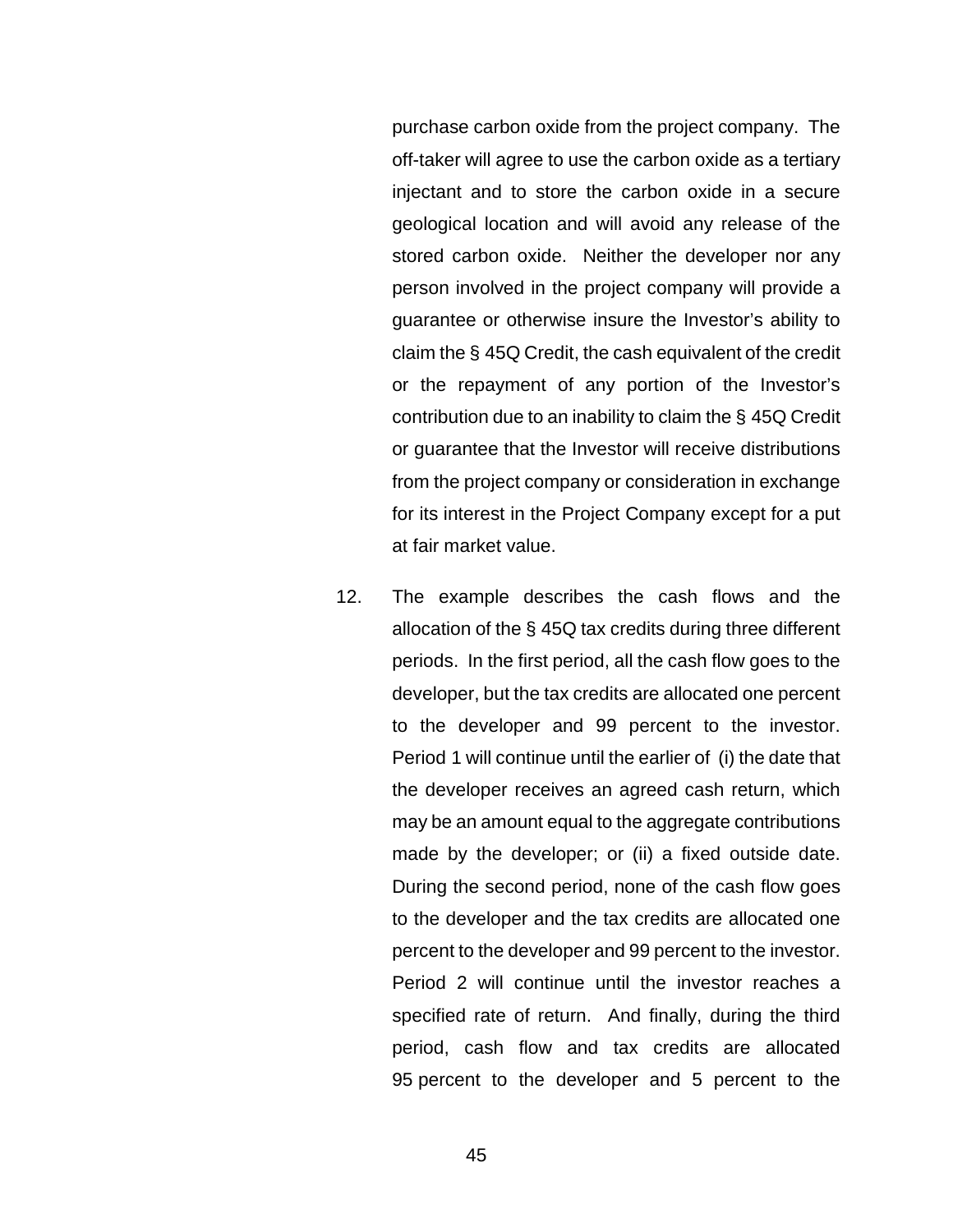investor. The allocation of cash flow and credits in the example is as is summarized below:

|                     | Developer |                       | Investor |                       |
|---------------------|-----------|-----------------------|----------|-----------------------|
|                     | Cash      | Gross Income/Loss and | Cash     | Gross Income/Loss and |
|                     |           | § 45Q Credits         |          | § 45Q Credits         |
| Period 1            | 100%      | 1%                    | 0%       | 99%                   |
| Period <sub>2</sub> | $0\%$     | 1%                    | 100%     | 99%                   |
| Period 3            | 95%       | 95%                   | 5%       | 5%                    |

13. The Revenue Procedure concludes that the IRS will treat the Investor as a partner in the Project Company and will treat the Project Company as properly allocating the § 45Q Credit in accordance with  $§ 704(b).$ 

## XVII. Proposed Regulations Under Section 45Q

a. As noted, on May 28, 2020, the IRS issued the Proposed Regulations. This is the third set of guidance that the IRS issued in 2020 under that section. In February the IRS issued Notice 2020-12 and Rev. Proc. 2020-12. The issuance of the Proposed Regulations is an important step in the development of the carbon capture use and storage programs. For a detailed discussion of the Proposed Regulations, *see* Connors and Emmett, "Developers and Tax Equity Investors Receive More Guidance on Carbon Capture Credit Requirements," Bloomberg Tax Management Memorandum, 61 TMM 14, July 6, 2020.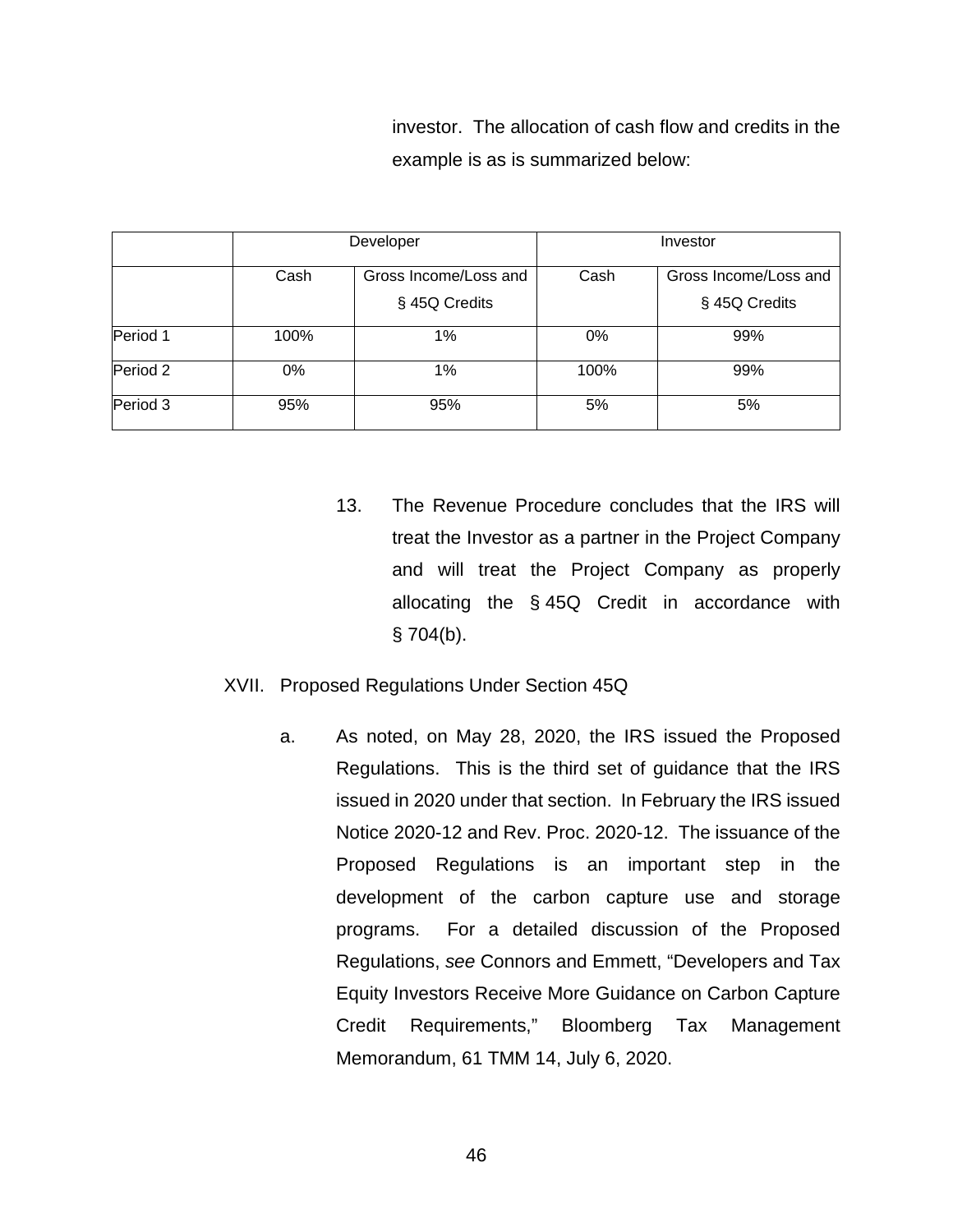b. The Proposed Regulations are divided into five parts: (1) Prop. Reg. §1.45Q-1 contains various rules that will apply in connection with the § 45Q requirements; (2) Prop. Reg. §1.45Q-2 contains selected definitions; (3) Prop. Reg. §1.45Q-3 defines the term "secure geological storage," and sets out the requirements for disposition of captured carbon via sequestration (burying) or injection in tertiary or enhanced oil recovery ("EOR"); (4) Prop. Reg. §1.45Q-4 sets forth the standards for utilization of carbon oxide; and (5) Prop. Reg. §1.45Q-5 sets forth the criteria for determining when the credit should be recaptured due to leakage. Taxpayers may apply the Proposed Regulations for taxable years ending on or after February 9, 2018, provided they comply with all five of the Proposed Regulations in their entirety and apply them in a consistent manner.

## XVIII. Final Regulations

- a. Final regulations (the "Regulations" or "Final Regulations") were issued on January 6 and published in the federal register on January 15, 2021.
- b. The Regulations follow the format of the Proposed Regulations. The Regulations are effective for tax years beginning after January 15, 2021, but taxpayers may apply the Final Regulations to taxable years beginning on or after January 1, 2018 provided they comply with all five provisions of the Regulations in their entirety and apply them in a consistent manner.
- c. The discussion below will address the Final Regulations.
- XIX. Reg. § 1.45Q-1: Operational Points; Definitions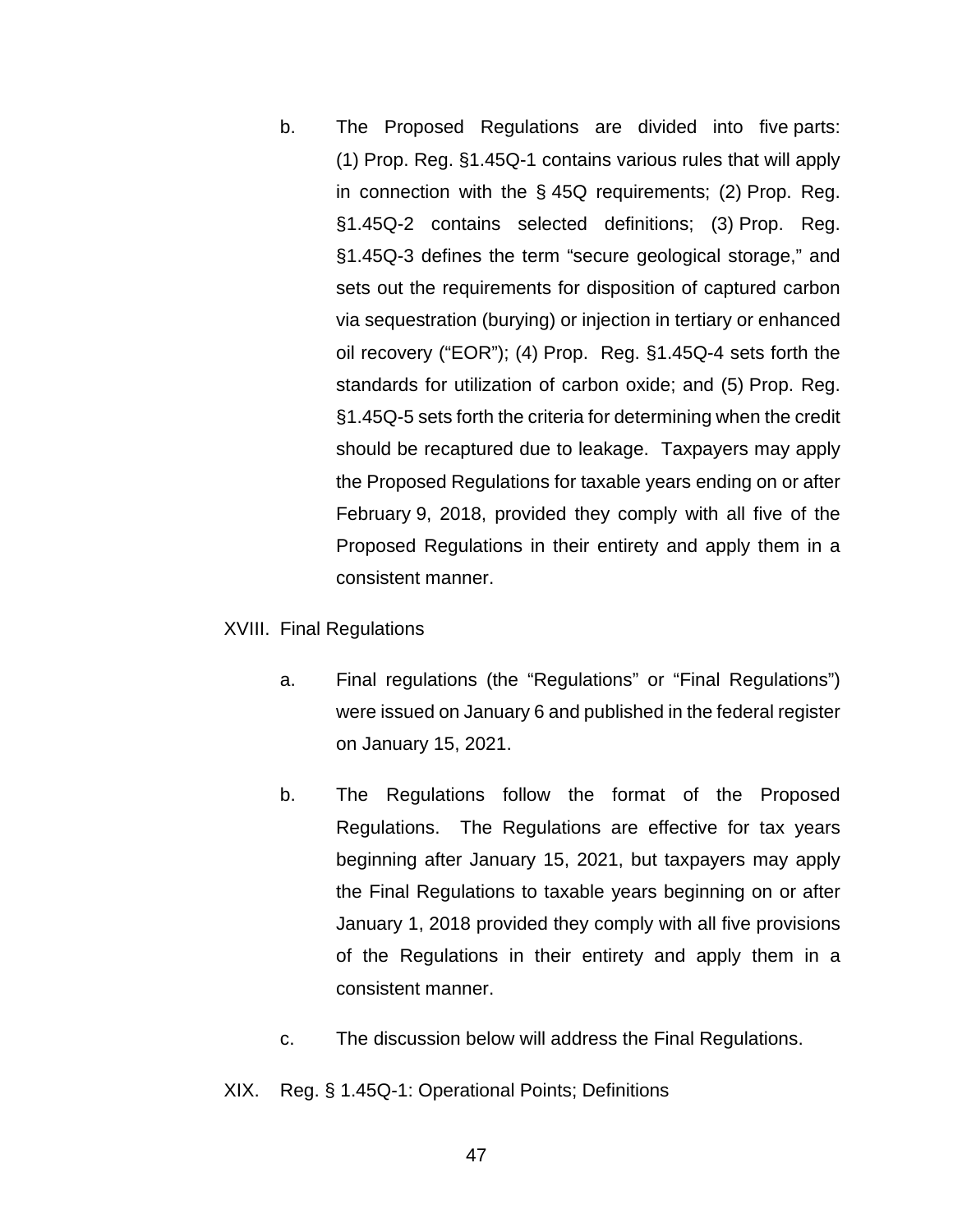- a. Reg. § 1.45Q-1 recites many of the statutory criteria applicable in determining the dollar amount per metric ton of the credit, which depends on the year in which the qualified facility was placed in service and whether the qualified carbon oxide is disposed of, used in EOR or utilized in other permitted ways. The § 45Q Credit awarded for carbon oxide increases at a statutorily set rate from 2017 until 2026 and will thereafter increase according to an inflation adjustment. In 2026, the 45Q Credit for carbon oxides captured and disposed of (*i.e.,* sequestered) will be equal to \$50 per metric ton and the § 45Q Credit for carbon oxides used as a tertiary injectant or utilized by the taxpayer will be equal to \$35 per metric ton. As noted, this is an increase over the pre-BBA § 45Q Credit, which was equal to \$20 and \$10 per metric ton of CO2 disposed of or used as a tertiary injectant, respectively.
- b. The Regulations provide that a taxpayer is not required to physically carry out the disposal, injection, or utilization of qualified carbon oxide to claim the § 45Q Credit if the taxpayer contractually ensures in a binding written contract that the party that physically carries out the disposal, injection or utilization of the qualified carbon oxide does so in the manner required under § 45Q and the Regulations. A taxpayer may enter into multiple binding written contracts with multiple parties for the capture, disposal, injection or utilization of qualified carbon oxide. A party that physically carries out the capture, disposal, injection or utilization of qualified carbon oxide may enter into multiple binding written contracts with multiple parties that own carbon capture equipment or capture or contractually ensure the capture of qualified carbon oxide.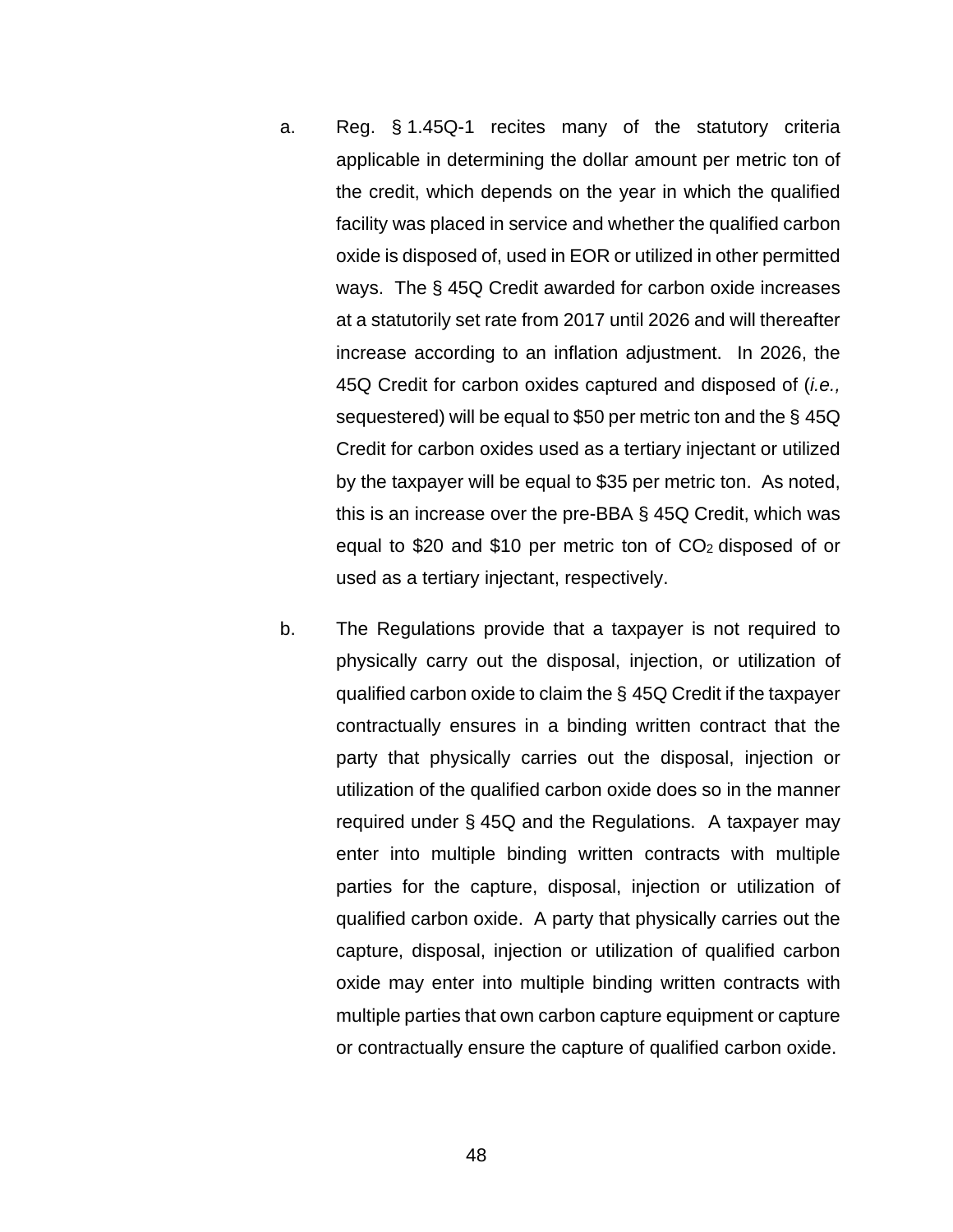A written contract is binding only if it is enforceable under state law against both the taxpayer and the party that physically carries out the disposal, injection or utilization of the qualified carbon oxide, or a predecessor or successor of either, and does not limit damages to a specified amount. For this purpose, a contractual provision that limits damages to an amount equal to at least five percent of the total contract price will not be treated as limiting damages to a specified amount. The Regulations cross reference to regulations section 1.168 $(k)$ -1(b) $(4)(ii)(A)$ - $(D)$  regarding the definition of a binding written contract.

- c. This section also sets forth the requirements applicable to the owner of the carbon capture equipment that enters into a contract with a third party for the disposal, injection or utilization of the carbon oxide, including contractual provisions that are required and those that are permissible to be treated as ensuring the capture, disposal, injection or utilization of the carbon oxide. Under the Regulations, contracts:
	- i. must include commercially reasonable terms and provide for enforcement of the party's obligation to perform the capture, disposal, injection or utilization of the qualified carbon oxide;
	- ii. may, but are not required to, include long-term liability provisions, indemnity provisions, penalties for breach of contract or liquidated damages provisions;
	- iii. may, but are not required to, include information including how many metric tons of qualified carbon oxide the parties agree to dispose of, inject or utilize;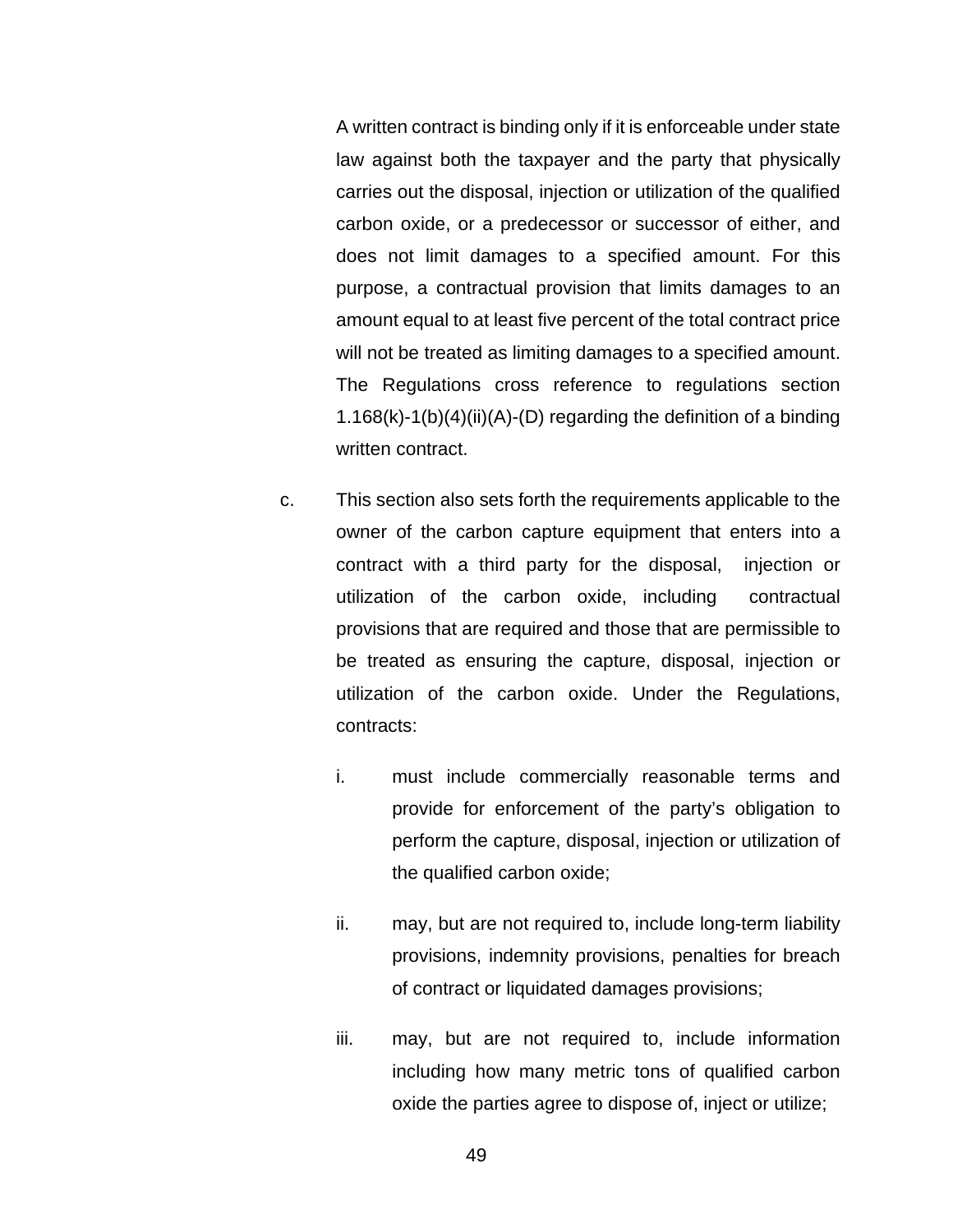- iv. may, but are not required to, include minimum quantities that the parties agree to dispose of, inject or utilize;
- v. must, in the case of qualified carbon oxide that is intended to be disposed of in secure geological storage and not used as a tertiary injectant in a qualified enhanced oil or natural gas recovery project, obligate the disposing party to comply with Reg. § 1.45Q-3(b)(1) and (c), and, in the case of a recapture event, promptly inform the capturing party of all information that is pertinent to the recapture (i.e., location of leak, leaked amount of qualified carbon oxide, dollar value of the § 45Q Credit attributable to leaked qualified carbon oxide);
- vi. must, for qualified carbon oxide that is intended to be used as a tertiary injectant in a qualified enhanced oil or natural gas recovery, obligate the disposing party to comply with Reg. § 1.45Q-3(b)(1) or Reg. §1.45Q- $3(b)(2)$  and Reg. § 1.45Q-3(c), and in the case of a recapture event, promptly inform the capturing party of all information that is pertinent to recapture of the § 45Q Credit as listed in Reg. §1.45Q-5; and
- vii. must, for qualified carbon oxide that is intended to be utilized in a manner specified in Reg. § 1.45Q-4 relating to utilization, obligate the utilizing party to comply with Reg. § 1.45Q-4.
- d. The taxpayer that owns the carbon capture equipment may elect to allow the person that disposes of, utilizes or uses the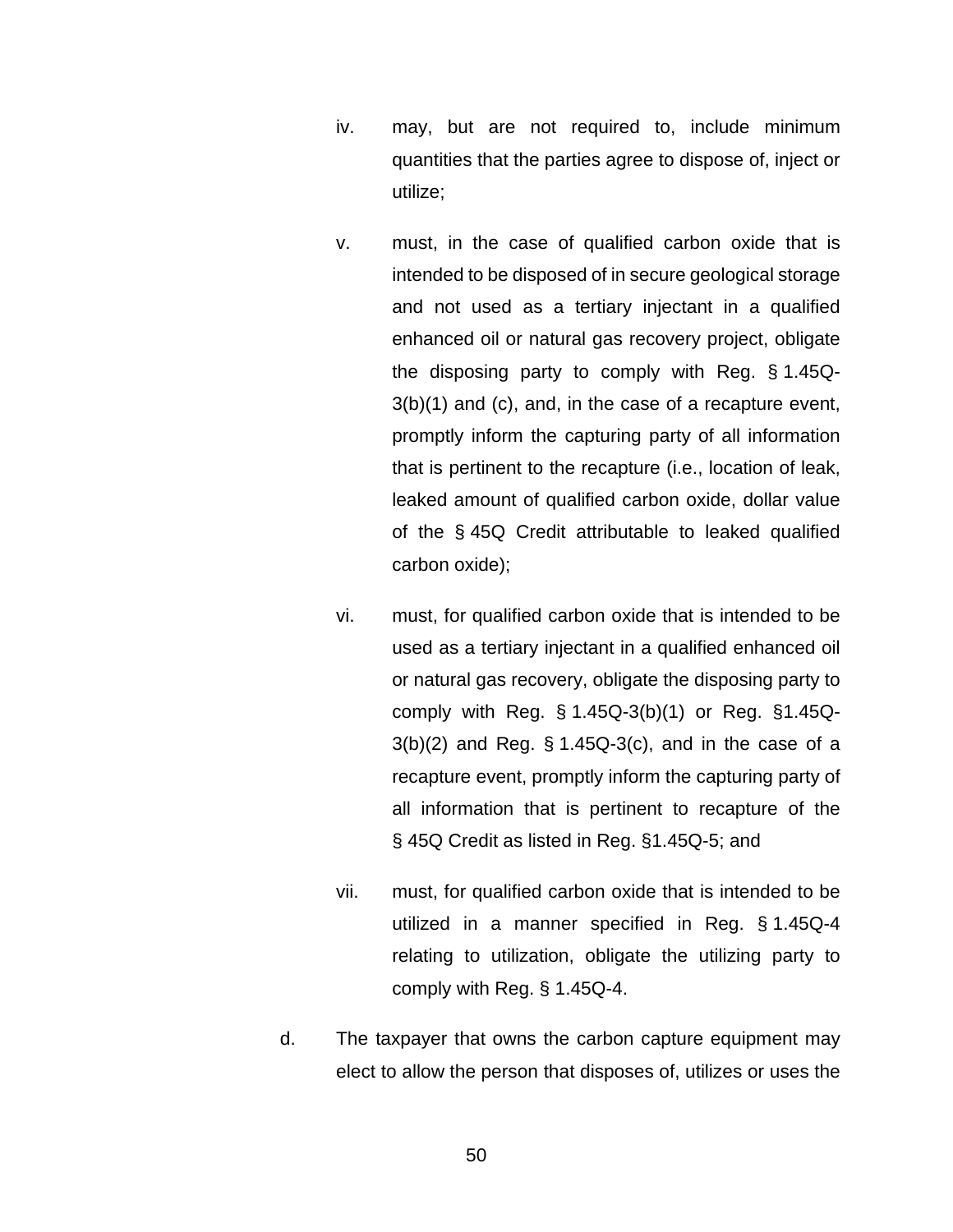carbon oxide to claim the  $\S$  45Q Credit.<sup>7</sup> The taxpayer may elect to allow such other person to claim the full or a partial amount of the § 45Q Credit during a taxable year. Further, if the owner of the carbon capture equipment contracts with multiple parties to dispose of, utilize or use the carbon oxide, the owner may elect to transfer the § 45Q Credit to some or all of the counterparties and may elect to transfer the full or a partial amount of the § 45Q Credit to which such counterparty is entitled. However, the electing taxpayer may not elect or otherwise allow the section 45Q credit to a contractor or subcontractor that physically captures carbon oxide on behalf of the taxpayer. The Regulations state that the disposer or injector that is eligible to be a credit claimant is the party that obtains the permit to dispose of the qualified carbon oxide in secure geological storage. A credit claimant may not allow the section 45Q credit to a subcontractor that performs the disposal, utilization or injection for the credit claimant

- e. The election to transfer the § 45Q Credit to a counterparty is filed annually by the owner of the carbon capture equipment. $8$ 
	- i. The maximum amount of § 45Q Credit allowable to each counterparty is proportional to the amount of qualified carbon oxide disposed of, utilized or used as a tertiary injectant by the credit claimant. Counterparties may receive allowances of § 45Q Credits from multiple owners of carbon capture equipment in the same taxable year.

<sup>7</sup> Reg. §1.45Q-1(h)(3).

<sup>8</sup> Reg. §1.45Q-1(h)(3)(ii).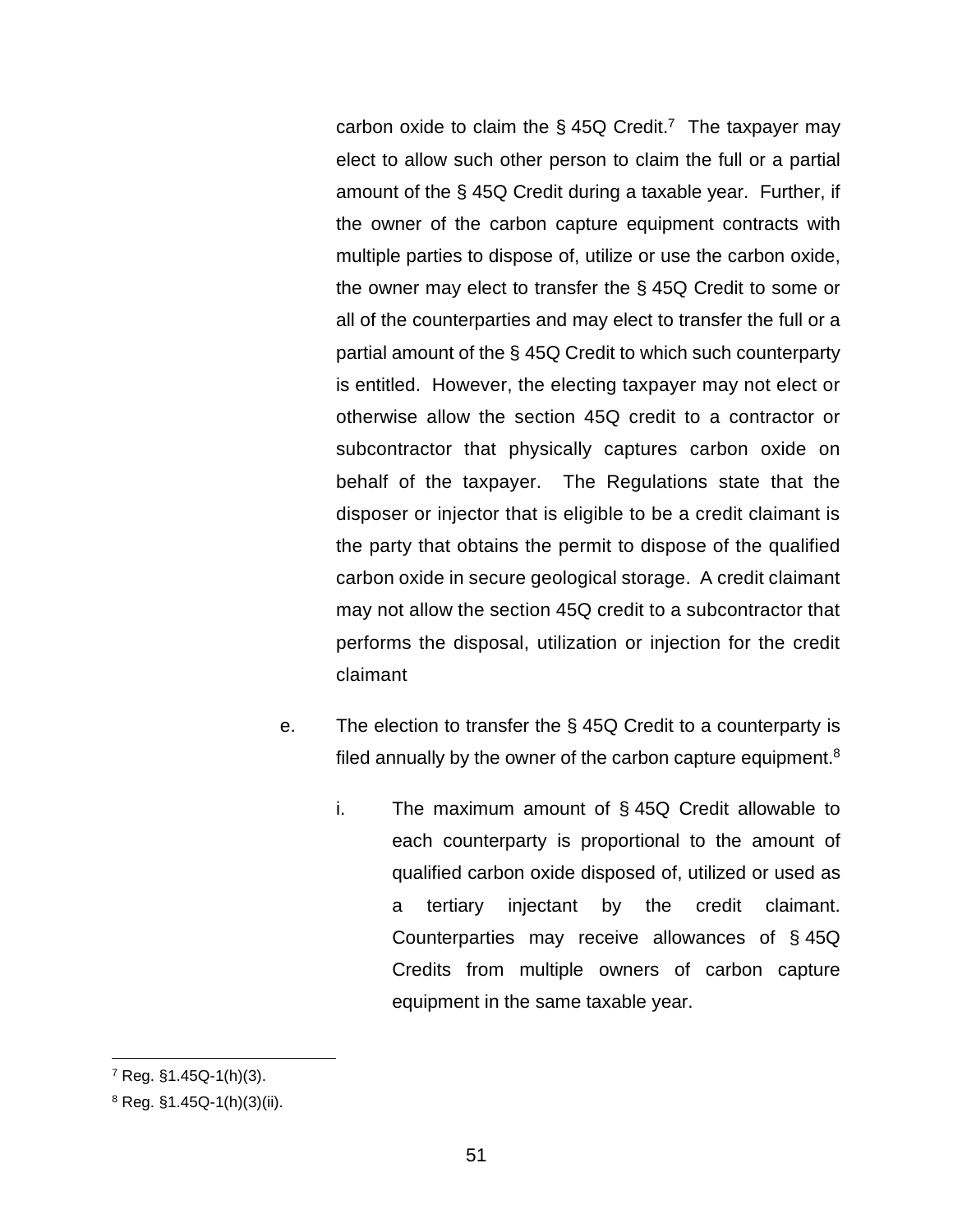- ii. The taxpayer makes a  $\S$  45Q(f)(3)(B) election by filing a statement of election with the taxpayer's federal income tax return or Form 1065 for *each* taxable year in which the credit arises. The  $\S$  45Q(f)(3)(B) election must be made in accordance with Form 8933 (or successor forms, or pursuant to instructions and other guidance) no later than the time prescribed by law (including extensions) for filing the federal income tax return or Form 1065 for the year in which the credit arises.
- iii. The election may not be made on an amended Federal income tax return.
- iv. Form 8933, which was last updated in December 2020, has been updated to reflect the election. See [2020](https://www.irs.gov/pub/irs-pdf/f8933.pdf)  [Form 8933 \(irs.gov\)](https://www.irs.gov/pub/irs-pdf/f8933.pdf)
- XX. Reg. § 1.45Q-2: Definitional Issues.
	- a. This section discusses some key definitional issues. These include the definition of carbon capture equipment, qualified facilities, industrial facilities, direct air capture facilities, electricity generating facility and qualified enhanced oil or natural gas recovery project.
		- i. Carbon Capture Equipment. As noted, in Notice 2020- 12, a definition for carbon capture equipment was set forth as follows:

"Carbon capture equipment includes all components of property that are used to capture or process (for example, separation, purification, drying, and/or compression) carbon oxide until it is transported away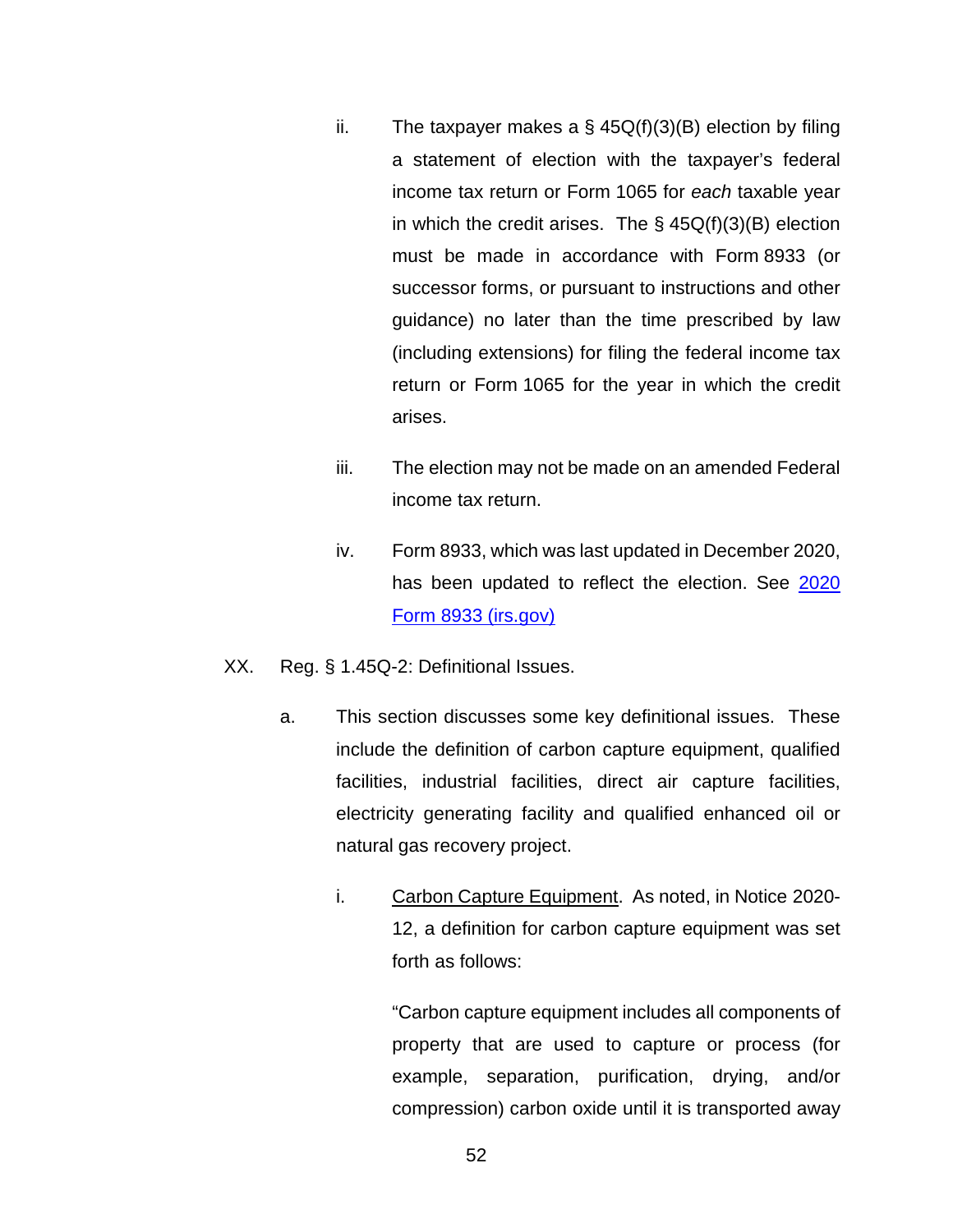from the qualified facility for disposal, utilization, or use as a tertiary injectant. For these purposes, carbon capture equipment includes a system of gathering lines that collect carbon oxide captured from a qualified facility or multiple qualified facilities that constitute a single project … for the purpose of transporting that carbon oxide away from the qualified facility or single project to a pipeline used to transport carbon oxide from multiple taxpayers and projects."

However, it was broadened in the Proposed Regulations with both specific inclusions and specific exclusions. The preamble to the Proposed Regulations does not address the rationale for change, but it is likely in response to comments that suggested that the definition was too narrow. The Proposed Regulations state, in general, carbon capture equipment includes all components of property that are used to capture or process carbon oxide until the carbon oxide is transported for disposal, injection or utilization. The definition in the Proposed Regulations is then divided into three parts: the first provides the uses of carbon capture equipment, the second defines carbon capture equipment components and the third describes excluded components.

For purposes of the Proposed Regulations, carbon capture equipment is equipment used for the purpose of: (1) separating, purifying, drying and/or capturing carbon oxide that would otherwise be released into the atmosphere from an industrial facility; (2) removing carbon oxide from the atmosphere via direct air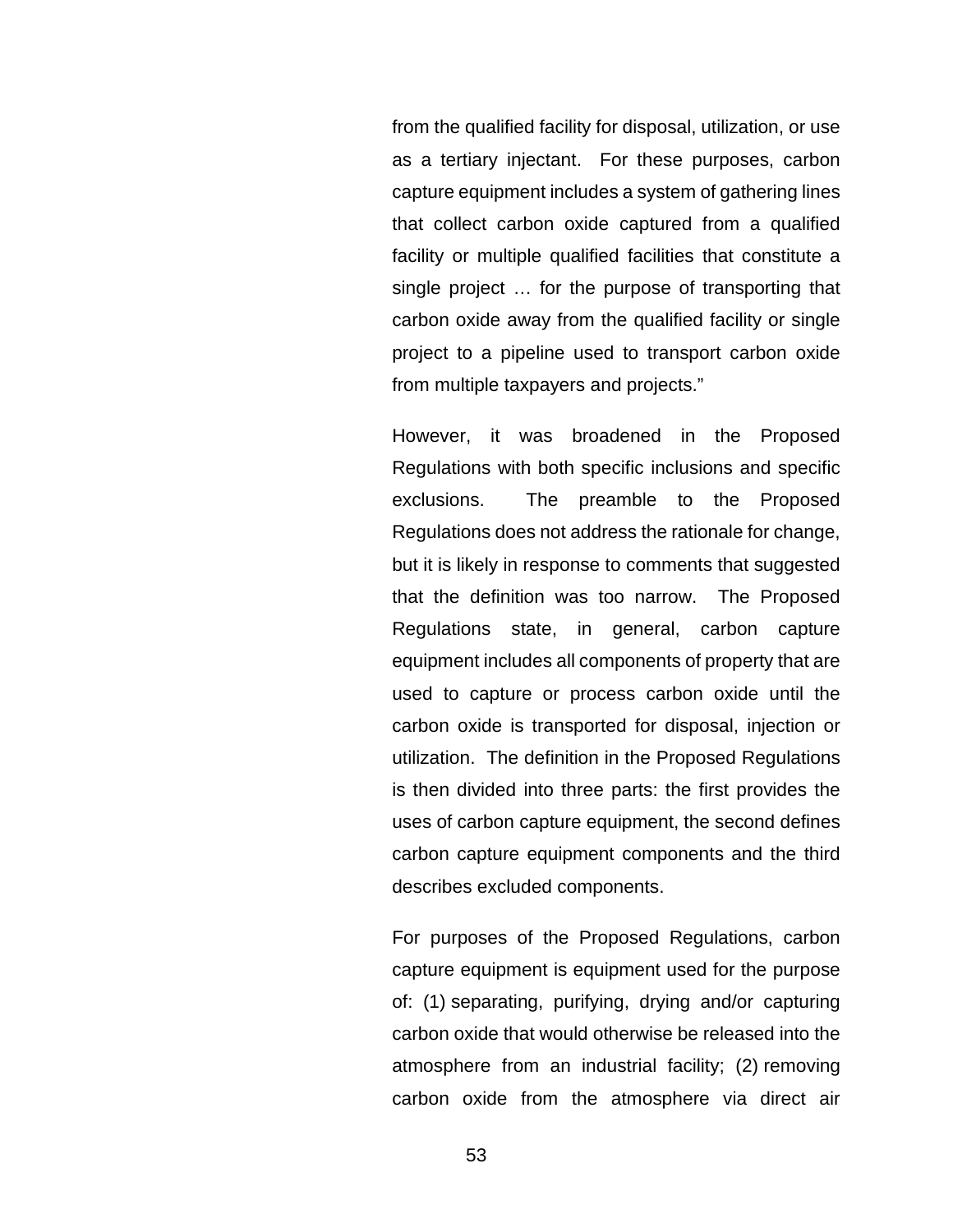capture; or (3) compressing or otherwise increasing the pressure of carbon oxide.

Next, the Proposed Regulations provide non-exclusive lists of both carbon capture equipment components and excluded components.

- ii. Carbon Capture Equipment Components. Carbon capture equipment generally includes components of property necessary to compress, treat, process, liquefy, pump or perform some other physical action to capture qualified carbon oxide. Components of carbon capture equipment include, but are not limited to, absorbers, compressors, conditioners, cooling towers, dehydration equipment, dehydration systems, electrostatic filtration, engines, filters, fixtures, glycol contractors, heat exchangers, liquefaction equipment, lube oil systems, machinery, materials, membranes, meters, monitoring equipment, motors, mounting equipment, pipes, power generators and regenerators, pressure vessels and other vessels, processing equipment, processing plants, processing units, pumps, reboilers, recycling units, scrubbers, separation vessels, solvent pumps, sorbent vessels, specially designed flue gas ducts, support structures, tracking equipment, treating equipment, turbines, water wash equipment, and other carbon oxide-related equipment.
- iii. Excluded Components. Components of carbon capture equipment do not include pipelines, branch lines, or land and marine transport vessels used for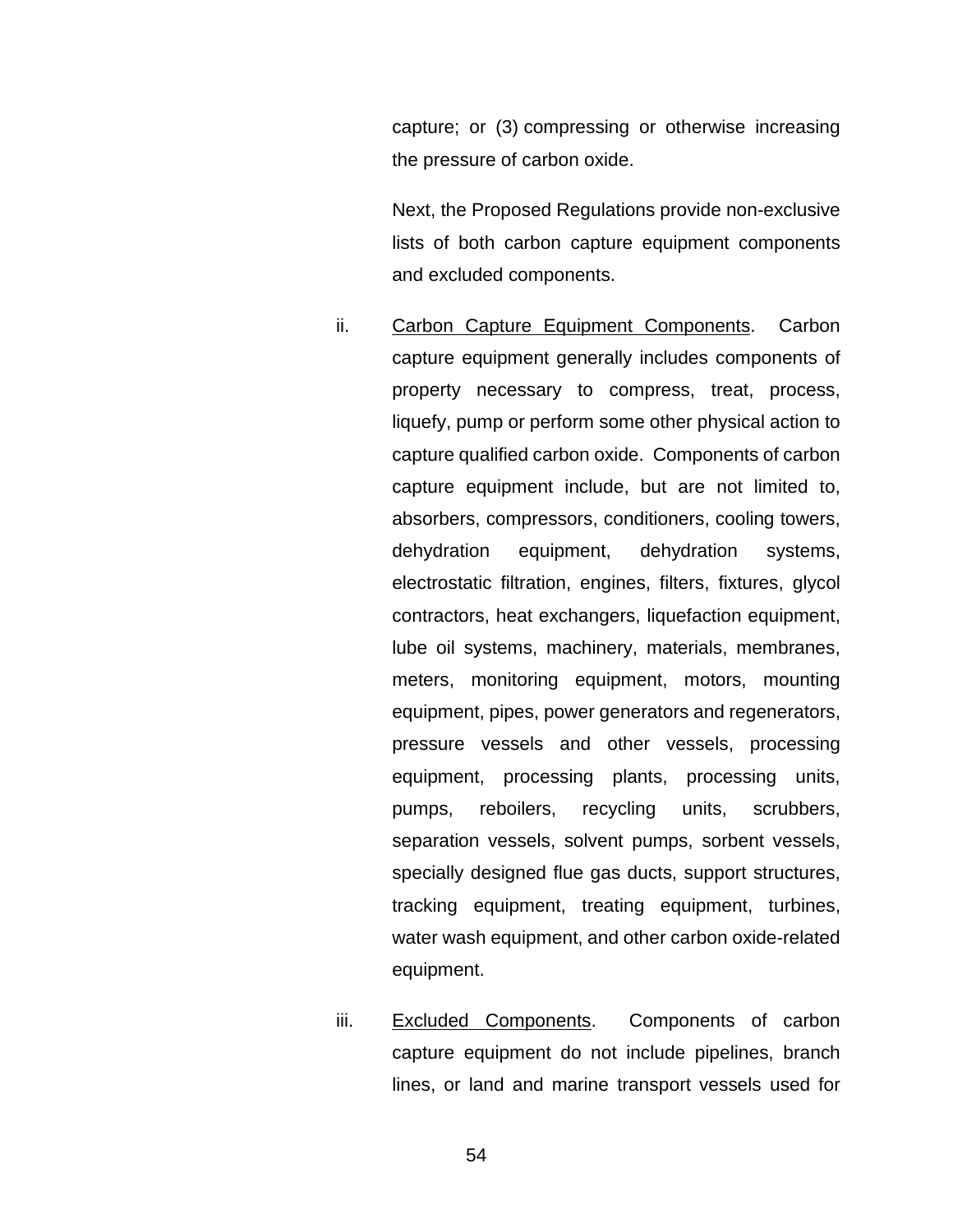transporting captured qualified carbon oxide for disposal, injection or utilization. However, a gathering and distribution system that collects carbon oxide captured from a qualified facility or multiple facilities that constitute a single project for the purpose of transporting that carbon oxide away from the qualified facility or single project to a pipeline used to transport carbon oxide from multiple taxpayers or projects is carbon capture equipment.

It is noteworthy that while a single gathering and distribution system that collects and transports carbon oxide to a pipeline is considered carbon capture equipment, components related to the transportation of the carbon oxide such as the pipeline are not considered carbon capture equipment.

The broad definition created some structuring complexities where multiple taxpayers own pieces of what might be considered carbon capture equipment. The definition also created some uncertainty for industrial facilities that generate  $CO<sub>x</sub>$  as a byproduct of their operations. These would include ethanol plants, fertilizer plans and coal gasification plants. Arguably, under this definition, an investor would need to own part of the underlying plant to be eligible to obtain the credit, which is unlikely to be the intended result.

iv. The Final Regulations. The Final Regulations significantly narrow the class of assets that is included in the definition of carbon capture equipment. Under the Final Regulations, carbon capture equipment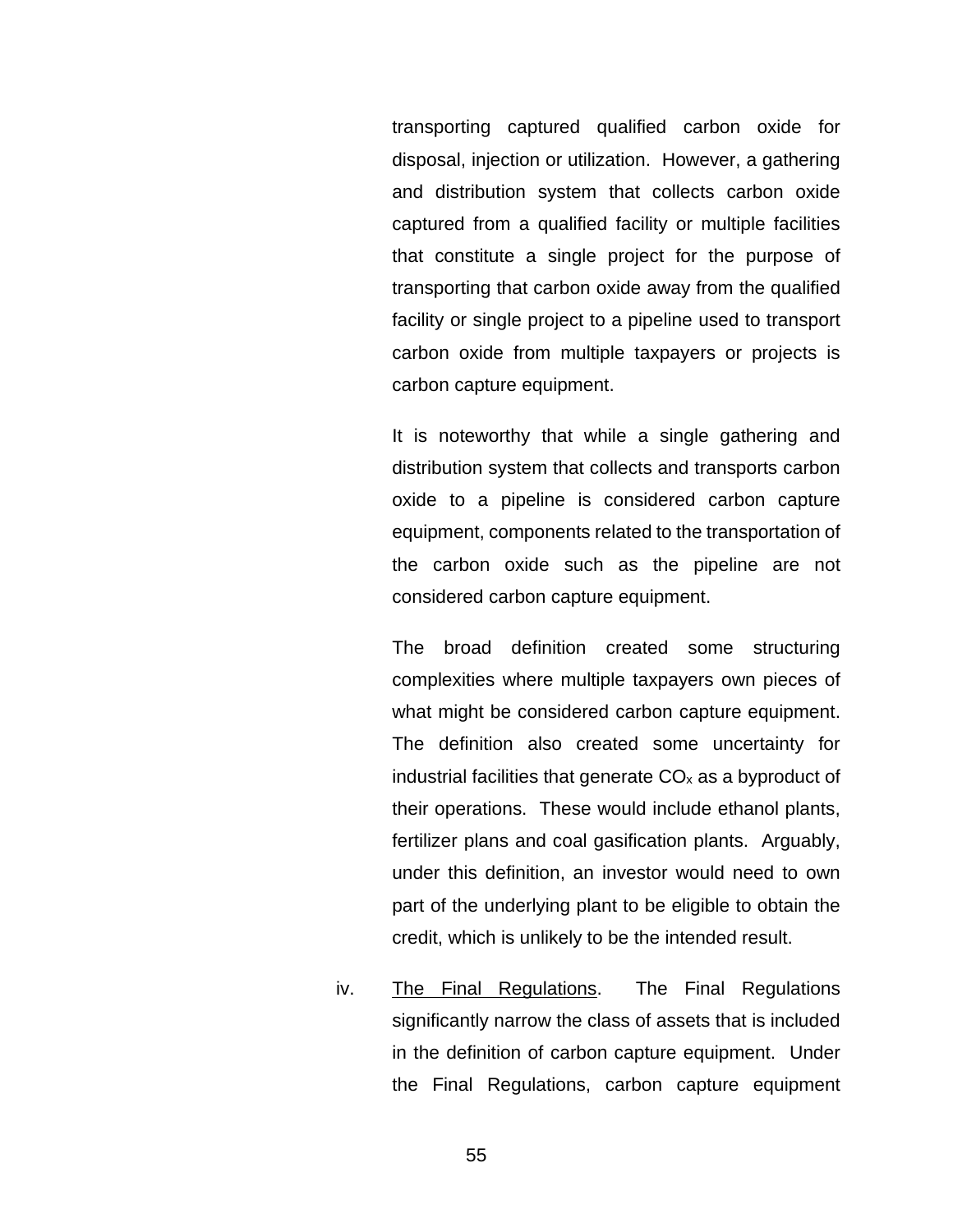includes all components of property that are used to capture or process carbon oxide until the carbon oxide is transported for disposal, injection or utilization. With the exception noted below, carbon capture equipment generally does not include components of property used for transporting qualified carbon oxide for disposal, injection or utilization. The Final Regulations go on to state that carbon capture equipment is equipment used for the purpose of (i) separating, purifying, drying and/or capturing carbon oxide that would otherwise be released into the atmosphere from an industrial facility; (ii) removing carbon oxide from the atmosphere via direct air capture; or (iii) compressing or otherwise increasing the pressure of carbon oxide. Regarding components, the Final Regulations merely state that carbon capture equipment generally includes components of property necessary to compress, treat, process, liquefy, pump or perform some other physical action to capture qualified carbon oxide. The lengthy list of components that was in the Proposed Regulations has been removed.

Like the Proposed Regulations, the Final Regulations contain an exception for "a system of gathering and distribution lines" that collect carbon oxide captured from a qualified facility or multiple qualified facilities that constitute a single project.

v. In response to comments, the Final Regulations state that carbon capture equipment that is originally placed in service at a qualified facility on or after February 9,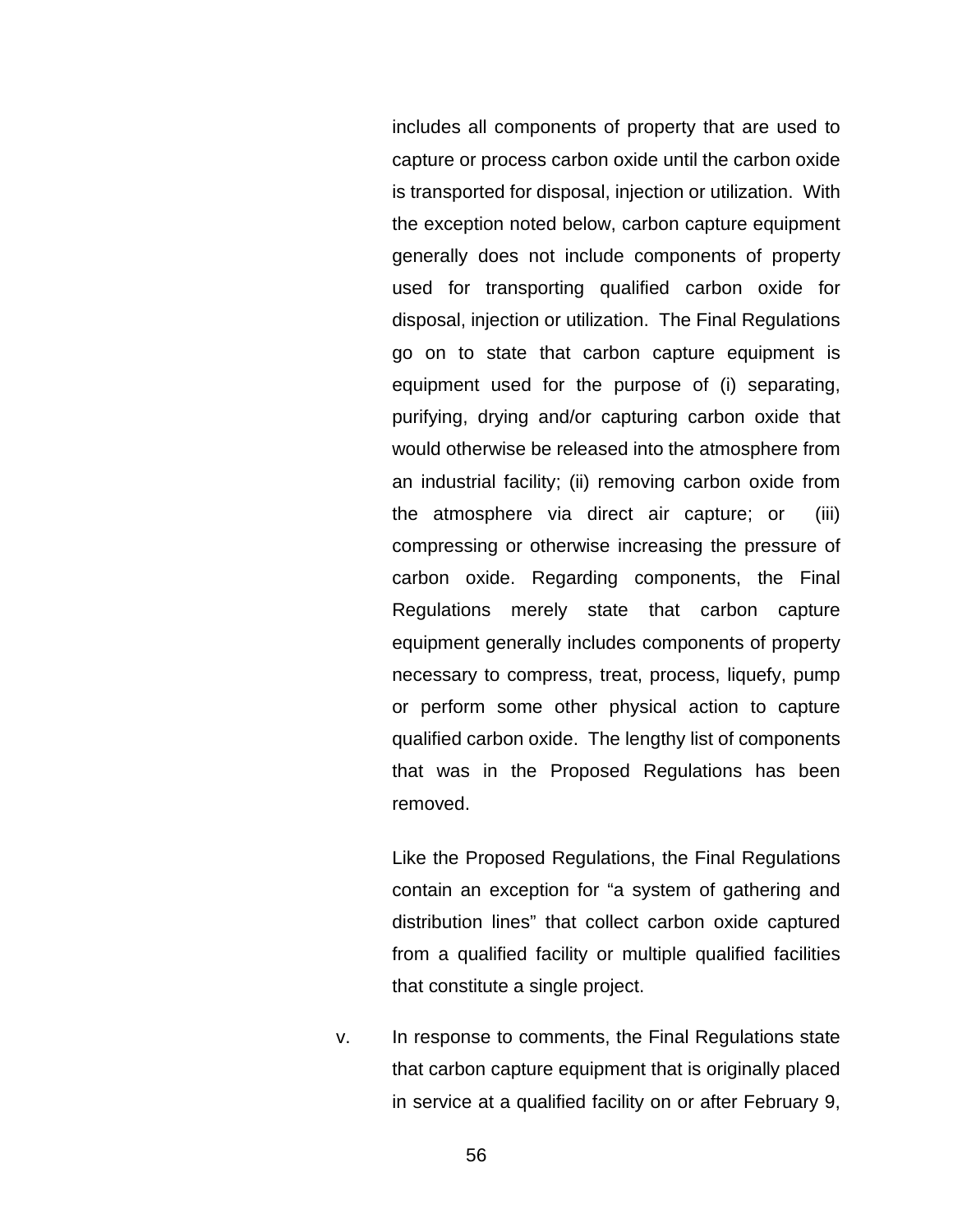2018, may be owned by a taxpayer other than the taxpayer that owns the industrial facility at which the carbon capture equipment is placed in service. However, this clarification does not extend to credits granted under section 45Q(a)(1) and (2), which require carbon capture equipment that is originally placed in service at a qualified facility before February 9, 2018.

- vi. The Final Regulations do not provide specific rules regarding how to allocate any section 45Q credits generated by carbon capture equipment that captures qualified carbon oxide among multiple taxpayers that own different components within a carbon capture system or an undivided interest in the same carbon capture equipment. The preamble to the Final Regulations (the "Preamble") states that this would create an administrative burden for the IRS. Instead, the Preamble goes on to state that multiple owners of carbon capture equipment may form a partnership to allocate § 45Q credits among themselves pursuant to Revenue Procedure 2020-12.
- vii. The 80/20 Rule. The Regulations use the same language as Notice 2020-12 to provide that a qualified facility or carbon capture equipment may qualify as originally placed in service even though it contains some used components of property, provided the fair market value of the used components of property is not more than 20 per cent of the qualified facility or carbon capture equipment's total value (the cost of the new components of property plus the value of the used components of property). For purposes of the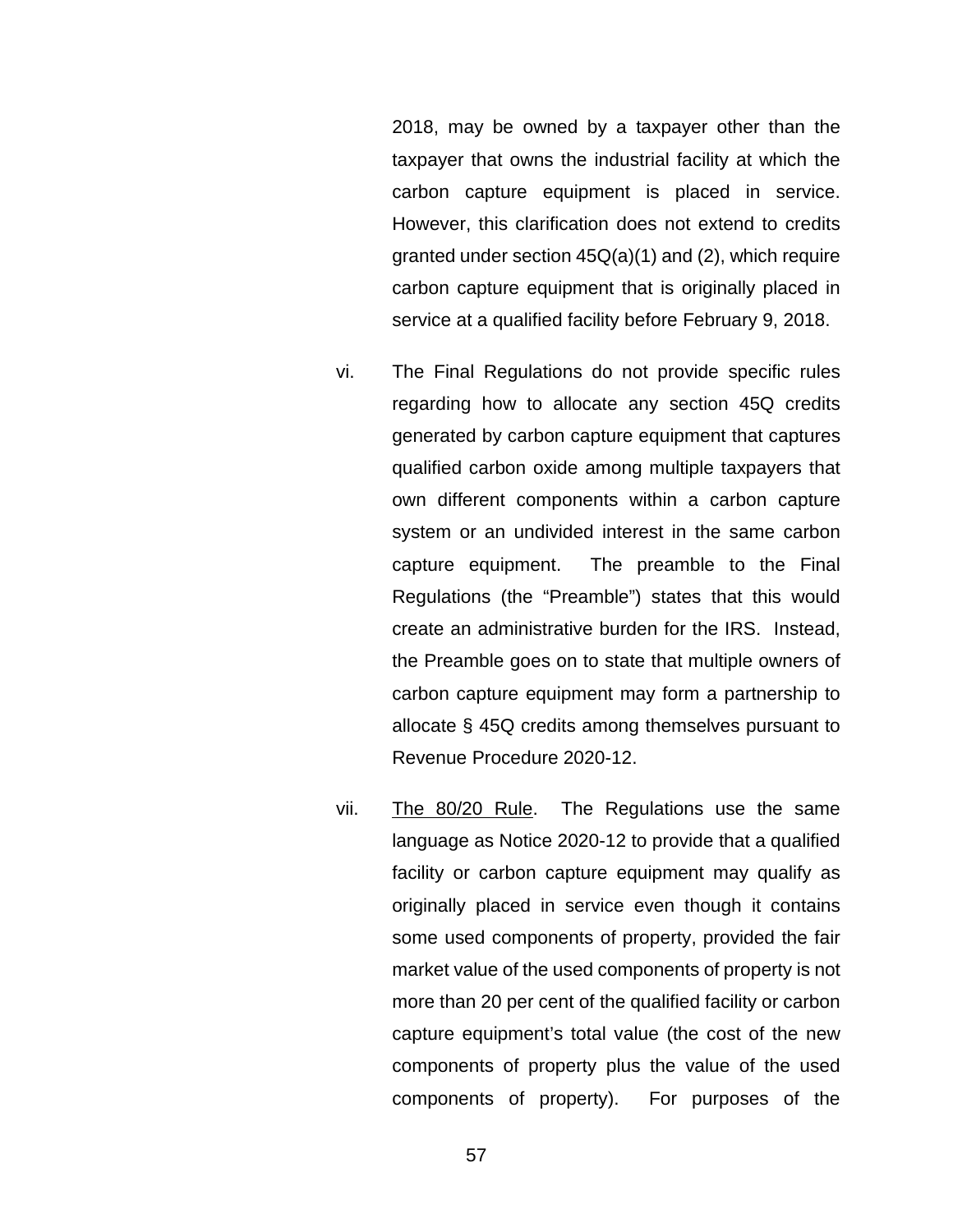80/20 Rule, the cost of a new qualified facility or carbon capture equipment includes all properly capitalized costs of the new qualified facility or carbon capture equipment. The Regulations provide that solely for purposes of the 80/20 Rule, properly capitalized costs of a new qualified facility or carbon capture equipment may, at the option of the taxpayer, include the cost of new equipment for a pipeline owned and used exclusively by that taxpayer to transport carbon oxides captured from that taxpayer's qualified facility that would otherwise be emitted into the atmosphere. Notice 2020-12 does not contain a similar election. The Regulations otherwise expressly exclude pipelines from the definition of components of carbon capture equipment. In determining the value of the used or existing component of property as compared to the new components, the general principles of Revenue Ruling 94-31 will apply. The relevant unit of retrofitted carbon capture equipment for purposes of the 80/20 Rule is an independently functioning process train. The Regulations define a "single process train" as all components that make up an independently functioning process train capable of capturing, processing and preparing carbon oxide for transport.

viii. Qualified Facilities. To qualify for the  $\S$  45Q Credit, the qualified carbon oxide must be captured using carbon capture equipment at a qualified facility. As noted earlier, a qualified facility can be an industrial facility, a direct air capture facility, or an electricity generating facility. To be a qualified facility, construction of the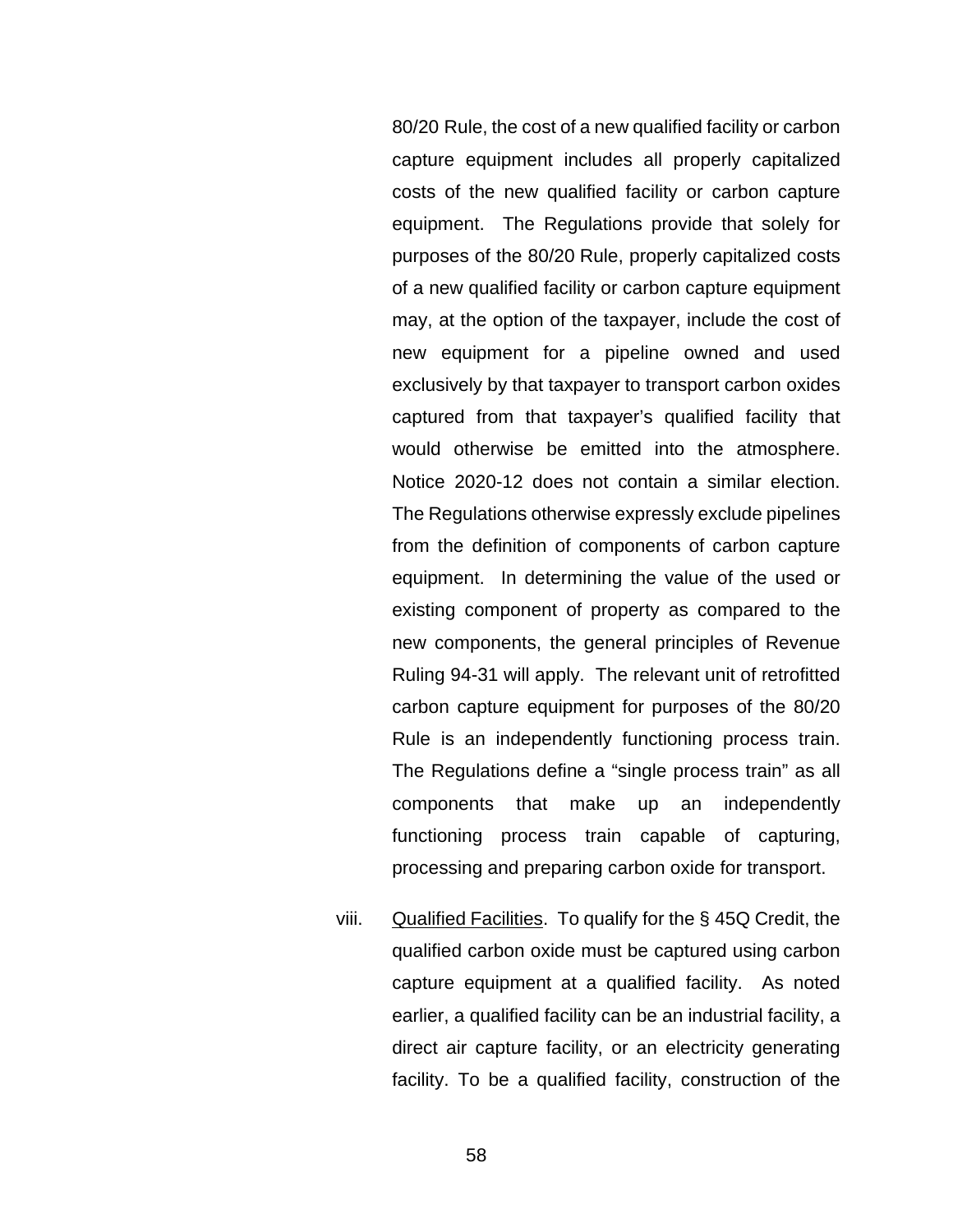qualified facility must begin before January 1, 2026, and either construction of the carbon capture equipment must also begin prior to January 1, 2026, or the original plan and design for the facility must include installation of carbon capture equipment. The Preamble notes that the IRS and Treasury declined to provide any clarification of the meaning of "original planning and design," as providing a definition would exceed the scope of these Final Regulations.

ix. Industrial Facilities. There is no definition in section 45Q of the term "industrial facility." The term "industrial facility" was defined in Notice 2020-12 as a facility that produces a carbon oxide stream from a fuel combustion source, a "manufacturing process," or a "fugitive carbon oxide-emission source" that, absent capture and disposal or utilization, would otherwise be released into the atmosphere as industrial emission of greenhouse gas or lead to such release. Notice 2020- 12 goes on to state that an industrial facility does not include a facility that produces carbon dioxide through carbon dioxide production wells from natural carbon dioxide-bearing formations. The Regulations largely follow the definition provided in Notice 2020-12. The Regulations state that electricity generating facility is included in the definition of an industrial facility. The Regulations state that a carbon dioxide production well at carbon dioxide-bearing formations or a naturally occurring subsurface spring means a well that contains 90 percent or greater carbon dioxide by volume. For other deposits, whether a well is a natural carbon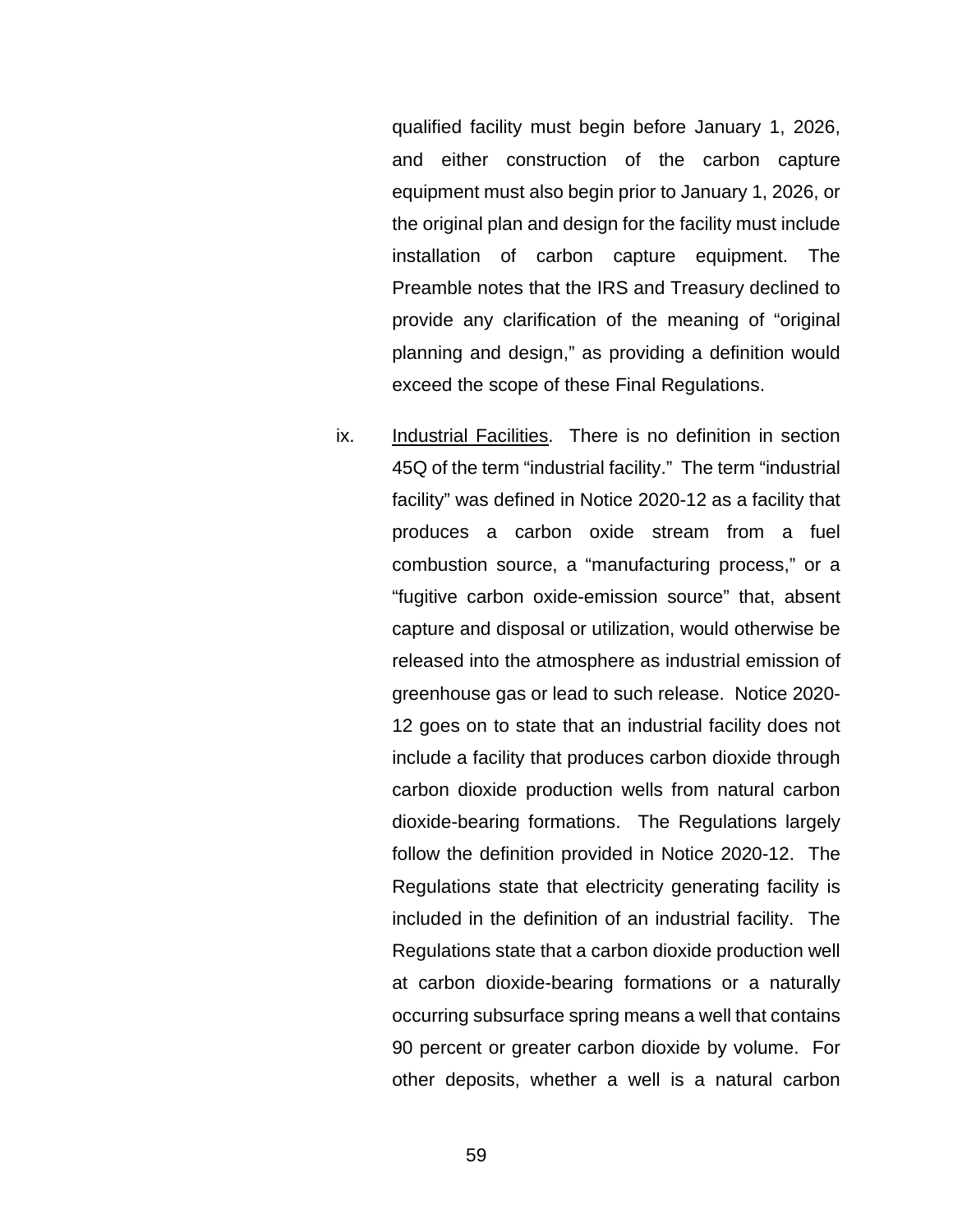dioxide-bearing formation is determined by the facts and circumstances. The Regulations contain a very tailored exception from the exclusion from the term "industrial facility" for wells at natural carbon dioxidebearing formations or a naturally occurring subsurface spring that contains a product other than carbon dioxide.

- x. The Regulations also define "industrial source" and "manufacturing process." An "industrial source" is an emission of carbon oxide from an industrial facility. A "manufacturing process" is a process involving the manufacture of one or more products, other than carbon oxide, that are intended to be sold at a profit, or are used for a commercial purpose (other than producing carbon oxide). The Regulations state that "all facts and circumstances with respect to the process and products are to be taken into account." For an excellent discussion of the types of commercial markets for CO<sub>2</sub>, see Barbara de Marigny, October 8, 2020, "Supplemental Comments in Response to Notice of Proposed Rulemaking (REG 112339-19) Regarding Section 45Q Credit for Carbon Oxide Sequestration,"
- xi. The definition of a manufacturing process is illustrated by two examples in the Regulations. In the example, a natural gas reservoir contains a combination of both carbon dioxide and methane in equal parts that is not usable unless separated. The taxpayer constructs equipment to separate the gas into carbon dioxide and methane. The taxpayer sells the carbon dioxide for use in a qualified EOR project. Although some of the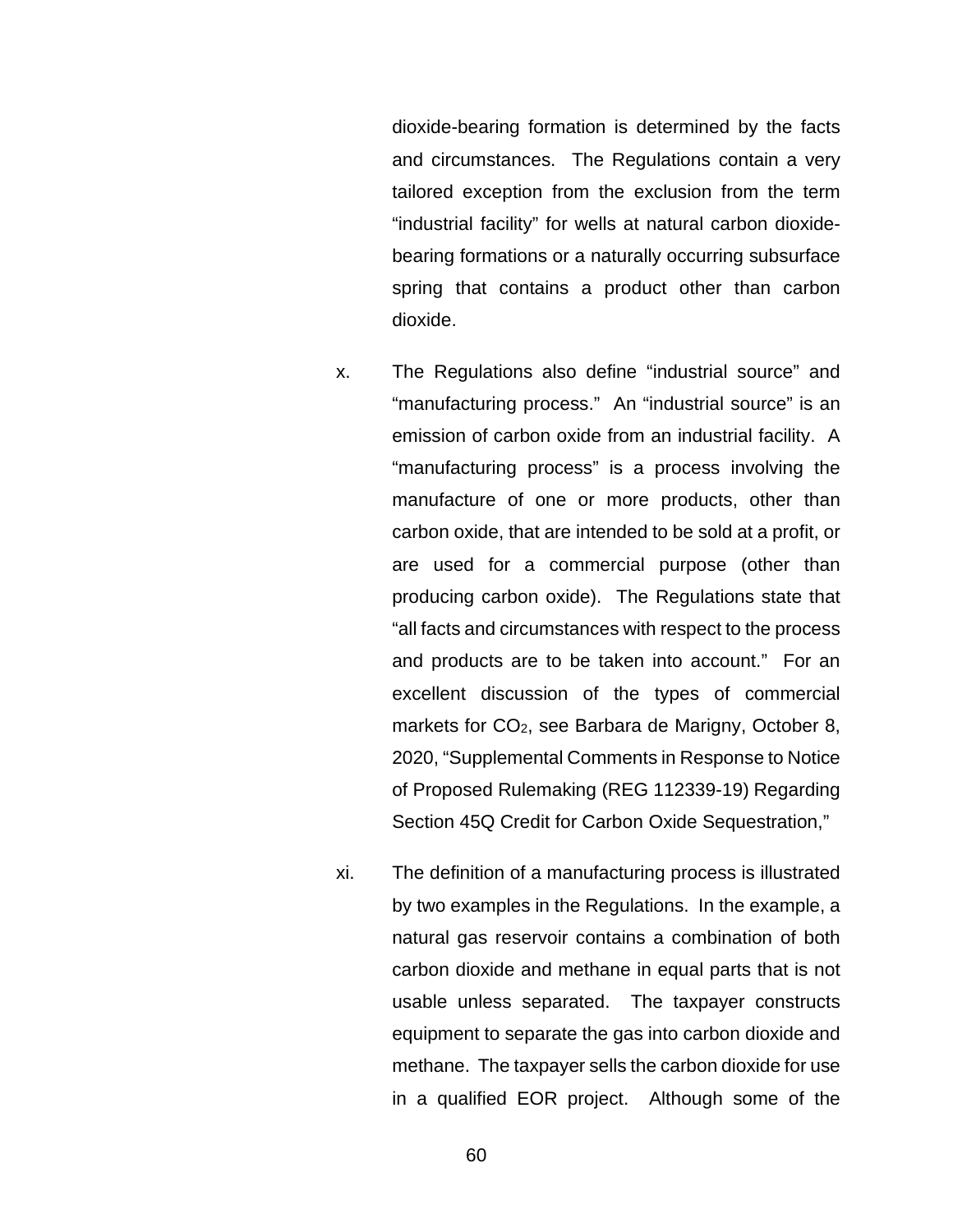methane is used to power the equipment that separates the gas, the remainder is injected back into the reservoir. In that case, because the carbon dioxide is the only product manufactured that is intended to be sold at a profit or used for a commercial purpose, the example concludes that the separation process as applied to the gases is not a manufacturing process. Thus, the carbon dioxide captured is not qualified carbon oxide.

In a second example, a natural underground reservoir contains a gas that is comprised of 95 percent carbon dioxide and 5 percent helium by volume. The raw gas is not useable without the application of a separation process to create two gases that are primarily carbon dioxide and helium. The taxpayer constructs processing equipment that separate the raw gas into carbon dioxide and helium. The helium is sold to various customers for use in commercial and industrial applications. The carbon dioxide is sold to a third party for use in an EOR project. Any carbon dioxide which is returned by the third party is returned to the reservoir or vented.

Because the extraction of the helium is economically viable even if the there were no commercial market for carbon dioxide or any § 45Q credit, the reservoir will not be considered a natural carbon dioxide-bearing formation or a naturally occurring subsurface and the separation process is a manufacturing process. The taxpayer may claim the § 45Q credit with respect to the carbon dioxide sold to the third party for use in EOR.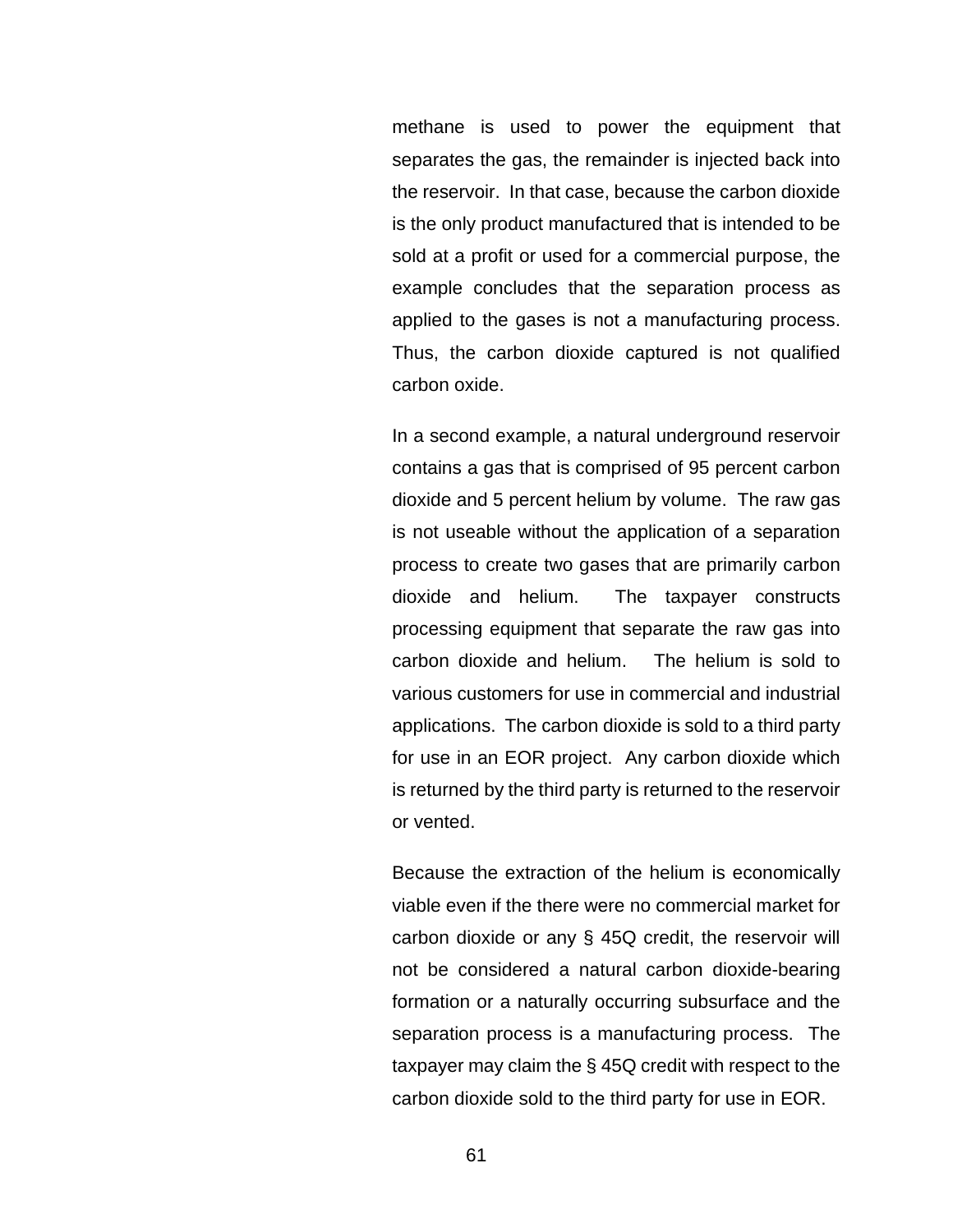- xii. Direct Air Capture Facilities. Under the Regulations, a direct air capture facility means any facility that uses carbon capture equipment to capture carbon oxide directly from the ambient air. However, as previously noted, for purposes of direct air capture, carbon oxide is limited to carbon dioxide. Neither the definition of a direct air capture facility under the Regulations nor under § 45Q includes any facility that captures carbon dioxide (1) that is deliberately released from naturally occurring subsurface springs or (2) using natural photosynthesis.
- xiii. Electricity Generating Facility. The term "electricity generating facility" is limited to facilities described in  $\S$  45Q(d)(2)(A) and (B) and that are subject to depreciation under particular MACRS Asset Classes. Section 45Q(d)(2)(A) describes a facility that emits not more than 500,000 metric tons of carbon oxide, captures not less than 25,000 metric tons of carbon oxide and utilizes the qualified carbon oxide in a manner described in  $\S$  45Q(f)(5) (which describes eligible uses of  $CO_x$ ). Section  $45Q(d)(2)(B)$  describes larger facilities, which must capture 500,000 or more metric tons of qualified carbon oxide. The applicable MACRS Asset Classes are those applying to (i) Electric Utility Hydraulic Production Plants, (ii) Electric Utility Nuclear Production Plants, (iii) Electric Utility Steam Product Plants or (iv) Electric Utility Combustion Turbine Production Plants.
- xiv. Qualified Enhanced Oil or Natural Gas Recovery Project. The term "qualified enhanced oil or natural gas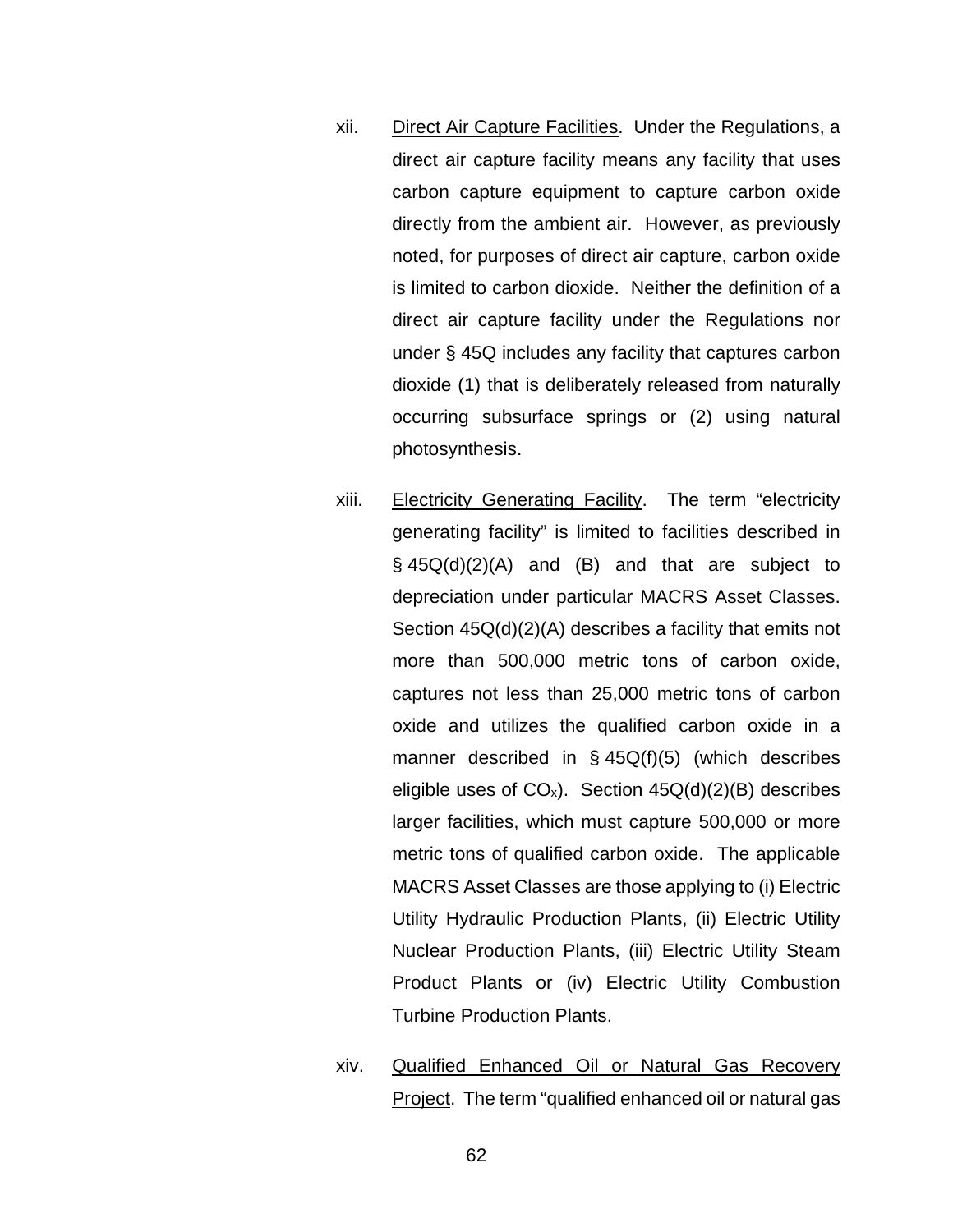recovery project" has the same meaning as "qualified enhanced oil recovery project" under  $\S$  43(c)(2) and Reg. §1.43-2 but substituting "crude oil or natural gas" for "crude oil." Qualified enhanced oil or natural gas recovery projects are required to be certified pursuant to the requirements of Reg. §1.43-3. Because Reg. §1.43-3 only addresses enhanced oil recovery and not natural gas recovery, the certification requirements are modified to specifically address natural gas projects. Additionally, both the petroleum engineer's certification and the operator's continued certification must include an additional statement that the certification is for purposes of the § 45Q carbon oxide sequestration tax credit.

The petroleum engineer's certification must be attached to a Form 8933 and filed not later than the last date prescribed by law (including extensions) for filing the operator's or "designated owner's" Federal income tax return or Form 1065 for the first taxable year in which qualified carbon oxide is injected into the reservoir. Under Reg. §1. 43-3(a)(2), the operator may designate any other operating mineral [interest](https://www.law.cornell.edu/definitions/index.php?width=840&height=800&iframe=true&def_id=43231b255e6518283ee8fca043359569&term_occur=999&term_src=Title:26:Chapter:I:Subchapter:A:Part:1:Subjgrp:5:1.43-3) [owner](https://www.law.cornell.edu/definitions/index.php?width=840&height=800&iframe=true&def_id=85307a11a6f904ecc097fcc4cd8a417f&term_occur=999&term_src=Title:26:Chapter:I:Subchapter:A:Part:1:Subjgrp:5:1.43-3) (the "designated owner") to file the petroleum engineer's [certification.](https://www.law.cornell.edu/definitions/index.php?width=840&height=800&iframe=true&def_id=5a53697bc5bee883c608532a76014cdc&term_occur=999&term_src=Title:26:Chapter:I:Subchapter:A:Part:1:Subjgrp:5:1.43-3)

The operator's continued certification of a project must be attached to a Form 8933 (or successor form) and filed not later than the last date prescribed by law (including extensions) for filing the operator's or designated owners' Federal income tax return or Form 1065 for taxable years after the taxable year for which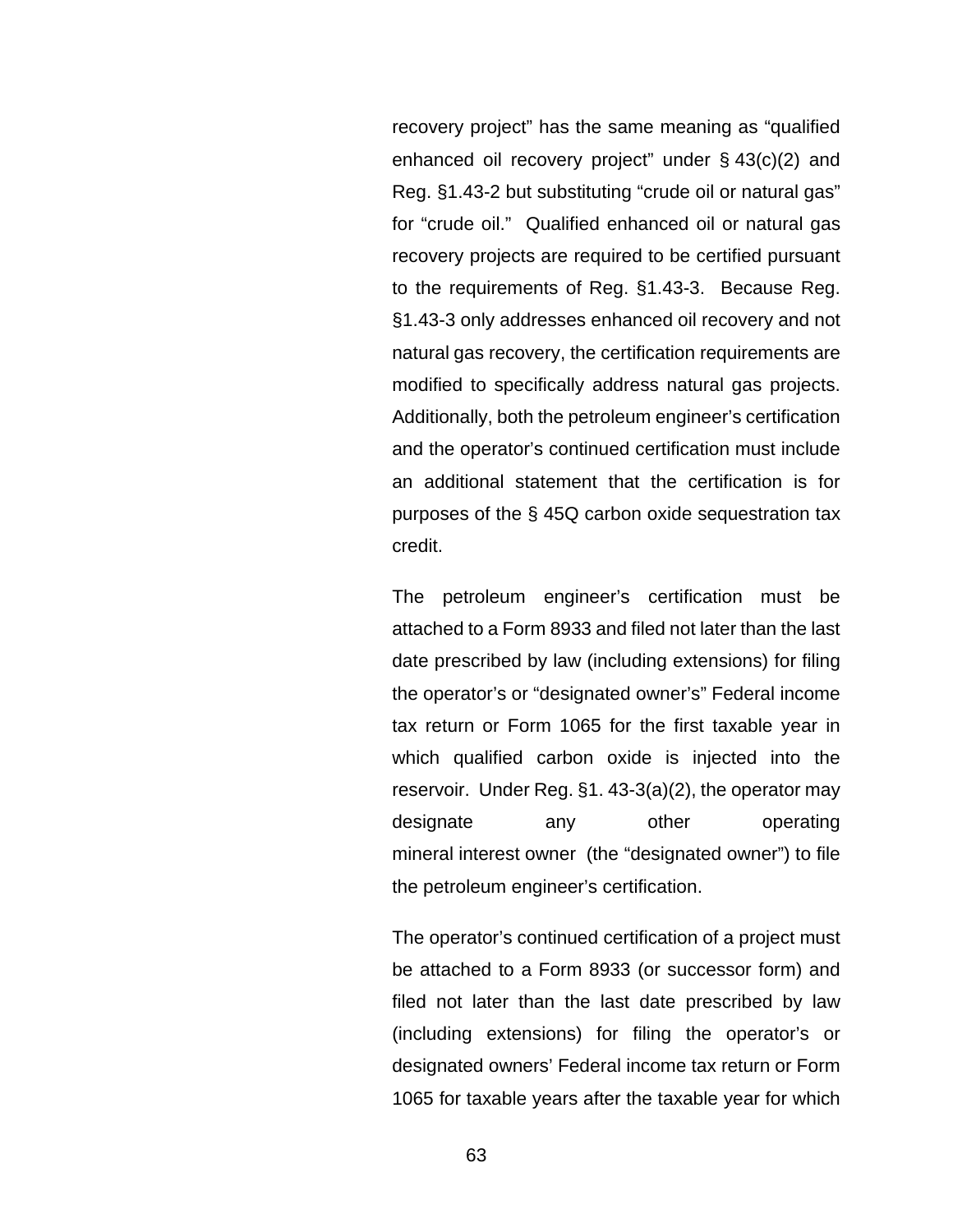the petroleum engineer's certification is filed but not after the taxable year in which injection activity ceases and all injection wells are plugged and abandoned.

- b. The Placed In-Service Election. As noted above, under § 45Q(f)(6)(A), for any taxable year in which an "applicable facility" captures not less than 500,000 metric tons of qualified carbon oxide during the taxable year, a taxpayer may elect to have such facility, and any carbon capture equipment placed in service at such facility, deemed as having been placed in service on the date of the enactment of BBA. The Regulations clarify that the election is made by the person that owns the carbon capture equipment and physically or contractually ensures the capture and disposal, injection or utilization of such qualified carbon oxide.
	- i. Section  $45Q(f)(6)(B)$  defines the term "applicable facility" as a qualified facility (i) that was placed in service before the date of the enactment of BBA and (ii) for which no taxpayer claimed a credit under § 45Q in regards to such facility for any taxable year ending before the date of the enactment of the BBA.
	- ii. The taxpayer makes a section  $45Q(f)(6)$  election by filing a statement of election with the taxpayer's income tax return for each taxable year in which the credit arises. The section  $45Q(f)(6)$  election must be made in accordance with Form 8933 filed with the taxpayer's Federal income tax return for *each* taxable year in which the taxpayer makes the section 45Q(f)(6) election.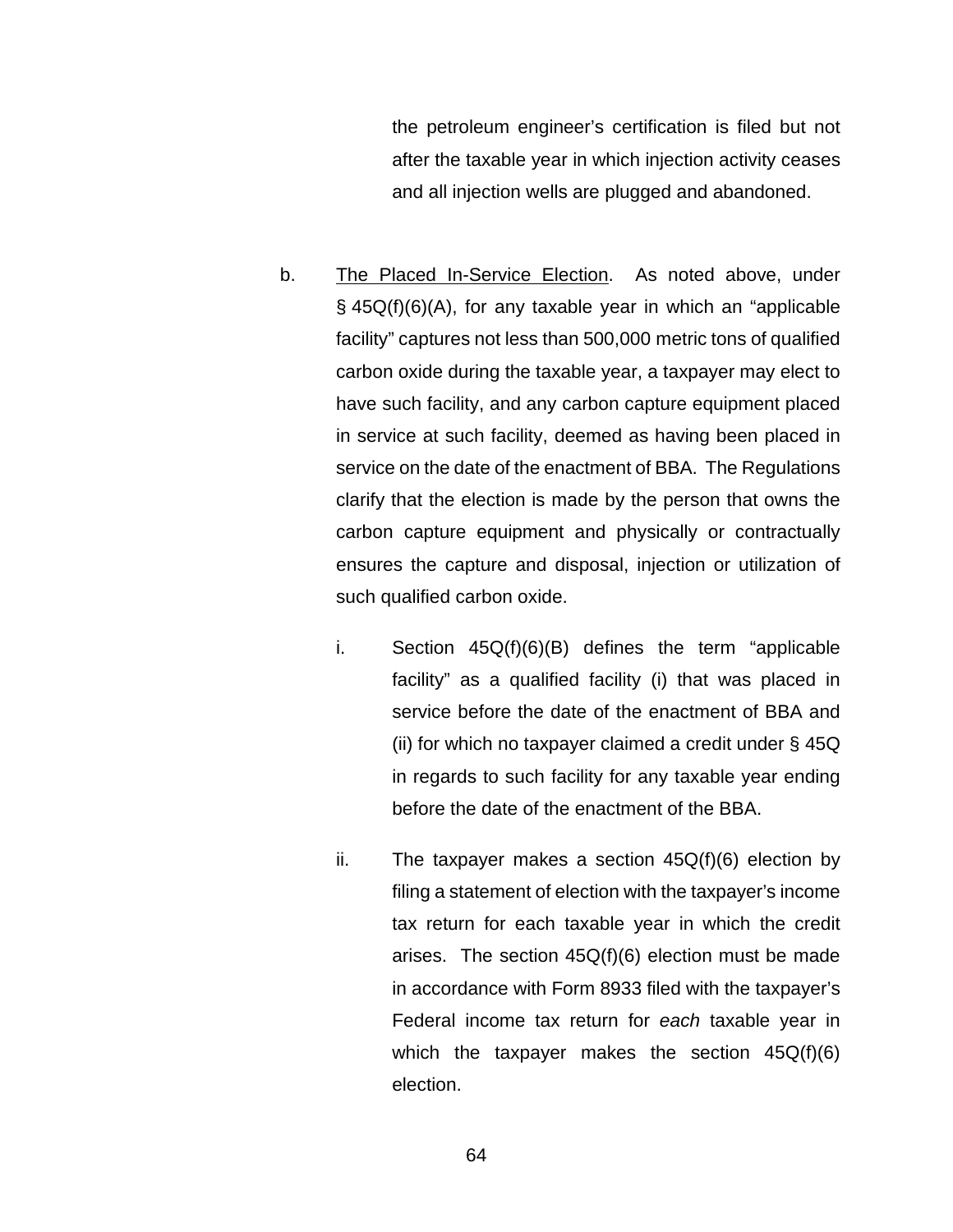- iii. Under the Proposed Regulations, it was unclear whether the election had to be made once, or whether it had to be made every year.
- XXI. Reg. § 1.45Q-3: Secure Geological Storage.
	- a. Reg. § 1.45Q-3 defines the term "secure geological storage."
		- i. Under the Regulations, the definition of "secure geological storage" is tied to existing environmental rules for geologic sequestration of carbon dioxide. The injection of carbon oxide into any underground reservoir, onshore or offshore under submerged lands within the United States requires the operator to comply with Underground Injection Control program regulations and to obtain appropriate UIC well permits. The UIC program was developed pursuant to the EPA's rulemaking authority under the Safe Drinking Water Act. The UIC program has six classes of injection wells, based on various factors, such as the type and depth of the injection activity and the risk to a source of drinking water.
		- ii. As noted above, IRS Notice 2009-83 states that taxpayers claiming the 45Q Credit must comply with the Final Mandatory GHG Reporting Rule (or any successor rule) regarding the monitoring and reporting of emissions in order to qualify for the § 45Q Credit. The EPA promulgated final rules regarding the reporting of both  $CO<sub>2</sub>$  emissions and  $CO<sub>2</sub>$  use (including sequestration) for years after 2010. Prior to the Proposed Regulations, the IRS position was that operators of facilities that are sequestering  $CO<sub>2</sub>$  in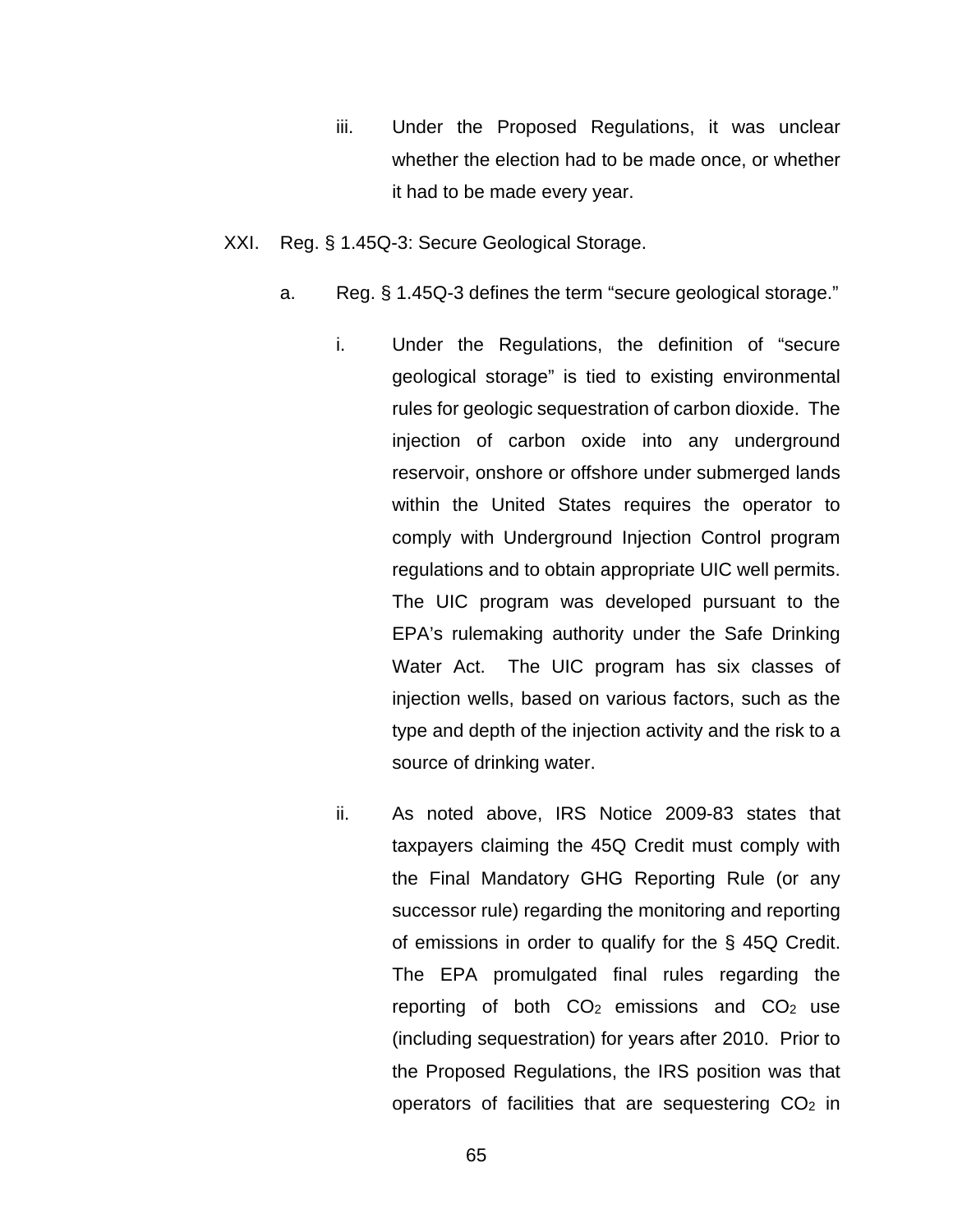geologic storage must comply with Subpart RR regardless of whether the  $CO<sub>2</sub>$  is currently used as a tertiary injectant in an EOR project or disposed of in geological storage.

- iii. The Regulations modify the reporting requirements. They provide different rules for  $CO<sub>x</sub>$  that is used as a tertiary injectant and  $CO<sub>x</sub>$  that is not used as a tertiary injectant.
- iv. Where  $CO<sub>x</sub>$  is injected into a well that (i) complied with the applicable Underground Injection Control or other regulations, located onshore or offshore under submerged lands within the territorial jurisdiction of States or federal waters disposed and (ii) is not used as a tertiary injectant in an enhanced oil or natural gas recovery project, the operator must comply with Subpart RR, or
- v. Where  $CO_x$  is injected into a well that (i) complies with Underground Injection Control or other regulations, is located onshore or offshore under submerged lands within the territorial jurisdiction of States or federal waters and (ii) is used as a tertiary injectant in an enhanced oil or natural gas recovery project, the operator has the flexibility to choose between complying with Subpart RR or using the standard adopted by the International Organization for Standardization and endorsed by the American National Standards Institute, CSA/ANSI ISO 27916:19 (the "ISO Standard"). In general, reporting under the ISO Standard uses mass balance accounting, has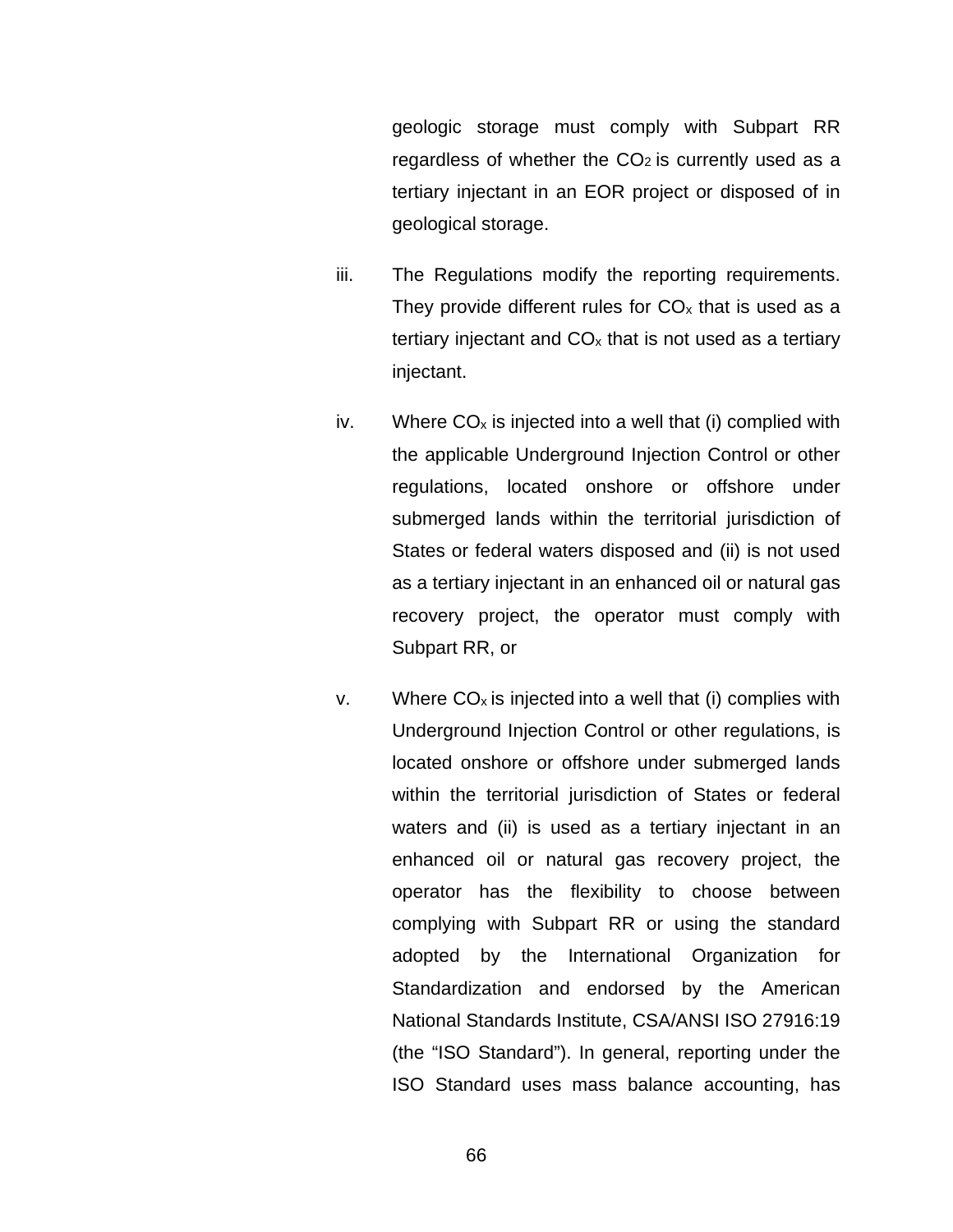established reporting and documentation requirements, and includes requirements for documenting a monitoring program and a containment assurance plan.

- b. The information regarding volumes of carbon oxide for qualified enhanced oil or natural gas recovery projects must be certified by the taxpayer or a third party. See Reg. § 1. 45Q-3(d).
	- i. A taxpayer that reported volumes of carbon oxide to the EPA pursuant to Subpart RR may self-certify the volume of carbon oxide claimed for purposes of section 45Q.
	- ii. Alternatively, if a taxpayer determined volumes pursuant to CSA/ANSI ISO 27916:19, the taxpayer may prepare documentation as outlined in CSA/ANSI 27916:2019 internally, but all such documentation must be provided to a qualified independent engineer or geologist, who then must certify that the documentation provided, including the mass balance calculations as well as information regarding monitoring and containment assurance, is accurate and complete. The qualified independent engineer or geologist must be registered or certificated in any State. The certification must contain an affidavit from the certifying engineer or geologist state that he or she is independent from the taxpayer and, if a section 45Q(f)(3)(B) election has been made, the affidavit must state that he or she is independent from both the election taxpayer and the credit claimant.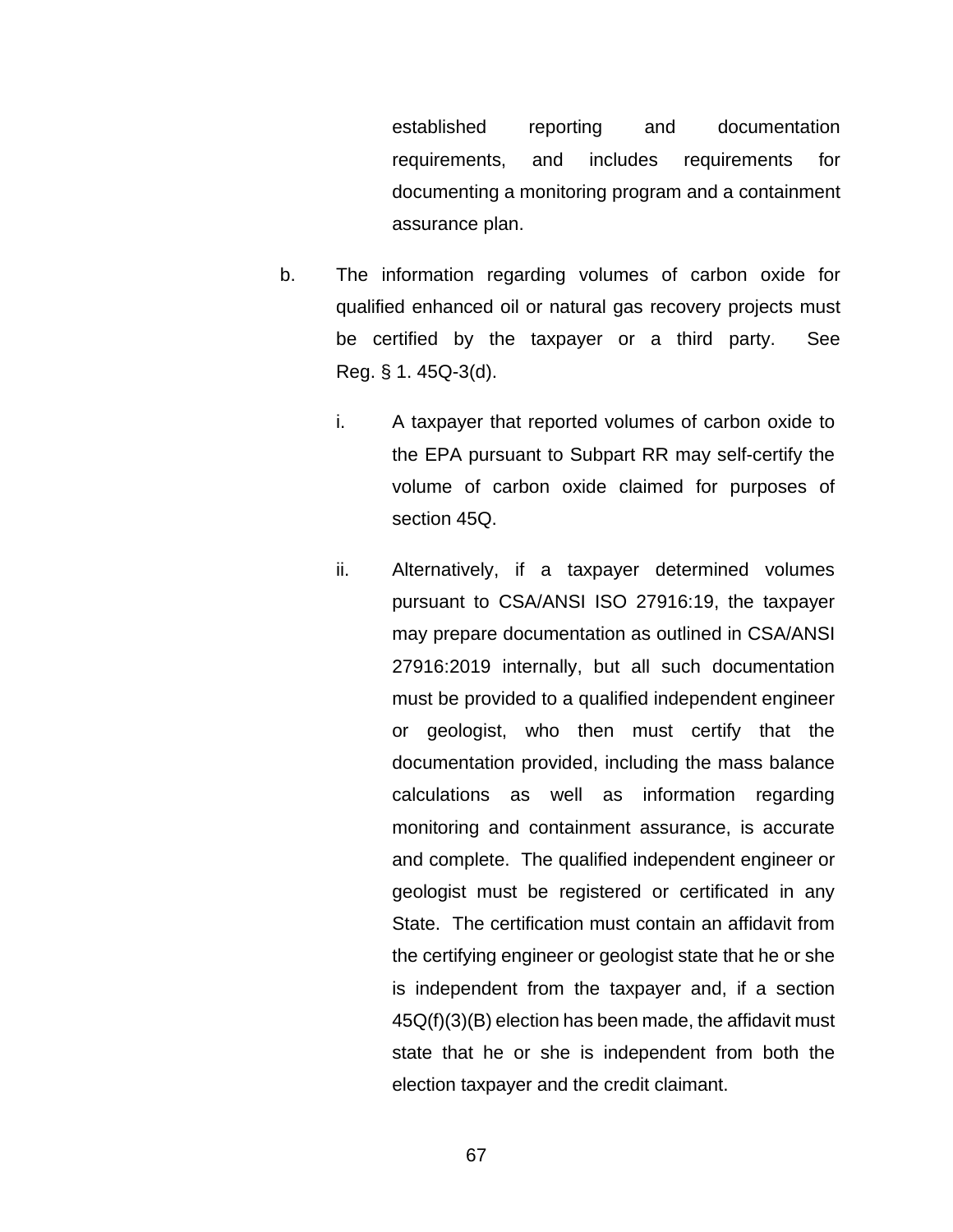- iii. Certifications for each taxable year must be submitted and under penalties of perjury.
- iv. Taxpayers must file Form 8933 with a timely filed Federal income tax return or Form 1065, by the due date of the federal income tax return or Form 1065 on which the § 45Q credit is claimed, including extensions.
- v. No section 45Q credit is allowed for any taxable year for which the taxpayer (including credit claimants) has failed to timely submit complete documentation and certification that is required under Reg. § 1.45Q-4 or Form 8933. The credit will only be allowed for a taxable year for which complete documentation and certification has been timely submitted.
- vi. Certifications for each taxable year must be submitted by the due date of the federal income tax return or Form 1065 on which the section 45Q credit is claimed, including extensions.

## XXII. Reg. § 1.45Q-4: Utilization

a. As noted above, taxpayers may also receive a credit for qualified carbon oxide is that is utilized in the manner specified § 45Q(f)(5). Section 45Q(f)(5)(A) provides that, for purposes of § 45Q, utilization of qualified carbon oxide means (i) the fixation of such qualified carbon oxide through photosynthesis or chemosynthesis, such as through the growing of algae or bacteria, (ii) the chemical conversion of such qualified carbon oxide to a material or chemical compound in which such qualified carbon oxide is securely stored, or (iii) the use of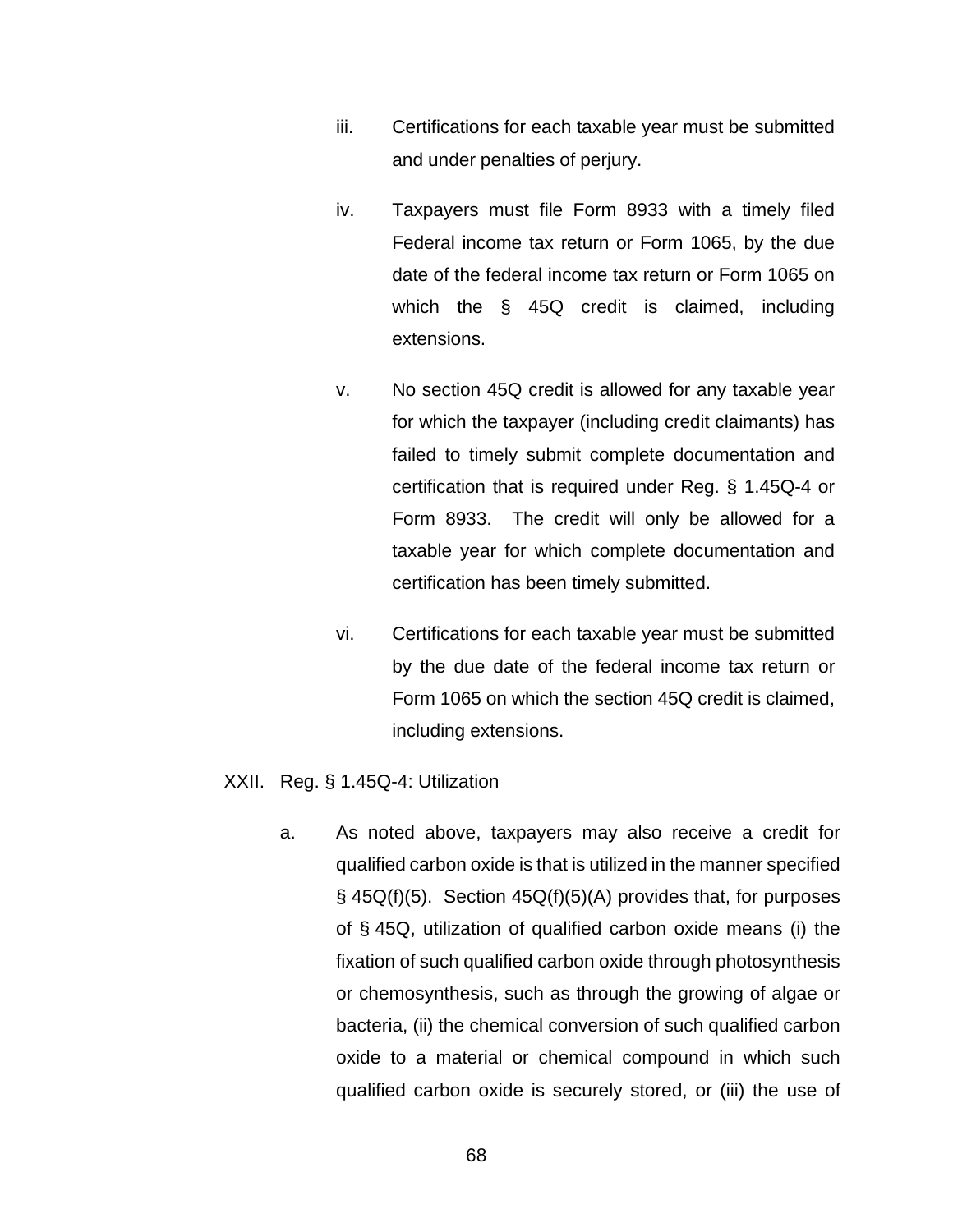such qualified carbon oxide for any other purpose for which a commercial market exists (with the exception of use as a tertiary injectant in a qualified enhanced oil or natural gas recovery project), as determined by the Secretary.

- b. Section 45Q(f)(5)(B) provides a methodology to determine the amount of qualified carbon oxide utilized by the taxpayer. This amount is equal to the metric tons of qualified carbon oxide which the taxpayer demonstrates were (i) captured and permanently isolated from the atmosphere, or (ii) displaced from being emitted into the atmosphere, through use of a process described above. The Proposed Regulations reserved on the submission of the LCA and the standard of adequate life cycle analysis.
- c. Reg. § 1. 45Q-4 sets forth rules for qualification of the credit on the basis of utilization of the carbon oxide. Section 45Q requires that measurement of the amount of carbon oxide utilized by the taxpayer turns on the preparation and approval of a lifecycle analysis ("LCA").
- d. Under the Regulations, the taxpayer measures the amount of carbon oxide captured and utilized through a combination of direct measurement and LCA. The report must be prepared in conformity and contain documentation consistent with the International Organization for Standardization (ISO) 14044:2006, "Environmental management — Life cycle assessment — Requirements and Guidelines." The LCA may consist of direct and indirect data in conformity with ISO 14040:2006 and 14044:2006.
- e. The LCA must demonstrate that the proposed process results in a net reduction of carbon dioxide equivalents "when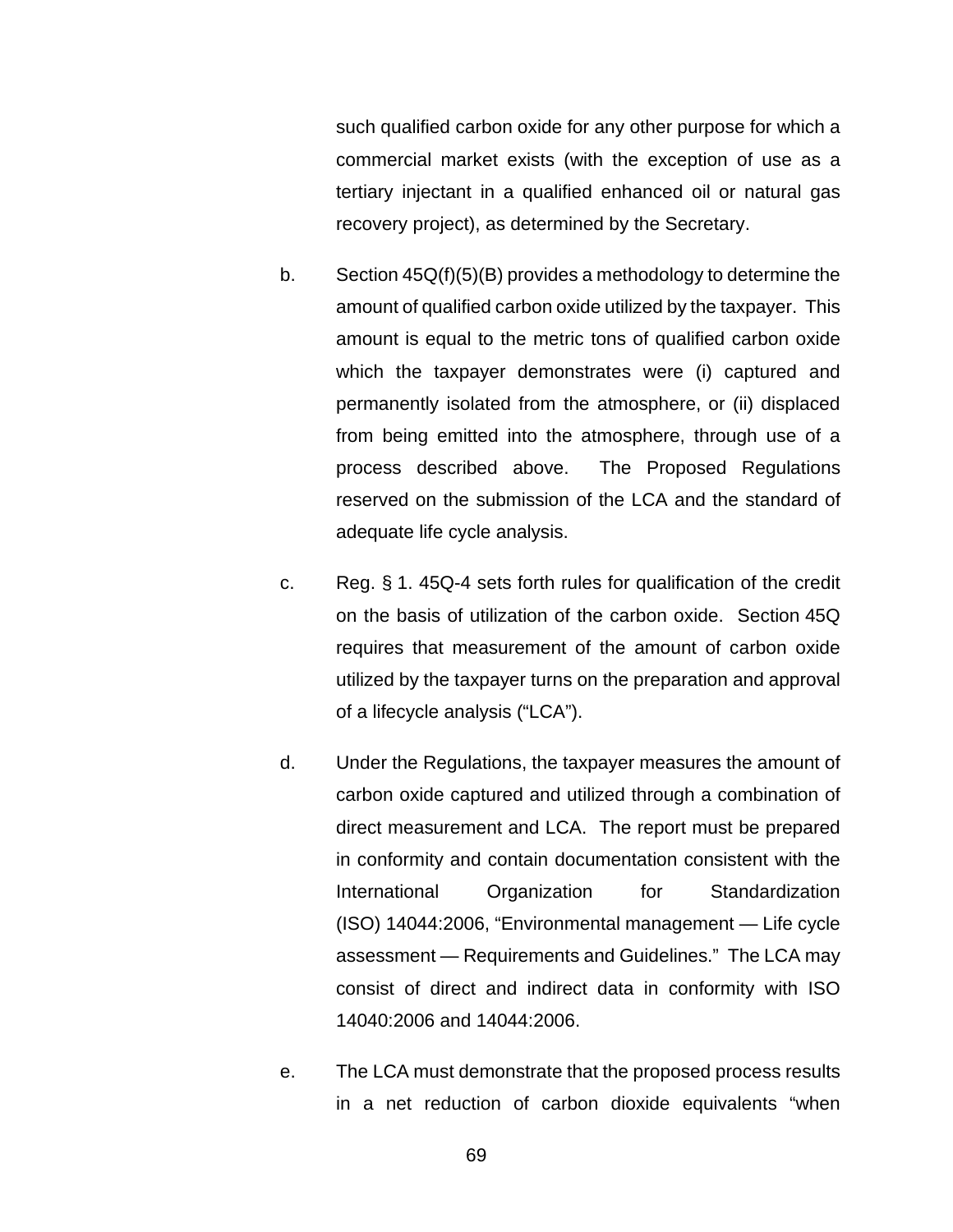compared to a comparison system." The Preamble states that taxpayers must use the NETL's CO2 Utilization Guidance Toolkit, including the guidance and data available on DOE's website at [https://www.netl.doe.gov/LCA/CO2U.](https://www.netl.doe.gov/LCA/CO2U) Further, for purposes of the § 45Q credit, taxpayers must continue to use the NETL's CO2 Utilization Guidance Toolkit, including the guidance and data available on DOE's website at [https://www.netl.doe.gov/LCA/CO2U,](https://www.netl.doe.gov/LCA/CO2U) until such time as additional guidance is developed by the DOE or another federal agency.

- f. The results of the LCA must be documented in a written LCA report. The LCA report must be performed or verified by an independent third party. The LCA report must provide a statement documenting the qualifications of the third party, including proof of appropriate U.S. or foreign professional license, and an affidavit from the third party stating that it is independent from the taxpayer. If an independent third-party review is conducted, then it must include an assessment of the model and supporting data
- g. The taxpayer must submit the written LCA report and the thirdparty independent statement to the IRS and the Department of Energy. The taxpayer must also submit the model if the LCA is not verified by an independent third-party review.
- h. The LCA will be subject to a technical review by the DOE, and the IRS, in consultation with the DOE and the Environmental Protection Agency, will determine whether to approve the LCA. The IRS will determine whether to approve the LCA and will notify the taxpayer. The taxpayer must receive approval of its LCA prior to claiming the section 45Q credits for such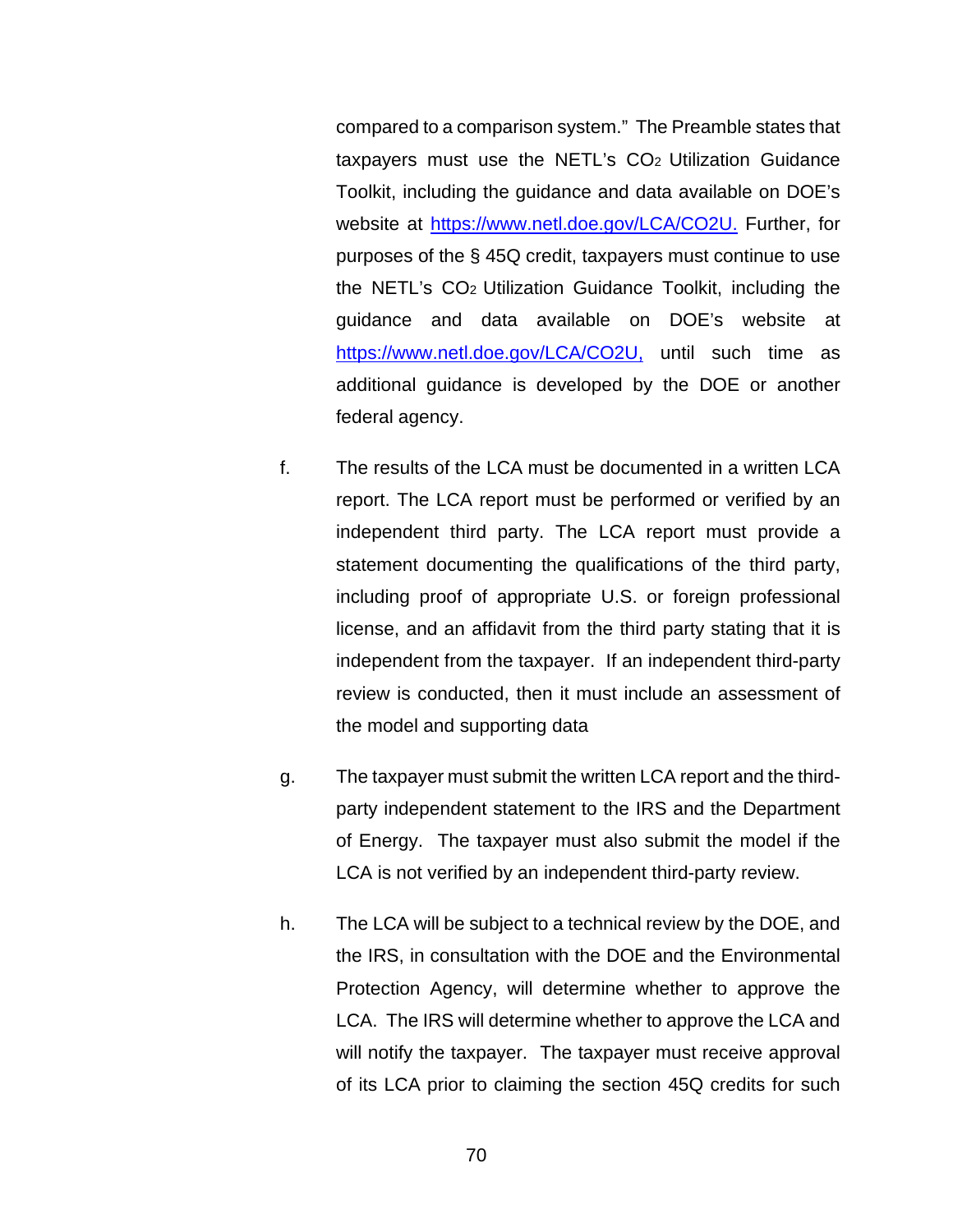taxable year on any federal income tax return. In addition to receiving approval of its LCA, the taxpayer must satisfy all other requirements of section 45Q and regulations sections 1. 45Q-1, -2 and -4, to be eligible to claim section 45Q credits.

- i. The Preamble notes the Final Regulations do not require that the LCA be made public and further states that the LCA report may contain confidential business information. As the DOE and the IRS review LCAs, the Treasury Department and the IRS will consider providing guidance regarding common fact patterns.
- j. The Proposed Regulations did not define one of the most important aspects of § 45Q, namely the criteria for determining whether there is a commercial market.
- k. The Final Regulations address the commercial market issue by stating that a commercial market means a market in which a product, process or service that utilizes carbon oxide is sold or transacted on commercial terms. The taxpayer is required to substantiate that a commercial market exists with an attachment to Form 8933.

## XXIII. Reg. § 1.45Q-5: Recapture

a. Under the Proposed Regulations, a recapture event occurs when qualified carbon oxide for which a § 45Q Credit has been claimed "ceases to be captured, disposed of, or used as a tertiary injectant" during the recapture period. Qualified carbon oxide ceases to be captured, disposed of or used as a tertiary injectant if the leaked amount of qualified carbon oxide in the taxable year exceeds the amount of qualified carbon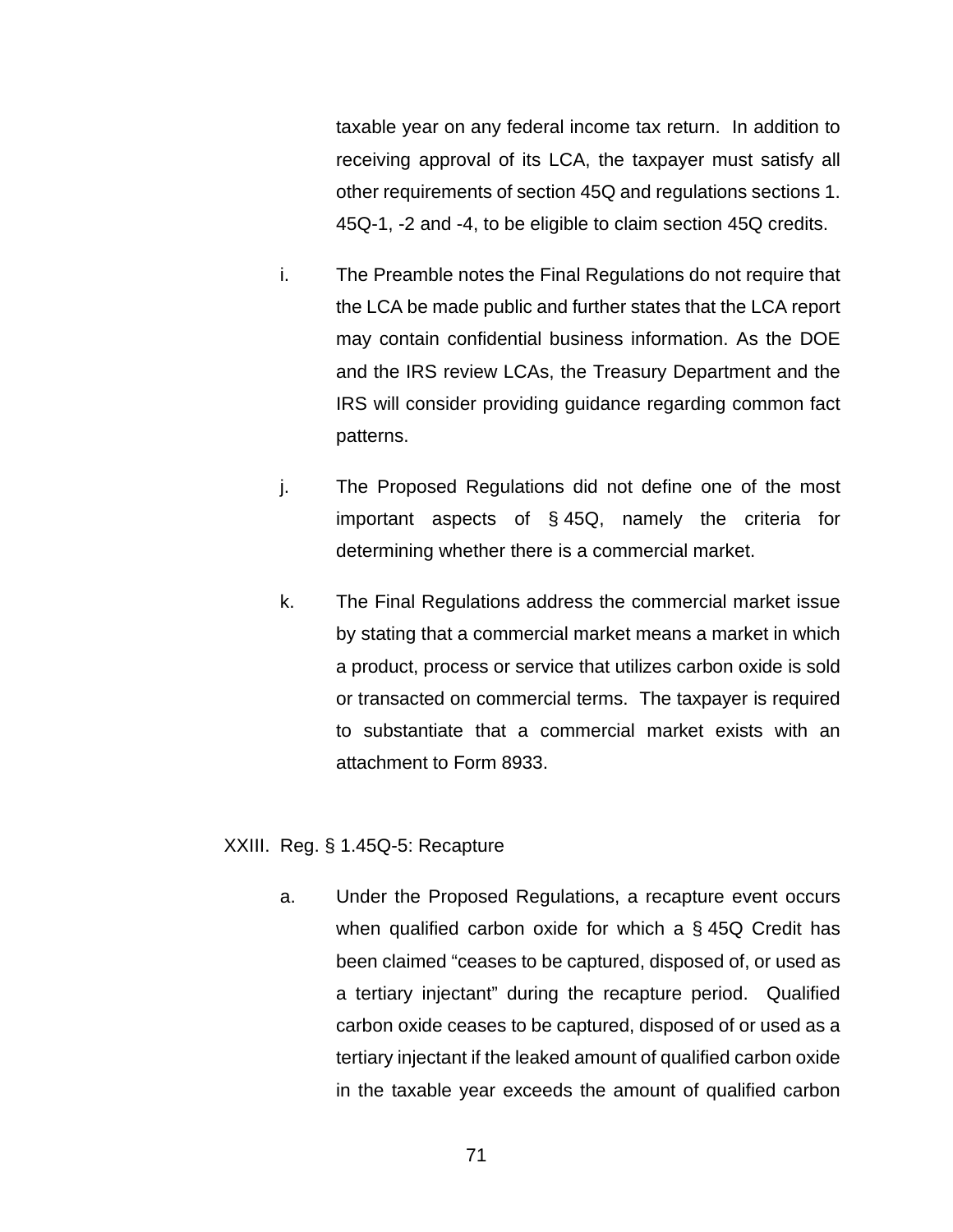oxide disposed of in secure geological storage or used as a tertiary injectant in that same taxable year. Recapture events are determined separately for each project involving capture, disposal or use of qualified carbon oxide as a tertiary injectant, meaning a recapture event at one project will not cause a recapture of § 45Q Credits claimed in connection with a different project. No recapture occurs if the leakage occurs as a result of activity unrelated to the selection, operation or maintenance of the storage site, such as a volcano or a terrorist attack.

- b. The recapture period begins on the date of first injection of qualified carbon oxide for disposal in secure geological storage or use as a tertiary injectant. The recapture period ends on the earlier of three years after the last taxable year in which the taxpayer claimed a § 45Q Credit or the date monitoring ends under the requirements of Subpart RR for carbon oxide disposed of in secure geological storage or either Subpart RR or the ISO Standard, as applicable, for carbon oxide used as a tertiary injectant (the "post-creditclaiming period"). Although this definition of recapture period extends for a maximum period of fifteen years, the calculation of the recapture uses a last-in-first-out (LIFO) method that only extends to a maximum of the third preceding year (the "lookback period"). Thus, a § 45Q Credit claimed by a taxpayer in any particular year is only subject to recapture for the three years following the year in which the § 45Q Credit was claimed, or, if shorter, until the date monitoring ends under Subpart RR or the ISO Standard, as applicable.
- c. Any recapture amount must be considered in the taxable year in which it is identified and reported. If the leaked amount of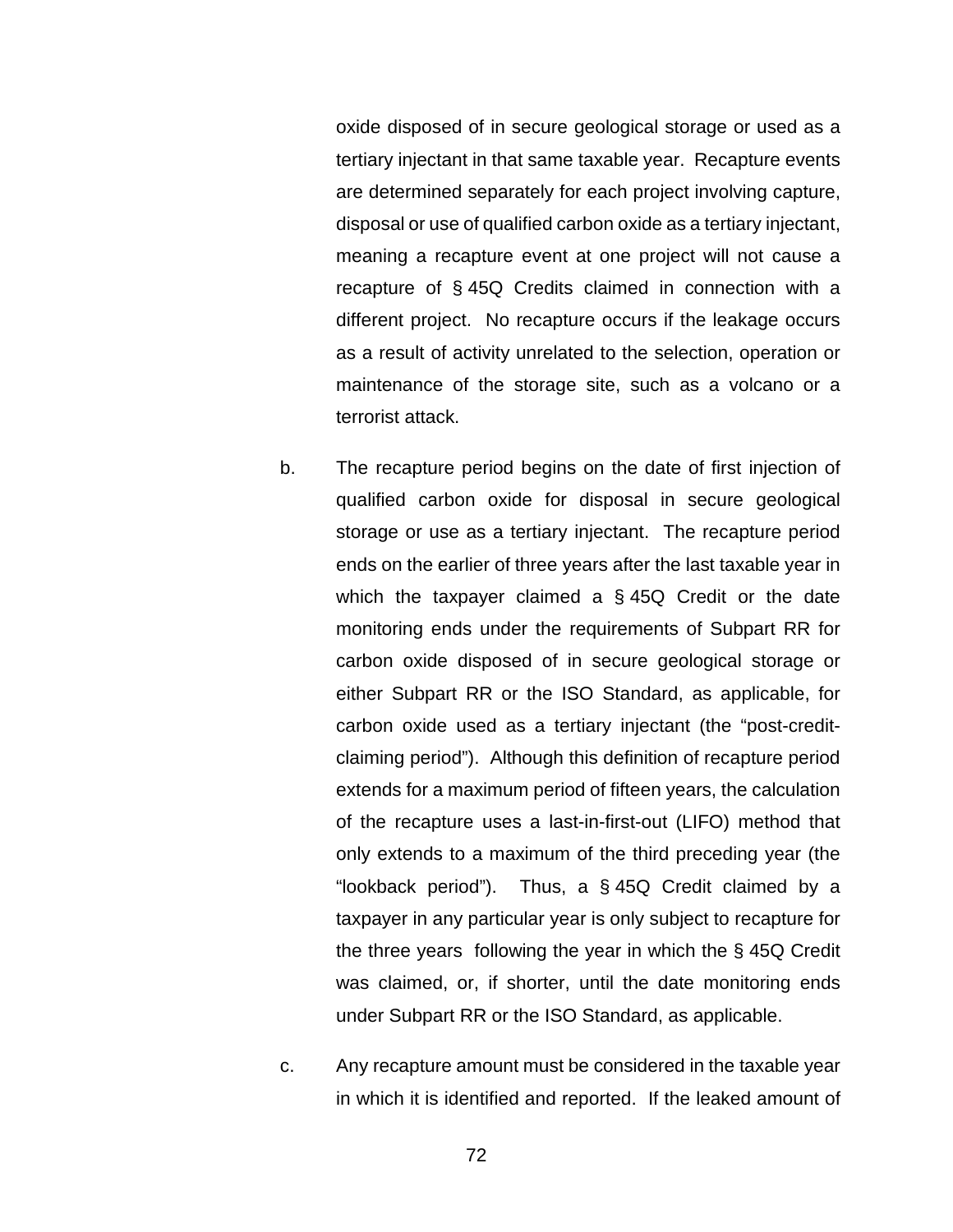qualified carbon oxide does not exceed the amount of qualified carbon oxide disposed of in secure geological storage or used as a tertiary injectant in the taxable year reported, there is no recapture amount and no further adjustments to prior taxable years are needed. The taxpayer must add the recapture amount to the amount of tax due in the taxable year in which the recapture event occurs.

- d. The Regulations illustrate application of the rule with several examples.
- e. In one example, Taxpayer A owns a qualified facility that captures qualified carbon dioxide, to Operator B, an operator of an enhanced oil recovery project. Taxpayer A captured 100,000 metric tons of carbon dioxide in 2021, 2022, 2023 and 2024 that was sold to Operator B and used as a tertiary injectant in an enhanced oil recovery project. However, in 2024 Operator B determined that 10,000 metric tons of carbon dioxide injected in 2021 had leaked from the containment area. Because the 10,000 metric tons of leakage in 2024 does not exceed the 100,000 metric tons of carbon dioxide captured in 2024, Taxpayer A reduces the amount of the § 45Q Credit claimed in 2024 from 100,000 metric tons to 90,000 metric tons. See Reg. § 1.45Q-4)(g)(6), Example 1.
- f. In a variation of the example, in 2025, Operator B had injected no carbon dioxide, but determines that 190,000 metric tons of qualified carbon dioxide injected in 2021 and 2022 have leaked. There is no current year § 45Q Credit to offset. Instead, Taxpayer A must calculate the recapture amount using the LIFO method, starting with the remaining 90,000 metric tons captured in 2024 and next the 100,000 metric tons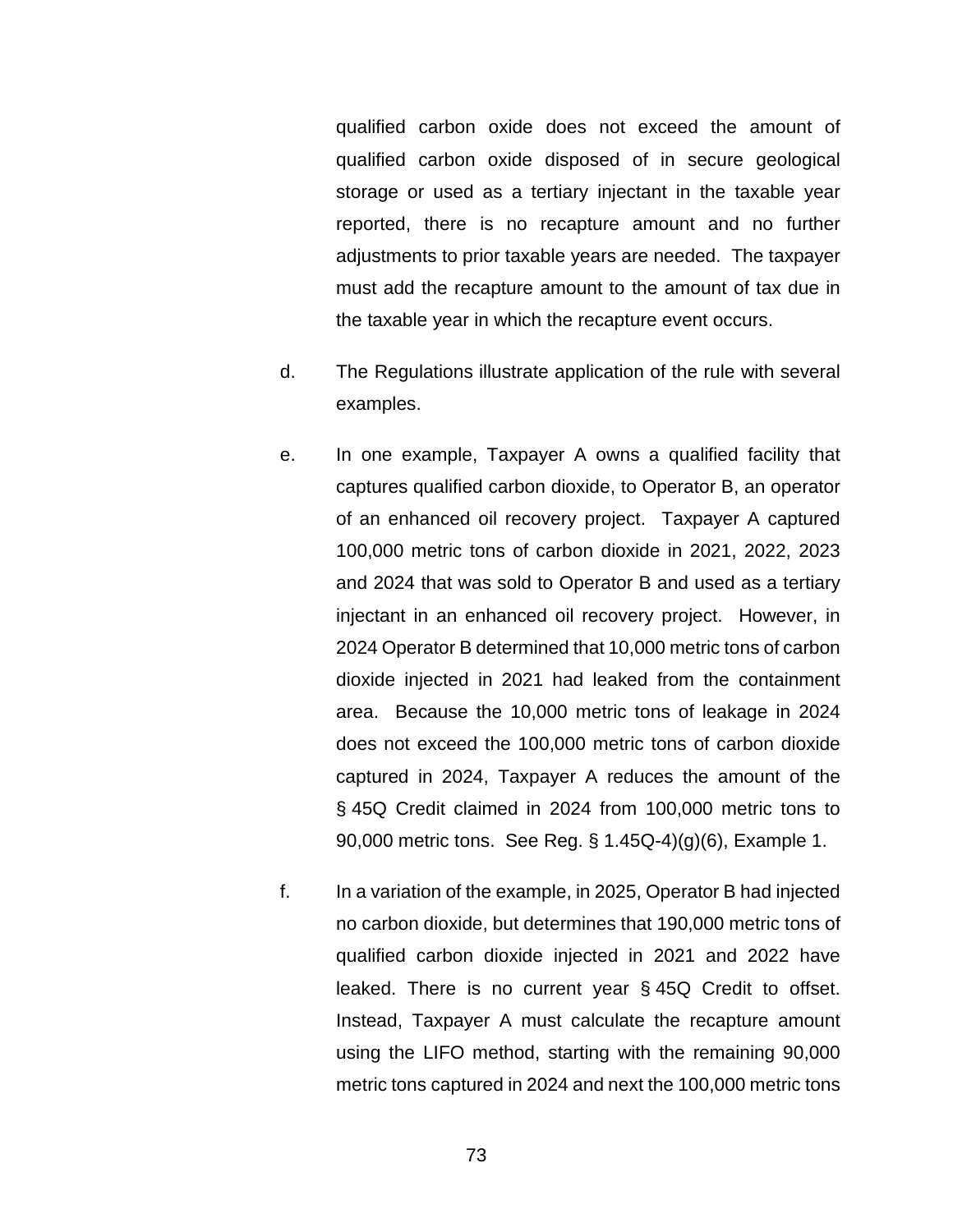captured in 2023. The recapture of the 90,000 metric tons in 2024 is multiplied by the 2024 statutory rate per metric ton (\$30.07) and the recapture of the 100,000 metric tons in 2023 is multiplied by the 2023 statutory rate per metric ton (\$27.61) for a total recapture amount of \$5,467,300. The recapture amount is added to Taxpayer A's tax due for 2025. See Reg. § 1.45Q-4)(g)(6), Example 2.

- g. If there is a recapture event in which the leaked qualified amount of carbon oxide had been captured from multiple units of carbon capture equipment that were not under common ownership, the recapture amount must be allocated on pro rata basis amount by the multiple units of carbon capture equipment. All taxpayers that claimed the credit are responsible for adding the recapture amount to their tax due in the taxable year in which the recapture event occurs.
- h. If there is a recapture event where the leaked amount of qualified oxide is deemed attributable to qualified carbon with respect to which multiple taxpayers claimed a portion of the § 45Q credit, the recapture amount must be allocated on a pro rata basis among the taxpayers that claimed the § 45Q credit calculated by respect to the qualified carbon oxide to which the leaked qualified carbon oxide is deemed attributable. The Regulations provide examples illustrating the effect of this rule where the facility was sold prior the recapture event and alternatively where an election was made to transfer the credit under § 45Q(f)(3)(B). See Reg. § 1.45Q-4)(g)(6), Examples 3 and 4.
- i. If a partnership is one of the multiple taxpayers that claimed section 45Q credit amounts, the partnership and not its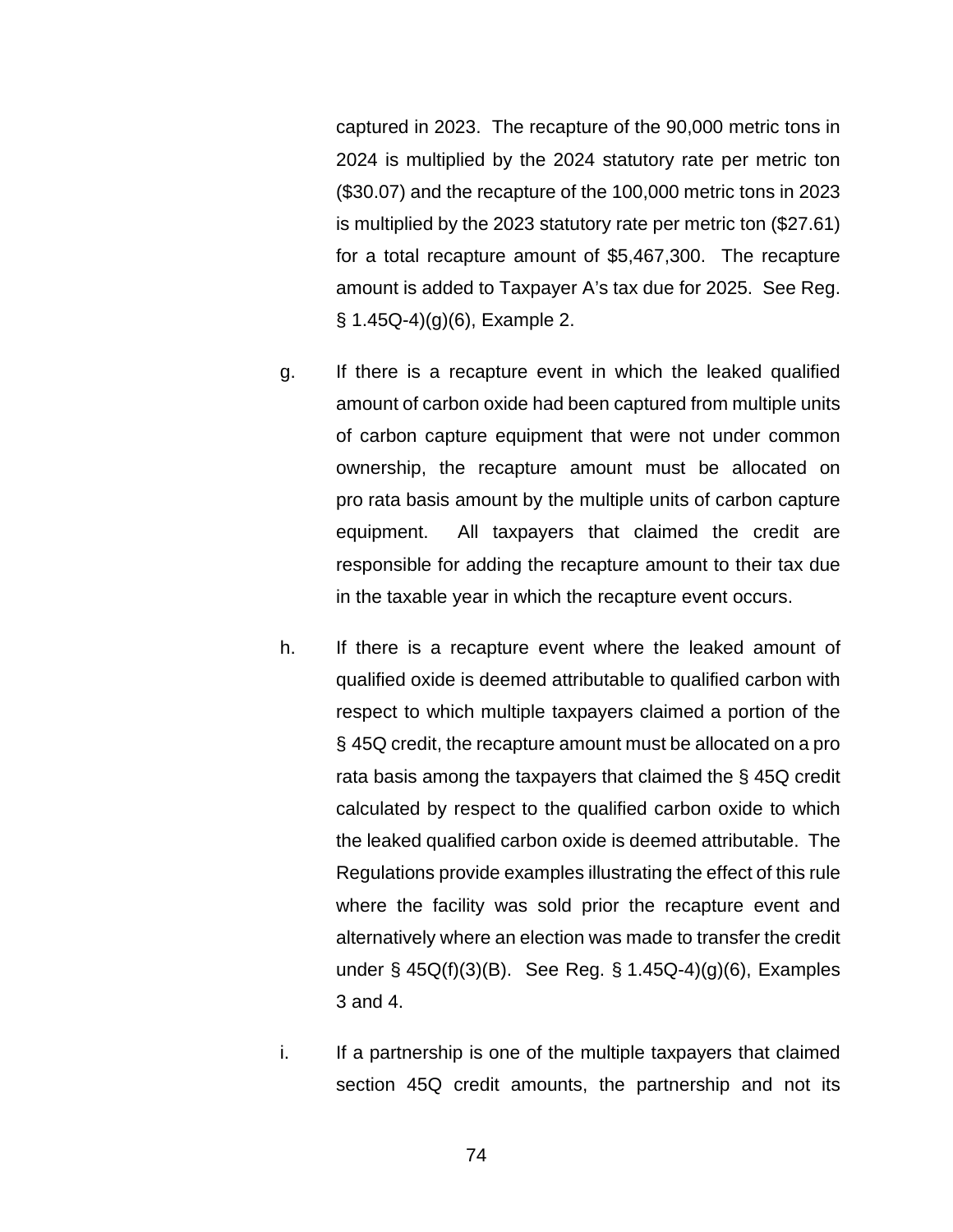partners will be the taxpayer to which the pro rata recapture amount must be allocated. The partnership must allocate the pro rata amount among its partners in accordance with regulations section 1.704-1(b)(4)(ii). If the partnership terminates under section 708(b)(1) prior to a recapture event, the partners of that terminated partnership at the time the section 45Q credit was claimed will be the taxpayers to which the pro rata recapture amount must be allocated.

- j. If a recapture event occurs during a project's recapture period, any taxpayer that claimed a  $\S$  45Q credit for that project must report the following information:
	- A. The recapture amount;
	- B. The leaked amount of qualified carbon oxide (in metric tons);
	- C. The statutory credit rate(s) at which the  $\S$  45Q credits were previously claimed; and
	- D. A statement that describes how the taxpayer became aware of the recapture event, how the leaked amount was determined, and the identify and involvement of any regulatory agencies.

XXIV. Conclusion.

- a. The guidance provided by the combination of the Notice 2020- 12, Rev. Proc. 2020-12 and the Regulations are a significant step in developing the CCUS industry.
- b. Perhaps overshadowing the Regulations are the provisions that are contained in the Consolidated Appropriations Act (the Act"). [BILLS-116hr133enr.pdf \(govinfo.gov\).](https://www.govinfo.gov/content/pkg/BILLS-116hr133enr/pdf/BILLS-116hr133enr.pdf) Title IV of the Act, entitled "Carbon Management" contains numerous provisions aimed at reducing the carbon footprint. Eight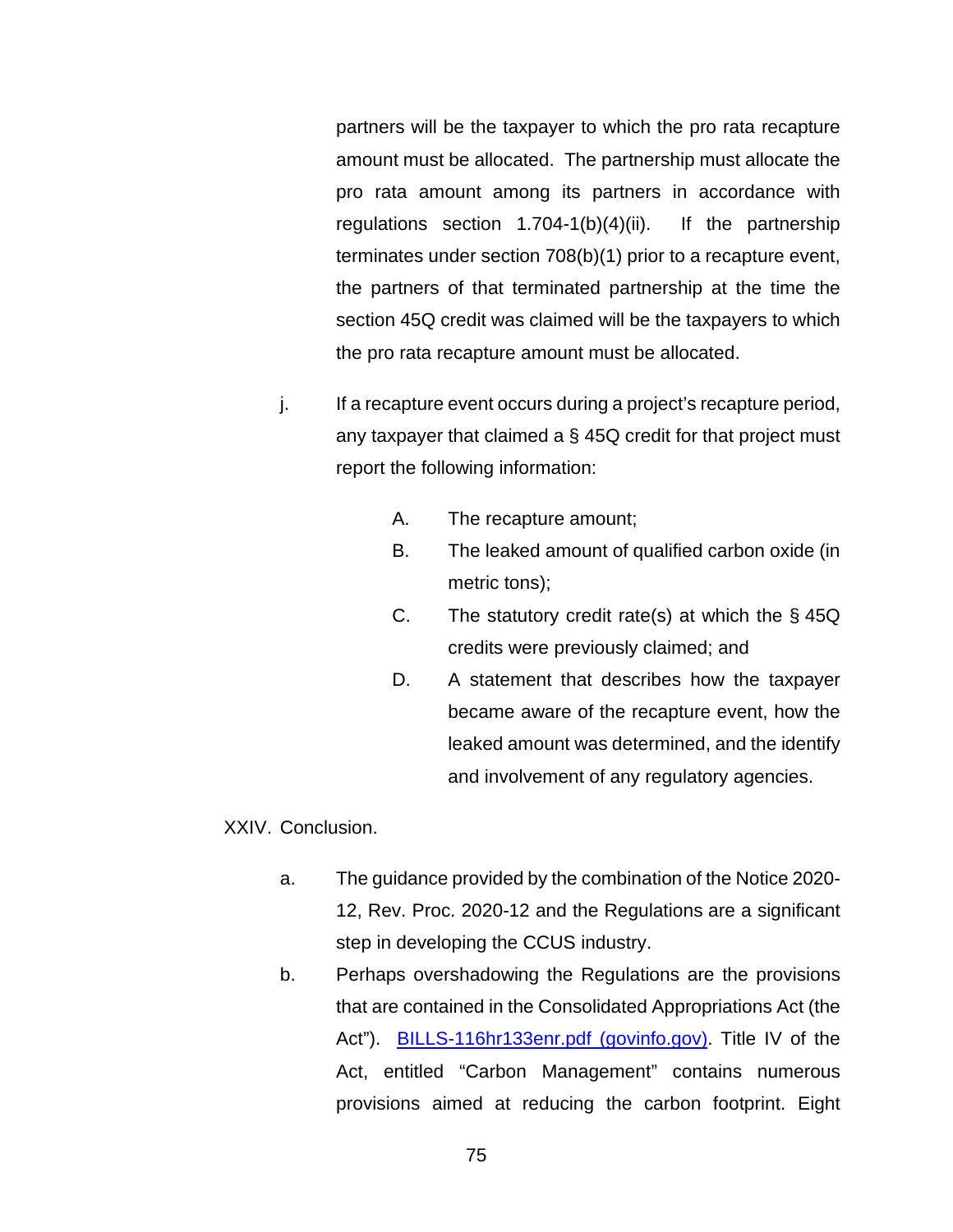provisions are added (Sections 4001 to 4008). Title V of the Act, entitled "Carbon Removal" contains two provisions (Sections 5001 to 5002).

- c. Section 5001. Among these is authorization in Section 5001 of \$447,000,000 for research, improve technologies and strategies to remove carbon dioxide from the atmosphere on a large scale. The Secretary of Energy is required to establish a prize competition for direct air capture technology and shall award prizes under the prize competition to qualified direct air capture facilities for metric tons for qualified carbon oxide captured and stored in saline storage formation, enhanced oil recovery and other activities that are consistent with Section 45Q(f)(5).
- d. Section 5002. Section 5002 of Act requires not later than 180 days after the date of enactment of this Act, the Secretary of Energy, in consultation with the heads of any other relevant Federal agencies, shall prepare a report that— (1) estimates the magnitude of excess carbon dioxide in the atmosphere that will need to be removed by 2050 to achieve net-zero emissions and stabilize the climate; (2) inventories current and emerging approaches of carbon dioxide removal and evaluates the advantages and disadvantages of each of the approaches; and (3) identifies recommendations for legislation, funding, rules, revisions to rules, financing mechanisms, or other policy tools that the Federal Government can use to sufficiently advance the deployment of carbon dioxide removal projects.